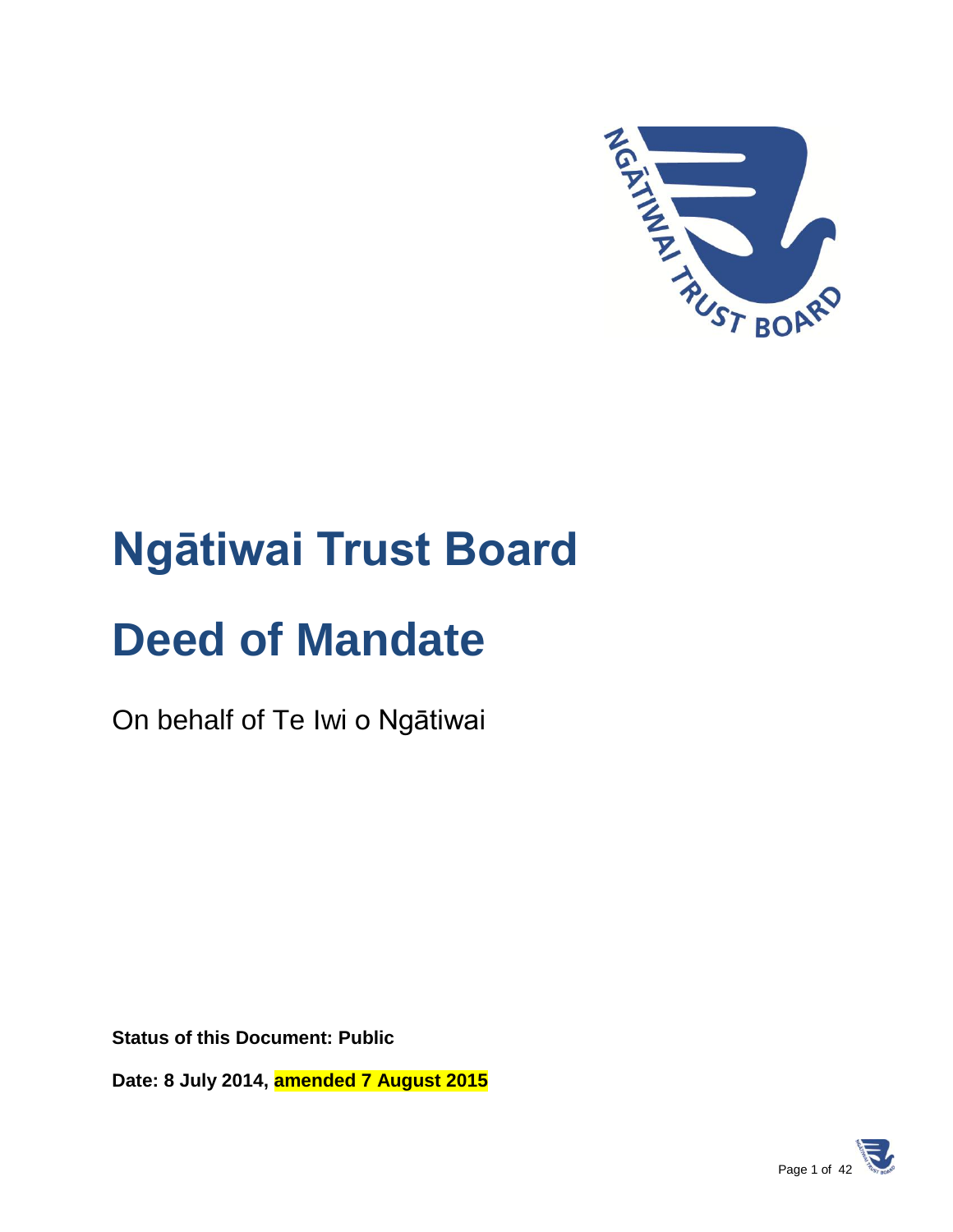#### *Kia Tūpato!*

*Ka tangi a Tūkaiaia kei te moana, ko Ngātiwai kei te moana e haere ana; Ka tangi a Tūkaiaia kei tuawhēnua, ko Ngātiwai kei tuawhēnua e haere ana.*

#### *Beware!*

*When Tūkaiaia calls at sea, Ngātiwai are at sea; When Tūkaiaia calls inland, Ngātiwai are inland.*

| <b>Contact Person</b>                   | <b>Representative Body</b> |
|-----------------------------------------|----------------------------|
|                                         |                            |
| Tania McPherson                         | Ngātiwai Trust Board       |
| <b>Treaty Claims Manager</b>            | 129 Port Road              |
| Phone: (09) 283 9553                    | P.O. Box 1332              |
| Mobile: (021) 6677 98                   | Whangarei 0140             |
| e-mail: tania.mcpherson@ngatiwai.iwi.nz | Phone: (09) 430 0939       |
|                                         |                            |

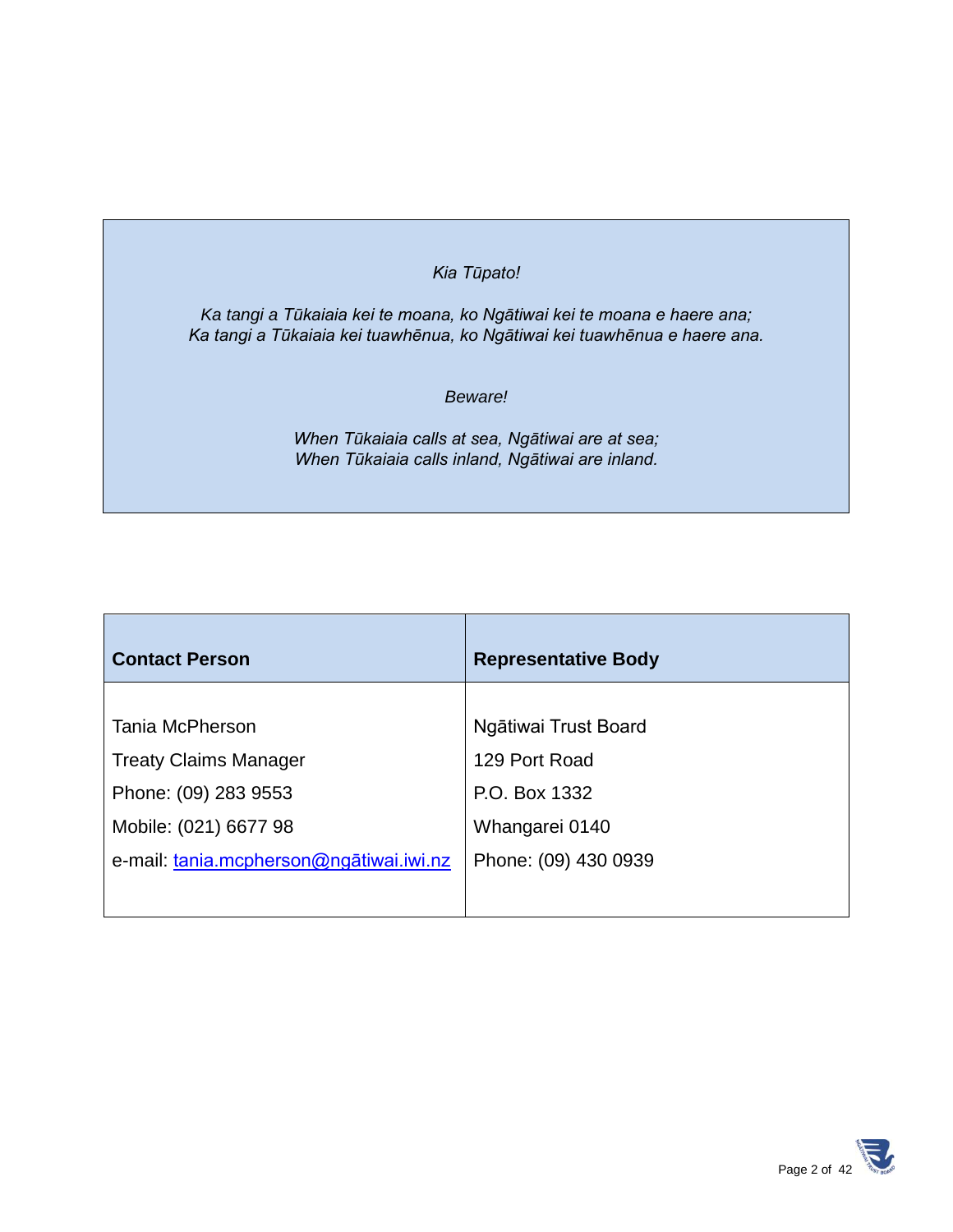# **TABLE OF CONTENTS**

|                                                   |                                                                                        | Page                             |
|---------------------------------------------------|----------------------------------------------------------------------------------------|----------------------------------|
| $\mathbf{1}$ .                                    | <b>A. Introduction</b>                                                                 |                                  |
| 2.<br>3.<br>4.<br>5.<br>6.                        | <b>B. Deed of Mandate</b>                                                              | 6<br>6<br>6                      |
| 7.<br>8.<br>9.<br>10.<br>11.<br>12.<br>13.<br>14. | C. Te Iwi o Ngātiwai - Claimant Definition                                             |                                  |
| 15.<br>16.<br>17.                                 | <b>D. Historical Claims</b><br>Overlapping Iwi/Claims and Engagement with the Crown 15 |                                  |
| 18.<br>19.<br>20.<br>21.<br>22.<br>23.<br>24.     | E. The Ngātiwai Trust Board - Mandated Representative Body                             | 16<br>16<br>17<br>18<br>19<br>19 |
| 25.<br>26.<br>27.<br>28.<br>29.<br>30.<br>31.     | <b>F. Supporting Structures and Terms of Reference</b>                                 | 21<br>21<br>22<br>23<br>23       |

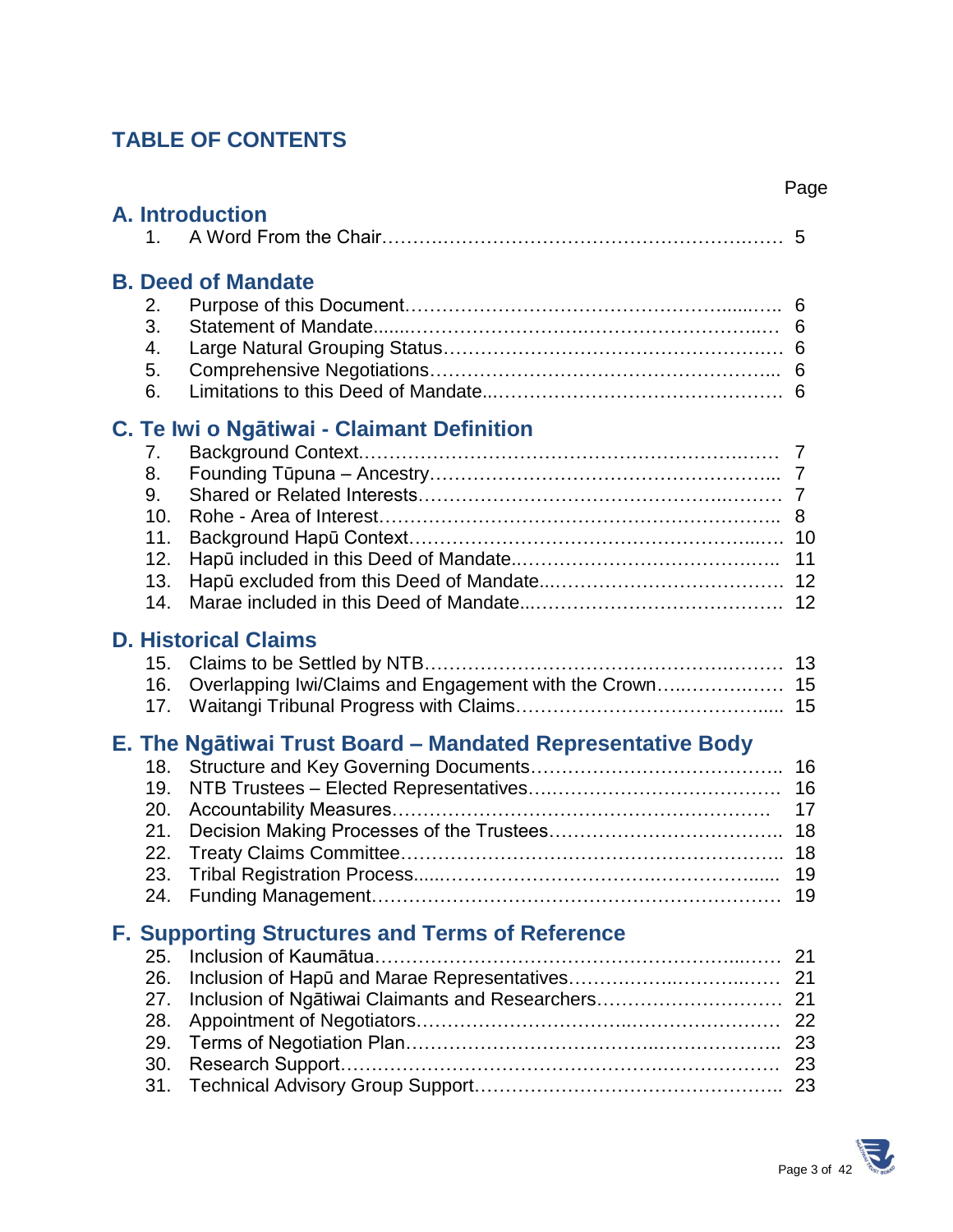# **TABLE OF CONTENTS (continued)**

| <b>H. Pre Mandate Early Preparations</b><br>32.<br>Development of the Mandate Strategy and Supplementary Information<br>33.<br>Postal Addresses on the Tribal Register Updated<br>34.<br>35.<br>36.                                                                                                                                     | 25<br>26<br>27<br>27<br>28                         |  |
|-----------------------------------------------------------------------------------------------------------------------------------------------------------------------------------------------------------------------------------------------------------------------------------------------------------------------------------------|----------------------------------------------------|--|
| <b>Official Mandate Process Undertaken</b><br>L.<br>37.<br>38.<br>39.<br>40.<br>41.<br>42.<br>43.<br>44.<br>45.                                                                                                                                                                                                                         | 29<br>30<br>32<br>32<br>33<br>33<br>33<br>34       |  |
| J. Post Mandate Deed of Mandate Prepared<br>46.<br>47.<br>48.<br>OTS Meet with Submitters to Understand their Concerns<br>49.<br>Information Hui held to Inform Members of Specific Changes<br>50.<br>51.<br>52.<br>Amendments to Address Submitters General Concerns<br>53.<br>NTB Consideration of an Amended Parallel Process<br>54. | 35<br>35<br>36<br>36<br>37<br>37<br>37<br>38<br>38 |  |
| <b>K. Mandate Maintenance</b><br>55.<br>56.<br>57.<br>58.<br>59.                                                                                                                                                                                                                                                                        | 39<br>39<br>39<br>40<br>41                         |  |
|                                                                                                                                                                                                                                                                                                                                         | 41                                                 |  |
|                                                                                                                                                                                                                                                                                                                                         | 42                                                 |  |



Page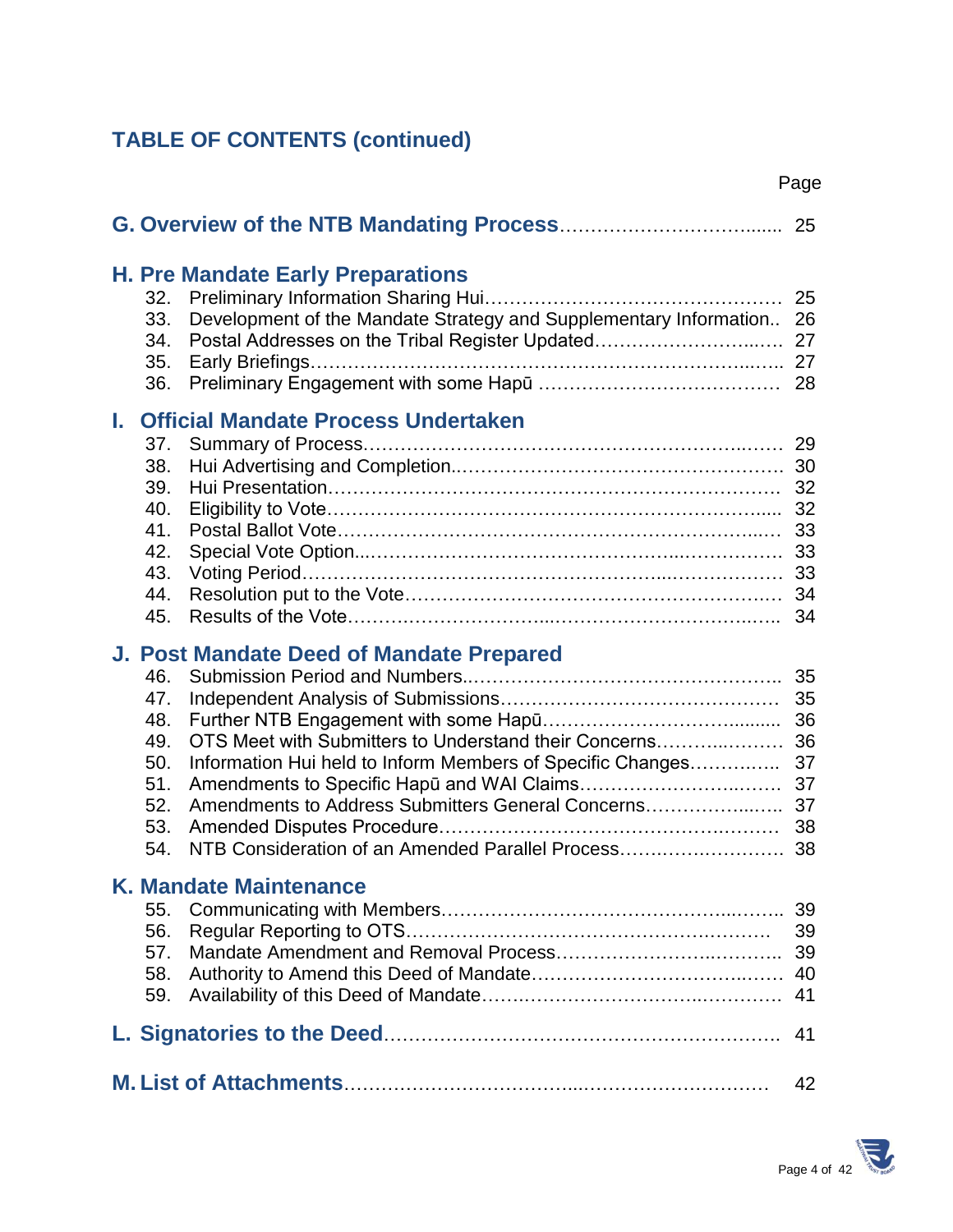# **A. Introduction**

#### *1. A Word From the Chair*

#### Tēnā koutou katoa

In March 2013 the Ngātiwai Trust Board signaled its intention to seek a mandate for direct negotiations with the Crown. This "pathway" effectively by-passes the Waitangi Tribunal and shortens the time it takes to achieve a Treaty settlement by comparison.

Given the growing number of Iwi who have completed their Treaty settlements we said it would not be responsible of us to sit back and not give you the opportunity to choose which pathway we should take. Therefore we committed to a four week hui and voting process and then extended the voting period to 8 weeks to ensure as many of you as possible would be able to formally choose by voting on it. We received a clear message from the voting result that 82% of you were in favor of direct negotiations and with that result are now able to seek an endorsement of your choice by the Crown - which is the purpose of this document.

We are now at the cusp of clarifying the origins and identity of Te Iwi o Ngātiwai in the history books. Detailed research will now be compiled to bring to light the breaches of the Treaty of Waitangi against our tūpuna and from it the research will form the basis upon which we can negotiate a settlement with the Crown. This is clearly a water-shed period in our history as a tribe and will mark the difference between vague acceptance that Ngātiwai exists as an iwi in its own right and our future development and growth as a strong and united people.

We look forward to engaging with you on this journey and have developed a number of "special purpose" supporting structures to enable you to do that - including dedicated opportunities for our kaumātua, hapū and marae representatives and an Ngātiwai research group to support negotiations.

After all the negotiations work is done, in the end you will decide again by vote if you consider any settlement offer put to us by the Crown is acceptable. Should this be the case we look forward to turning our full attention to the future wellbeing and development of us all as a people – Te Iwi o Ngātiwai – people of the sea.

Ngā Mihinui

good

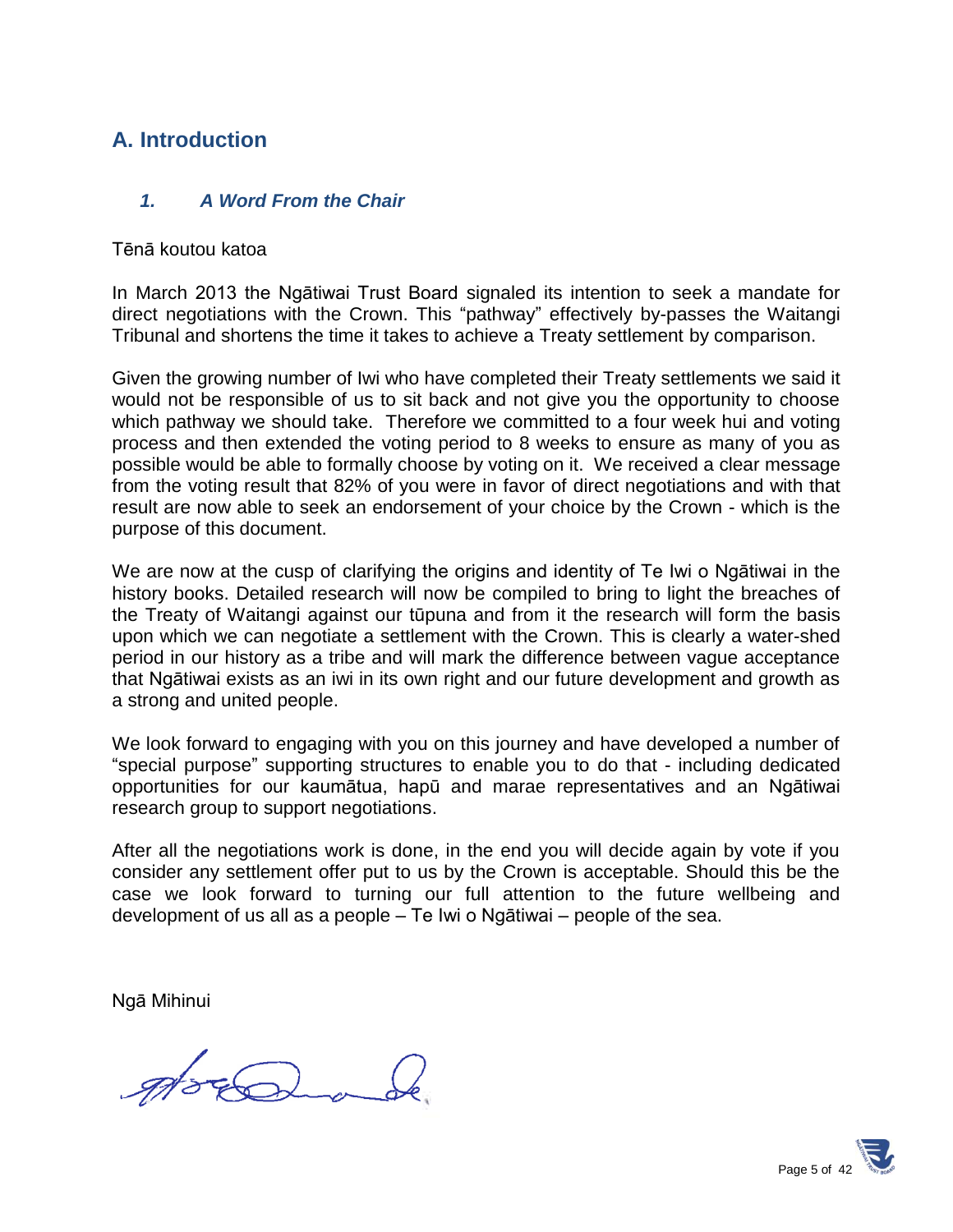# **B. Deed of Mandate**

#### *2. Purpose of this Document*

This Deed of Mandate formally demonstrates that the Ngātiwai Trust Board (**NTB**) has obtained a robust mandate to represent Te Iwi o Ngātiwai in negotiations with the Crown for a comprehensive settlement of all remaining historical Treaty of Waitangi claims.

#### *3. Statement of Mandate*

The people of Ngātiwai have mandated the NTB by majority vote to enter into direct negotiations with the Crown. The NTB achieved its mandate through a process that was fair, open and transparent. This Deed of Mandate addresses the mandate of NTB on behalf of Te Iwi o Ngātiwai to represent Ngātiwai in direct negotiations with the Crown.

#### *4. Large Natural Grouping Status*

The Minister for Treaty of Waitangi negotiations and the Office of Treaty Settlements (**OTS**) have recognised Ngātiwai as a Large Natural Grouping (**LNG**) for the purpose of Treaty settlement negotiations.

#### *5. Comprehensive Negotiations*

NTB seek to enter into direct settlement negotiations for the comprehensive settlement of all remaining historical Treaty of Waitangi claims:

- whether registered with the Waitangi Tribunal or not;
- for Crown breaches of the Treaty of Waitangi that occurred prior to 21 September 1992; and
- excluding claims already settled by Ngāti Manuhiri or claims in the process of being settled by Ngāti Rehua – Ngātiwai ki Aotea.

#### *6. Limitations to this Deed of Mandate*

This Deed of Mandate will give the NTB the authority to enter into negotiations with the Crown to develop an initialled Deed of Settlement (**iDoS**). The NTB will then present the iDoS together with a proposal for a Post-Settlement Governance Entity (**PSGE**) to Te Iwi o Ngātiwai for approval and ratification.

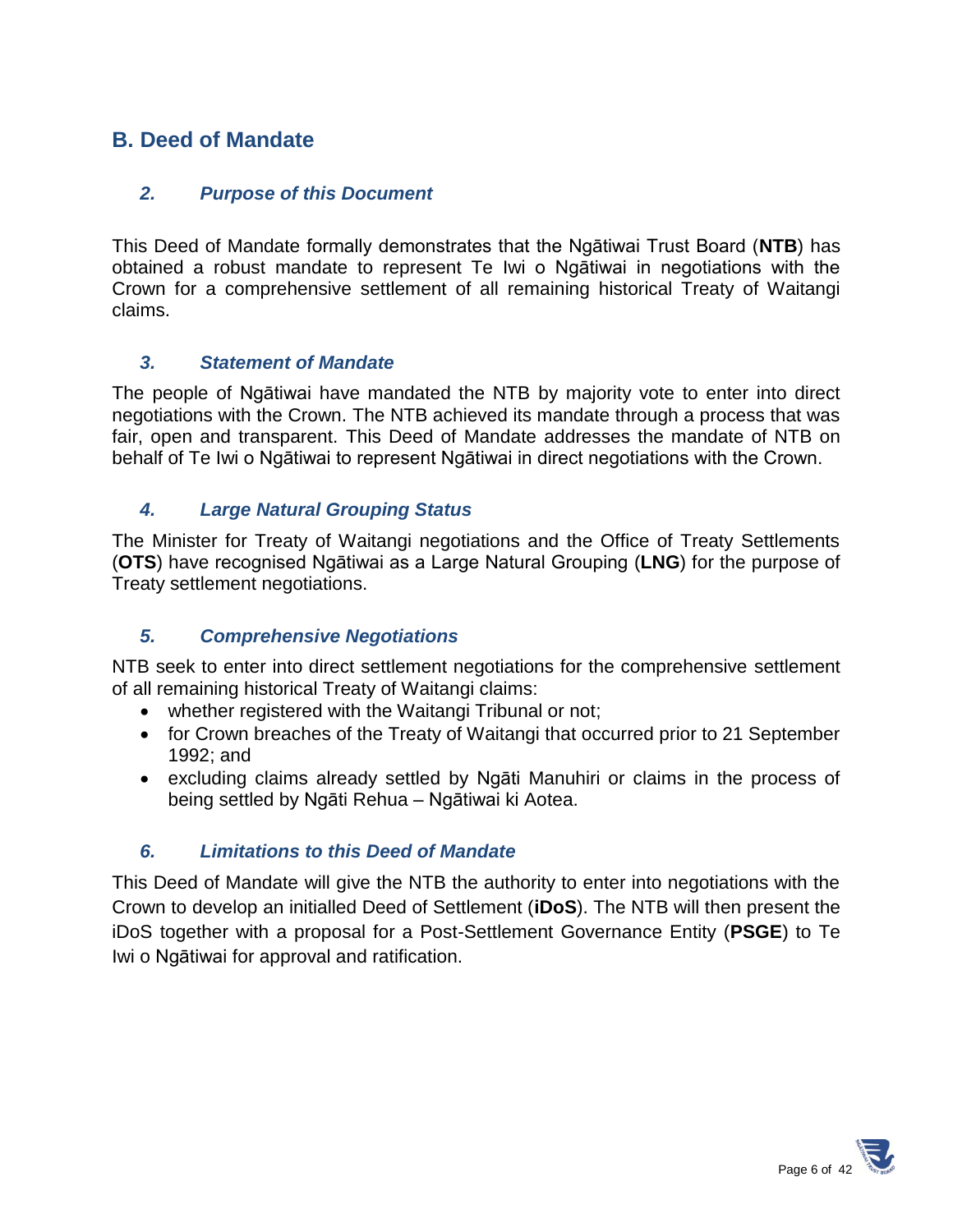# **C. Te Iwi o Ngātiwai - Claimant Definition**

## *7. Background Context*

Te Iwi o Ngātiwai (**Ngātiwai**) includes the many related hapū and persons affiliated to the kāinga and marae occupying the eastern coastline of the North Island between Bay of Islands (Pēwhairangi) and Whangārei, and beyond southward to Pākiri, Ōmaha and Mahurangi, and including the off shore islands Aotea (Great Barrier), Hauturu (Little Barrier), and other smaller island groups within our rohe (tribal area).

Unlike surrounding Iwi, Ngātiwai has occupied the eastern coastline of lower Northland since the first period of human occupation, extending back to Māui-tikitiki-a-Taranga and Māui Pae. Through this, Ngātiwai has a unique right of "take whenua kite hou"- the right of discovery or first inhabitation.

#### *8. Founding Tūpuna - Ancestry*

Ngātiwai is unified in descent from one of the oldest descent groups in Te Taitokerau – Ngāti Manaia. Although Ngātiwai are an amalgam of a number of older Iwi groups, it is the unbroken line of descent from the eponymous ancestor Manaia; his descendant Manaia II and his people of Ngāti Manaia which gives the Iwi its unique and distinctive identity and ancient rights of "take tūpuna". For the purposes of Treaty settlement negotiations, Ngātiwai means all those members of Ngātiwai who can claim descent from these tūpuna of Ngātiwai.

From Manaia II come the Ngāti Manaia lines including Te Rauotehuia, descending to Te Rangikapikitia. From Te Rangikapikitia come key tupuna including Te Kura Makoha, Whāpapa and Te Wairua, Hikihiki I, and Huruhurumaiterangi. From Whāpapa and Te Wairua come Toremātao, Te Rangapū and Te Rangihokaia and his descendants known as Ngāti Wai ki te moana.

These pūtake and take tūpuna are partly shared by other Iwi but collectively are unique to Ngātiwai. No other Iwi or LNG in the north can trace their ancestry directly to Manaia and Ngāti Manaia which makes these lineages exclusive to Ngātiwai alone.

The tribal name Ngātiwai applies collectively to all hapū who share descent from Manaia II and ngā kōpikopikotanga maha o Ngātiwai.

#### *9. Shared or Related Interests*

Ngātiwai also descend from Ngāi Tāhuhu, in particular through Tū (tupuna of Ngāti Tū), the son of Tāhuhunuiōrangi, from Mārua a descendant of Tāhuhunuiōrangi and also through the descent of Ngāi Tamatea and Ngare Raumati through Huruhuru.

Other Iwi in Te Taitokerau share lineage from Ngāi Tāhuhu, for example Ngāpuhi descendants whose tūpuna Rāhiri married Ahuaiti and Whakaruru - both of whom descend from Tāhuhunuiōrangi.

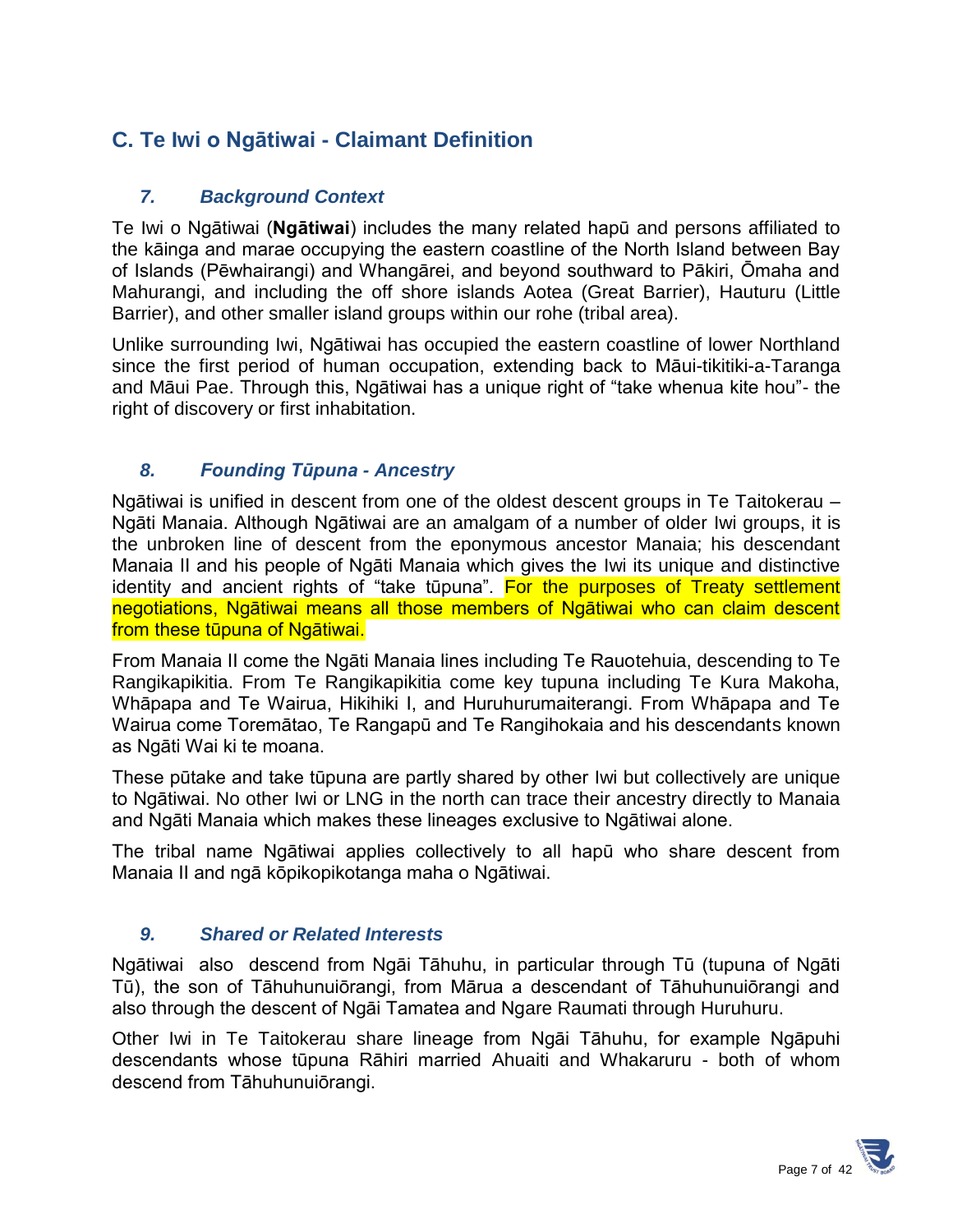Other hapū in Te Taitokerau also whakapapa to Ngāi Tāhuhu such as Te Parawhau, Te Uriroroi (Ngāti Ruangaio), Ngāti Kahu-o-Torongare (Ngāti Hine), Te Patuharakeke and others and it is a question as to whether these descendants today acknowledge their whakapapa links to Ngātiwai or Ngāpuhi or both.

Ngātiwai also has a unique (in Te Taitokerau), long and ongoing relationship with Tainui, in particular through its southern hapū of Ngāti Manuhiri and Ngāti Rehua who are part of the Te Whare o Kawerau tribal grouping which originated through Maki and his brother Mataahu from Kāwhia in the Waikato district. Through its long occupation of Te Moananui-ā-Toi (the Hauraki Gulf) Ngātiwai established a unique relationship through marriage with the Iwi of the Marutūahu confederation.

## *10. Rohe - Area of Interest*

The Ngātiwai tribal rohe or Area of Interest (**AoI**) extends along the eastern coastline of the North Island from Rākaumangamanga (Cape Brett) in the north to Matakanakana (the Matakana River) in the south. Ngātiwai also has ancestral interests in the coastal area extending south of Matakanakana to the Okura River.

Ngātiwai has mana whenua, mana moana over the chain of islands extending from Motukōkako off Te Rāwhiti, Rimuriki off Mimiwhāngata, to Tawhiti-rahi and Aorangi (The Poor Knights), High Peak Rocks, Sugar Loaf Rocks, the Marotiri Islands and Tāranga (The Hen and Chickens Group), Tūturu (Sail Rock), Pokohinu and Motukino (The Mokohīnau Islands), Te Hauturu o Toi (Little Barrier), Aotea (Great Barrier), Te Kawautūmaro-o-Toi (Kawau Island) and Te Mau Tohorā-o-Manaia (Motuora Island).

The land, rivers, ocean and islands along this coastline have a unique and special significance for Ngātiwai. They contain sites of cultural significance (i.e. traditional food sources, lanes of travel, islands sites of ancient occupation and wahi tapu).

The Ngātiwai area of influence extends well beyond the core tribal estate described (above) and reaches into the far-north (i.e. Cape Reinga) and south (i.e. East Cape) and north-east (i.e. Kermadec Islands) and the entirety of the Territorial Sea and Exclusive Economic Zone therein for Fisheries, Conservation, Resource Management and other relevant legislative purposes.

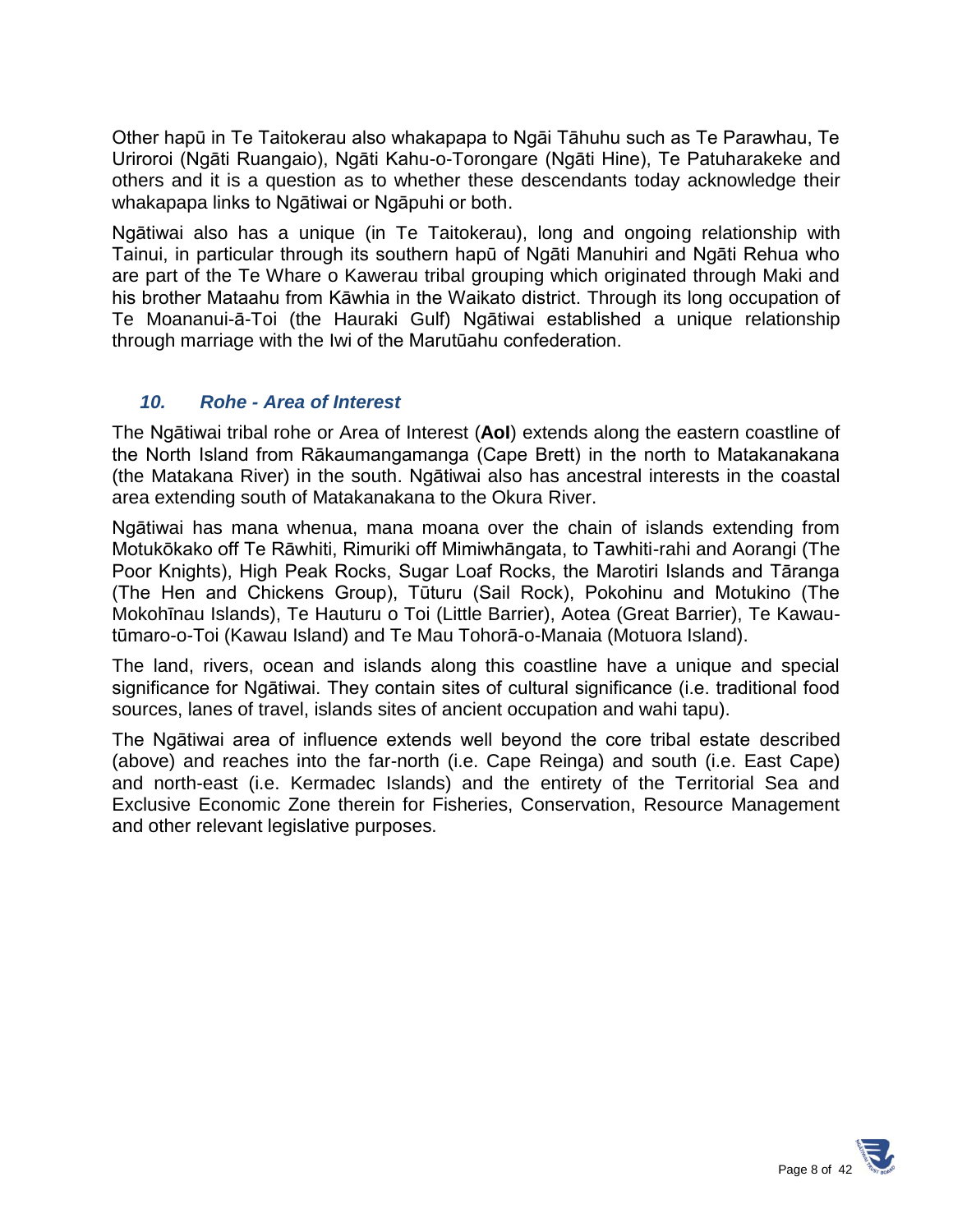

The area highlighted in dark blue (above) indicates the Ngātiwai rohe or AoI for the purpose of settlement negotiations and does not delineate exclusive Iwi boundaries. The NTB will settle only those aspects of claims located within this AoI in-so-far as they relate to Ngātiwai interests.

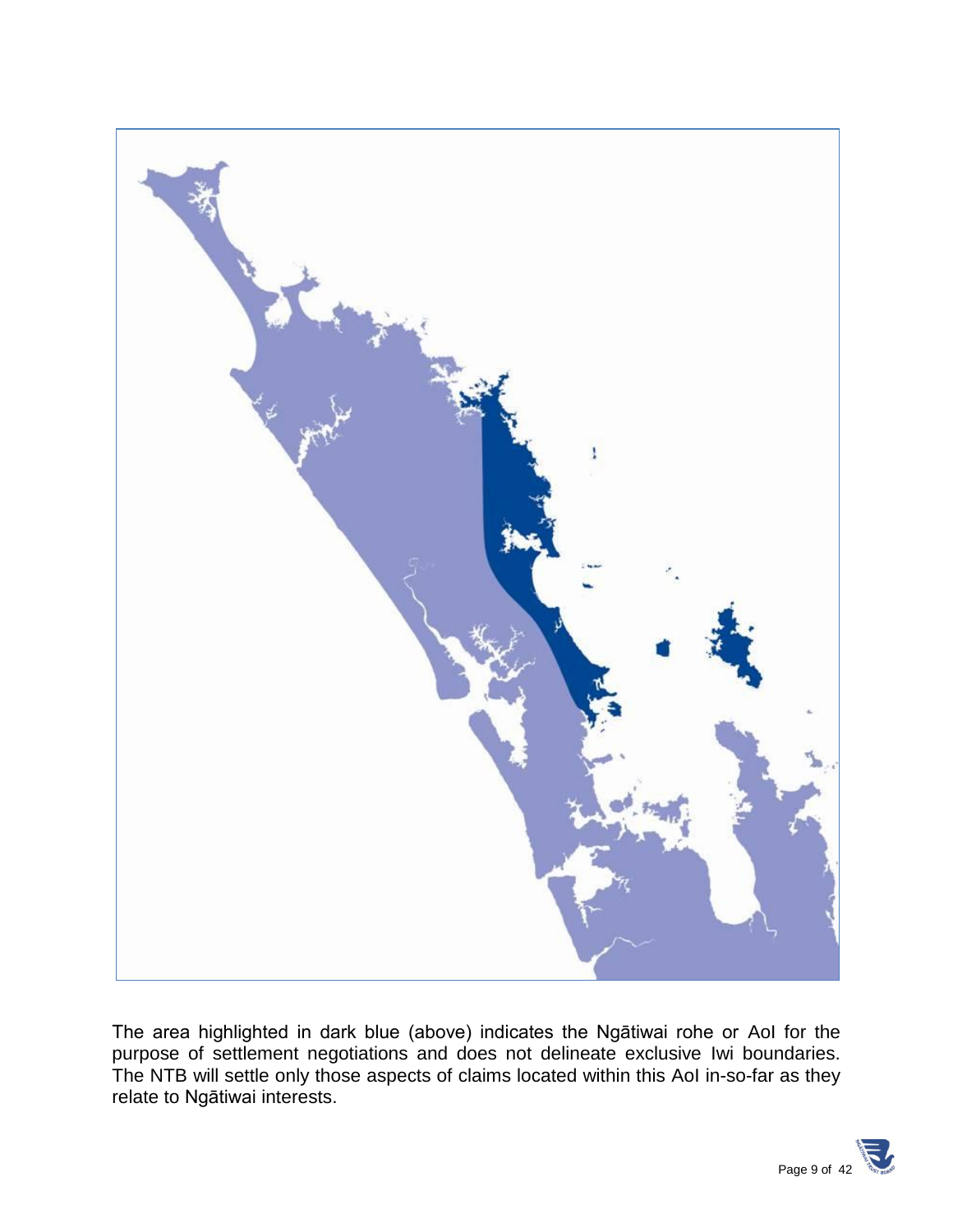# *11. Background Hapū Context*

There are a number of Ngātiwai hapū, and Ngātiwai related hapū, both historic and present-day that form ngā kōpikopikotanga maha o Ngātiwai whānui. Ngātiwai hapū hold their primary identity as descendants of Manaia I and II. Ngātiwai related hapū are descendants of Manaia I and II, who also hold primary identity with tūpuna of other Iwi groupings. This section provides background information on the context of these hapū. However, the hapū covered by this Deed of Mandate are those listed in the next section of this document (see below). The Ngātiwai hapū, and Ngātiwai related hapū that reside on the coast from Bay of Islands to Whangārei include:

- Ngāti Tū\* (from Tu, son of Tāhuhunuiorangi)
- Te Kapotai (named after Te Whiti, who fell from his canoe out at sea blinded by the night, but also descended from his siblings Pare and Horahia)
- Ngāti Pare\* (from Pare)
- Ngāti Horahia\* (from Horahia)
- Ngāti Paeahi\* (from Te Ahi, and his dog lying by the fire)
- Ngāupaiaka\* (from the descendants of Pakaraka)
- Te Whanau Whero-mata-mamoe (a hapū in Whananāki originally from Tautoro)
- Te Uri Rata\* (from Ratakītahi)
- Te Uri o Te Aoheiwa\* (from Te Aoheiwa)
- Ngāti Tautahi (from the stillborn Tautahi II)
- Ngāti Rongo\* (from Rongopatutaonga)
- Ngāti Te Rāhingahinga\* (from Te Rāhingahinga)
- Ngāti Tai\* (from Taimango)
- Te Uri o Hikihiki (from Hikihiki I)
- Ngāti Kiripakapaka\*
- Te Irirata\* (from the hanging of Parāoa from a rata tree)
- Te Akitai, Te Uri Hakū\*, and Ngāti Taura\*, hapū of Ngāre Raumati
- Ngāti Toki ki te moana (from Te Toki settling at Poor Knights and Matapōuri)
- Te Whānau ā Rangiwhakaahu (from Rangiwhakaahu Te Awa of Matapōuri)
- Te Kainga Kurī (from Ngāti Toki traditions at Matapōuri)
- Ngāti Kura\* (from Raninikura, wife of Tāhuhunuiorangi, or Kuramangotini)
- Ngāti Takapari (after the falling of Rangitūkiwaho I from a bluff at Koheriki, Tutukākā)
- Ngāti Kororā (from Te Māhanga)
- Te Waiariki (from Te Mawe and Te Kahuwhero of Ngāi Tāhuhu and Ngāti Manaia)
- Ngāti Toremātao/Ngāti Tao\* (from Torematao of Ngāti Manaia).

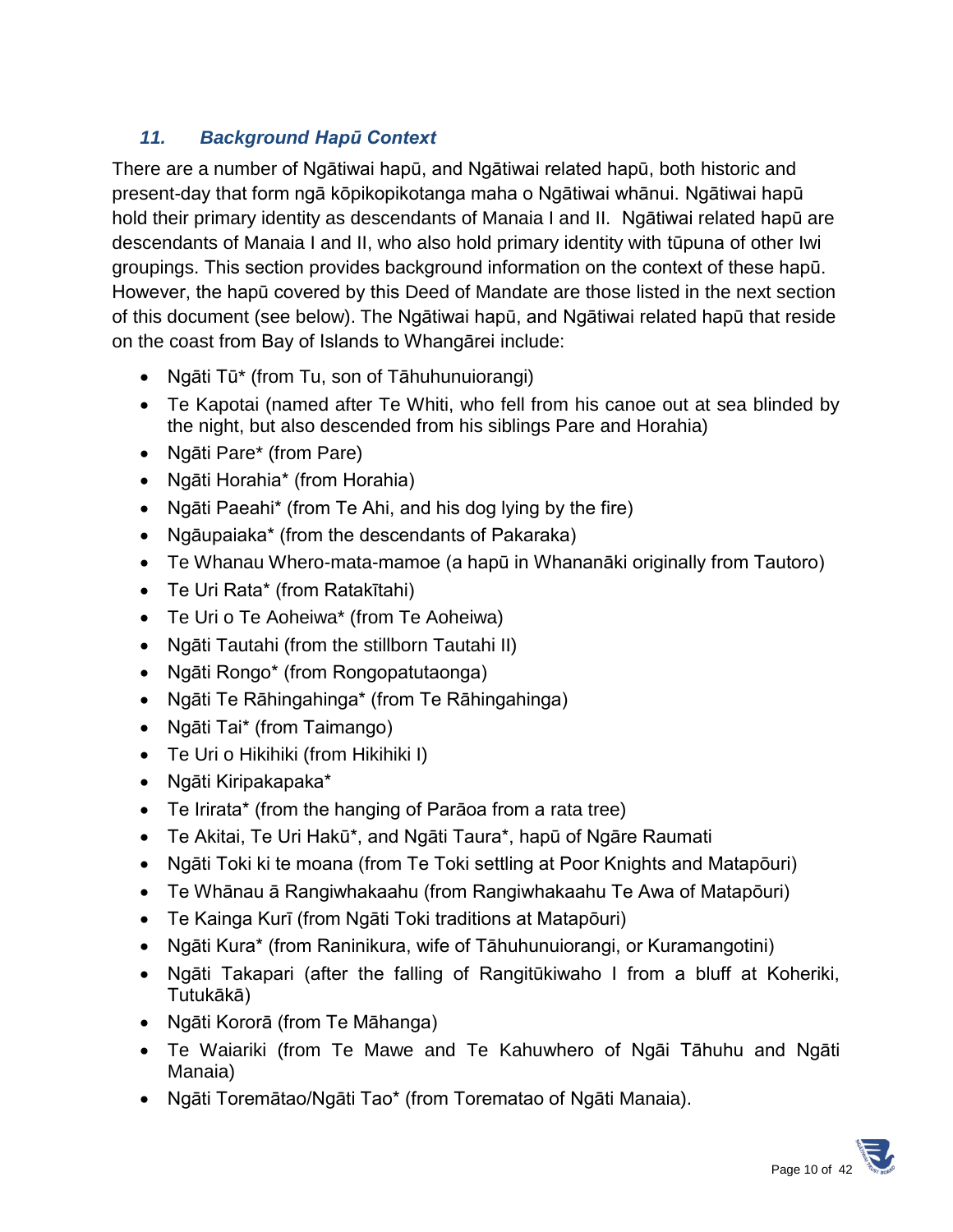The Ngātiwai hapū, and Ngātiwai related hapū, in Takahīwai, Ruakākā and Mahurangi include:

- Te Patuharakeke (from Te Taotahi of Te Parawhau, Ngāi Tāhuhu and Ngātiwai, and his wife Te Aoheiawa of Ngātiwai)
- Ngāti Manuhiri and Te Uriokātia\* (after Manuhiri and his sons Iriwata and Taihamau)

The Ngātiwai hapū of Aotea include:

- Ngāti Rehua (from Rehua, son of Mataahu)
- Te Uri Papa\* (from Hikihiki and his son Ranginui II)
- Te Ure Whakapiko or Te Whakapiko\* (descendants of Te Ika-ā-Mimirua, the son of Rehua and Waipahihi), and
- Ngāti Kahuerueru\* (from Kahuerueru, wife of Te-Ika-ā-Mimirua)

Hapū indicated with an asterix symbol above (\*) are historic.

## *12. Hapū included in this Deed of Mandate*

The Ngātiwai claimants include those members of the hapū listed below who have exercised or descend from those who have exercised customary rights within the Ngātiwai rohe:

- Ngare Raumati**#**
- Te Kapotai**#**
- Ngāti Tautahi**#**
- Te Uri o Hikihiki
- Te Whānau Whero-mata-mamoe**#**
- Te Aki Tai
- Te Kainga Kurī
- Ngāti Toki ki-te-moana**#**
- Te Whānau ā Rangiwhakaahu
- Ngāti Takapari**#**
- Ngāti Kororā**#**
- Te Waiariki**#**
- Te Patuharakeke**#**

Hapū indicated with a hash symbol above ( **#** ) are also included in the claimant definitions of other LNGs. The NTB will only negotiate the settlement of historical claims

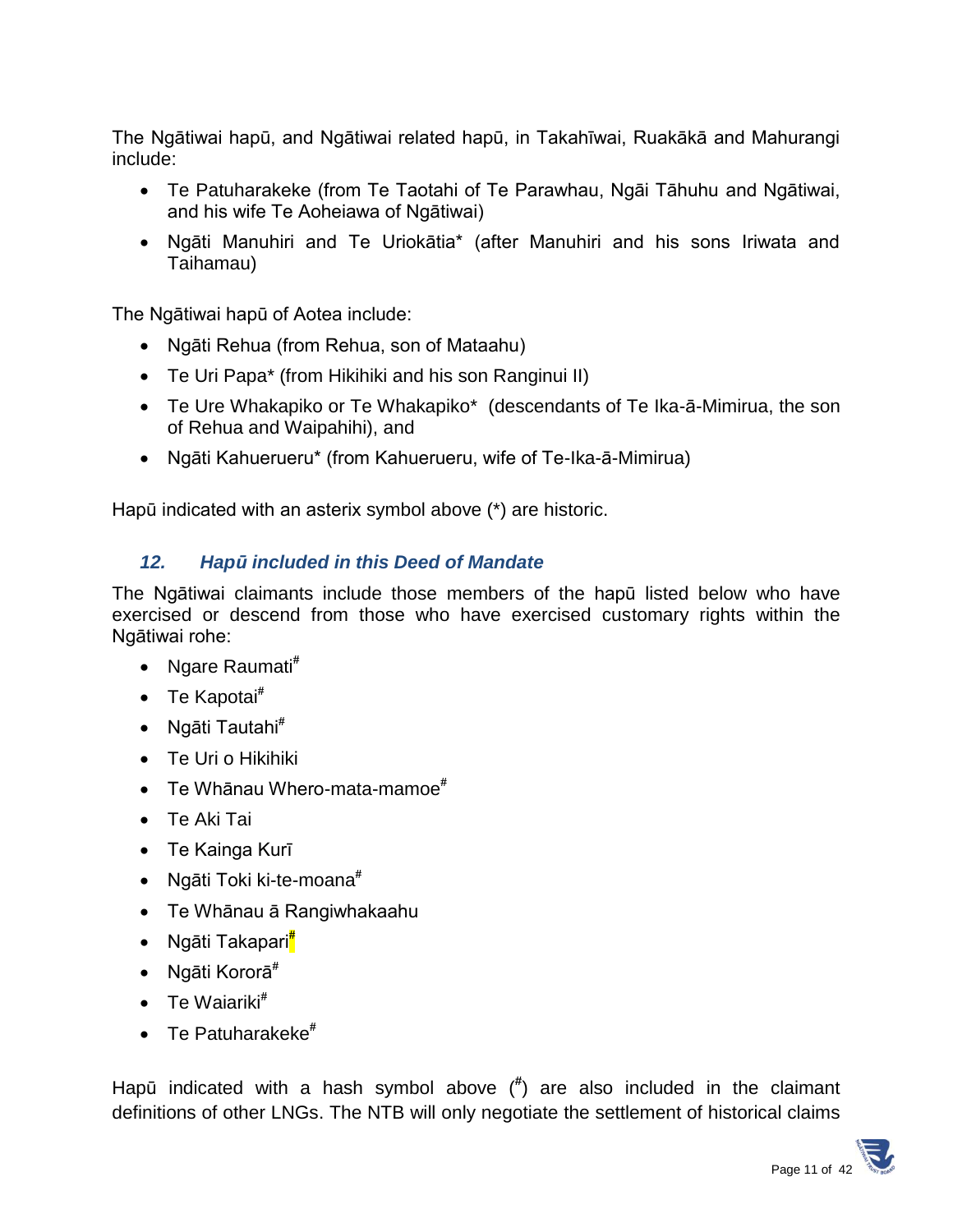of these hapū to the extent that they are descended from Ngātiwai tupuna. Ngātiwai tūpuna are defined in paragraph 8 of this section. In relation to shared or related hapū, the claimant definition will be further developed to identify the extent to which the claims of each shared hapū will be settled through a Ngātiwai settlement. See letter from OTS confirming this approach at Attachment 1.

## *13. Hapū excluded from this Deed of Mandate*

The NTB acknowledge that both Ngāti Manuhiri and Ngāti Rehua – Ngātiwai ki Aotea are Ngātiwai hapū and are precious to us. However, due to separate settlement negotiations via the Tāmaki collective, this Deed of Mandate applies to all remaining claims other than those claims that have been prosecuted or are in the process of being prosecuted by the Ngāti Manuhiri Settlement Trust and Ngāti Rēhua – Ngātiwai ki Aotea Trust.

# *14. Marae included in this Deed of Mandate*

The following Marae are affiliated with Te Iwi o Ngātiwai and are recognised in the NTB Trust Deed<sup>1</sup>.

#### **Ngātiwai Rohe or Area of Interest**

#### **Ngātiwai Marae**





l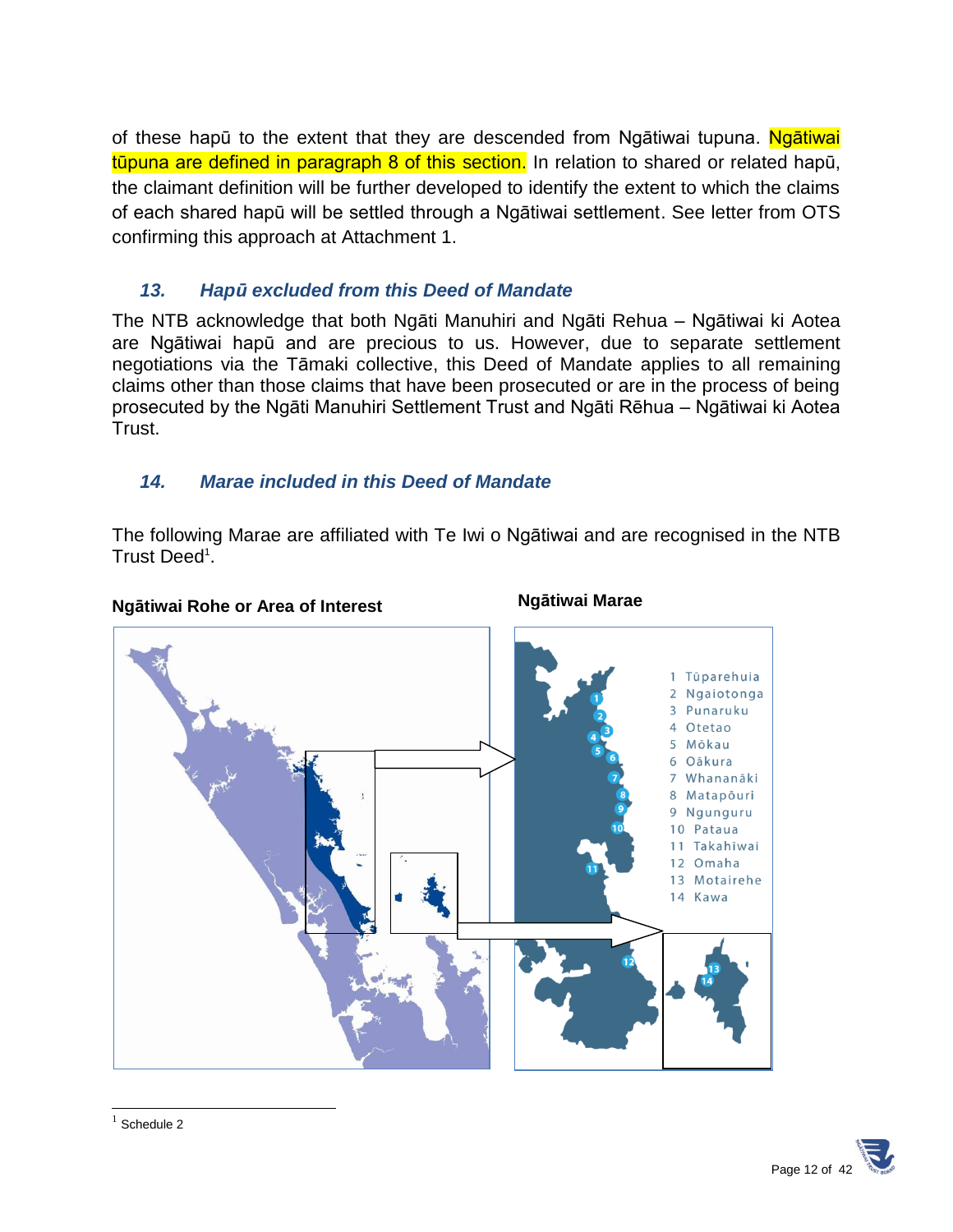# **D. Historical Claims**

#### *15. Claims to be Settled by NTB*

Claims to be settled by the NTB include all remaining historical Treaty of Waitangi claims of Ngātiwai:

- whether registered with the Waitangi Tribunal or not;
- for Crown breaches of the Treaty of Waitangi that occurred prior to 21 September 1992; and
- excluding claims already settled by Ngāti Manuhiri or claims in the process of being settled by Ngāti Rehua.

The claims to be settled (to the extent that they relate to Ngātiwai) are set out in the table below. Where a claim relates only in part to Ngātiwai tūpuna, only that part of the claim will be settled by the NTB.

| Wai No.     | <b>Claim Title</b>                          | <b>Claimants</b>                               |
|-------------|---------------------------------------------|------------------------------------------------|
| 67          | Oriwa 1 B3                                  | Jean Applehof & and Ors                        |
| 156         | Oriwa Block (Whananāki)                     | Marie Tautari                                  |
| 244         | Te Iwi o Ngātiwai historical claims         | Uru Palmer/Ngātiwai Trust Board                |
| 245         | Hinetapu Maihi Mahanga whanau               | George<br>Moanaroa<br>Munro<br>Hoori<br>Parata |
| 262         | Flora & Fauna                               | Saana Murray, Te Witi McMath & Ors             |
| 343         | Otetao A Block                              | <b>Wayne Peters</b>                            |
| 504         | South Whangārei Land & Seabed               | Tamihana Paki                                  |
| 511         | Matapōuri Bay Council sections              | <b>Chris Koroheke &amp; Ors</b>                |
| 620         | Te Waiariki/Ngāti Korora Hapū               | Colin Malcom & Ors                             |
| 745         | Patuharakeke Hapū Lands & Resources         | Luana Pirihi & Ors                             |
| <b>1148</b> | Ngati Hau, Ngati Wai and Te Uri o Hikihiki  | Te Raa Nehua and Arthur Harawira               |
| 1308        | Pukekauri & Takahīwai                       | Grant Ngāwaka Pirihi & Ors                     |
| 1384        | Whāngaruru Lands                            | Merepeka Henley & Ors                          |
| 1392        | Pukekauri 1A, 2A & 2B. Wiki Te Pirihi & ors | <b>Ephie Pearly Pene</b>                       |
| 1411        | Te Waiariki/Ngāti Korora/Ngāti Taka         | Violet Sade & Ors                              |
| 1412        | Te Waiariki/Ngāti Korora/Ngāti Taka         | Violet Sade & Ors                              |
| 1413        | Te Waiariki/Ngāti Korora/Ngāti Taka         | Violet Sade & Ors                              |
| 1414        | Te Waiariki/Ngāti Korora/Ngāti Taka         | Violet Sade & Ors                              |
| 1415        | Te Waiariki/Ngāti Korora/Ngāti Taka         | Violet Sade & Ors                              |

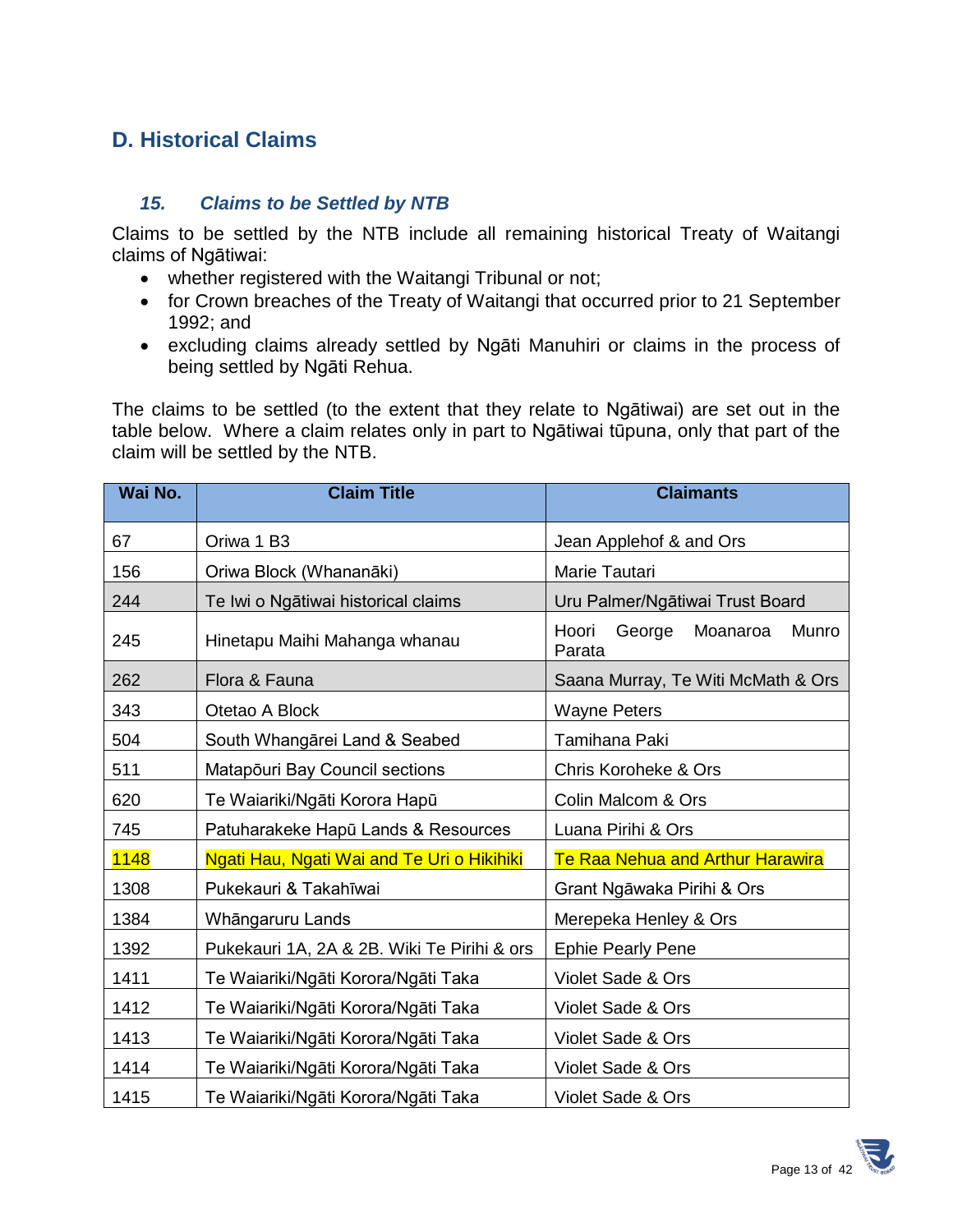| 1416 | Te Waiariki/Ngāti Korora/Ngāti Taka            | Violet Sade & Ors                                                                               |
|------|------------------------------------------------|-------------------------------------------------------------------------------------------------|
| 1464 | Te Kapotai and Ngāti Pare                      | Te Riwhi Whao Reti & Ors                                                                        |
| 1512 | Descds of Wiki Pirihi & Raiha Te Kauwhata      | Michael Leulua'i                                                                                |
| 1528 | Native Land Court: Te Kauwhata                 | Carmen Hetaraka                                                                                 |
| 1529 | Native Land Court: Hetaraka & Herewini         | Toru Hetaraka                                                                                   |
| 1530 | Native Land Court: Hetaraka & Herewini         | Te Rina Hetaraka                                                                                |
| 1539 | Native Land Court: D Kereopa & S Pirihi        | Te Aroha Going                                                                                  |
| 1544 | Ngātiwai Land Blocks                           | George Davies & Ors                                                                             |
| 1546 | Te Kapotai                                     | <b>Edward Henry Cook</b>                                                                        |
| 1677 | Orokawa 3B Perpetual Lease                     | Hūhana Seve                                                                                     |
| 1711 | Te Whānau ā Rangiwhakaahu Hapū                 | Kris MacDonald, James Mackie &<br><b>Ors</b>                                                    |
| 1712 | Native Land Court: Toi te Huatahi & Te<br>Mawe | Marino Māhanga                                                                                  |
| 1717 | Native land Court: Te Whānau Whero             | Alan Moore & Takapari Waata                                                                     |
| 1719 | ML Blocks: Hone & Erana Murphy                 | Henry Murphy                                                                                    |
| 1726 | Paremata Mōkau A13 Block etc                   | <b>Robin Paratene</b>                                                                           |
| 1786 | Actions of the Crown: Reweti whānau            | Ike Reti, Gary Reti & Ors                                                                       |
| 1837 | The whanau and hapu of Te Tai Tokerau          | <b>Deidre Nehua</b>                                                                             |
| 1954 | Native Land Court: Haika & Te Kauwhata         | Eta Haika                                                                                       |
| 1955 | Partitioning land: Patu Harakeke & Ngātiwai    | Juanita De Senna                                                                                |
| 1960 | Rangātiratanga: Tamihana & Kaupeka             | Kapotai Tamihana                                                                                |
| 1961 | Native Land Court: Pita Tunua & ors            | David Carpenter                                                                                 |
| 1973 | Native Land Court: Hone Pita & Marara Pita     | <b>Robert Carpenter</b>                                                                         |
| 2022 | Foreshore Seabed Motukokako Island             | Edina Coulston (Patuone Hoskins on<br>behalf of the Ahuwhenua Trust and<br>owners of Motukokako |
| 2239 | <b>Glenbervie Forest</b>                       | <b>Ngaire Brown</b>                                                                             |
| 2243 | Little Barrier Is Land Acquisition Act         | Tamihana Paki                                                                                   |

**Disclaimer:** The NTB have taken reasonable care to ensure the list of Wai claims is accurate and complete in-so-far as claims relate to Ngātiwai interests. Should further information come to light indicating additional Ngātiwai related claims have not been included in this list NTB reserve the right to include them as appropriate to ensure comprehensive negotiations including all Ngātiwai interests can be achieved.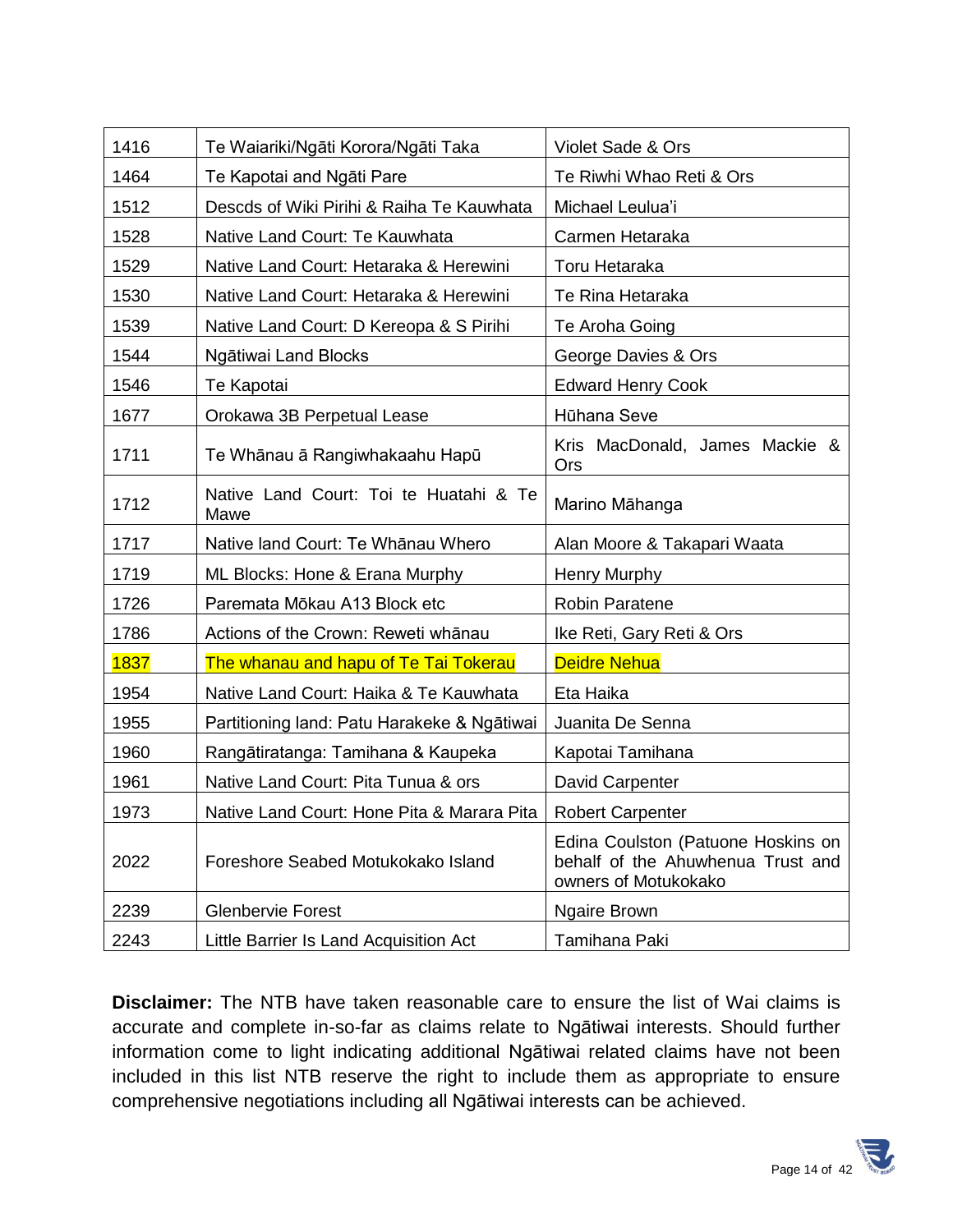## *16. Overlapping Iwi/Claims and Engagement with the Crown*

The NTB acknowledge that the Ngātiwai rohe or Area of Interest described earlier in this document overlaps and in some instances is shared with other Iwi or LNGs including Ngāpuhi and Ngāti Whātua.

The NTB will take responsibility for engaging these Iwi or LNGs to discuss a process to resolve overlapping interests. This process may include developing an overlapping Iwi engagement strategy to establish clear lines of communication, develop an understanding of how other Iwi are progressing their Treaty settlements and foster positive working relationships for the future.

NTB has previously engaged with the Crown in response to overlapping interests in association with Ngāpuhi, Ngāti Pukenga and Marutuahu.

#### *17. Waitangi Tribunal Progress with Claims*

The Waitangi Tribunal has inquired into and reported on Wai 262 the flora and fauna claims in which Ngātiwai has a shared interest.

To the best of NTB's knowledge the Wai claims set out in the table below and included in this Deed of Mandate have been heard by the Waitangi Tribunal but have not yet been reported on.

| <b>Wai</b>      | <b>Claim Title</b>                              | <b>Claimants</b>                                                                                |
|-----------------|-------------------------------------------------|-------------------------------------------------------------------------------------------------|
| 156             | Oriwa Block (Whananāki)                         | Marie Tautari                                                                                   |
| 245             | Hinetapu Maihi Mahanga whanau                   | Hoori George Moanaroa Munro Parata                                                              |
| 262             | Flora & Fauna                                   | Saana Murray, Te Witi McMath & Ors                                                              |
| 504             | South Whangarei Land & Seabed                   | Tamihana Paki                                                                                   |
| 620             | Te Waiariki/Ngāti Korora Hapū                   | Colin Malcom & Ors                                                                              |
| 745             | &<br>Patuharakeke<br>Hapū<br>Lands<br>Resources | Luana Pirihi & Ors                                                                              |
| 1308            | Pukekauri & Takahīwai                           | Grant Ngāwaka Pirihi & Ors                                                                      |
| 1384            | Whāngaruru Lands                                | Merepeka Henley & Ors                                                                           |
| 1411 to<br>1416 | Te Waiariki/Ngāti Korora/Ngāti Taka             | Violet Sade & Ors                                                                               |
| 1464            | Te Kapotai and Ngāti Pare                       | Te Riwhi Whao Reti & Ors                                                                        |
| 1546            | Te Kapotai                                      | <b>Edward Henry Cook</b>                                                                        |
| 2022            | Foreshore Seabed Motokokako Island              | Edina Coulston (Patuone Hoskins on behalf<br>of the Ahuwhenua Trust and owners of<br>Motukokako |

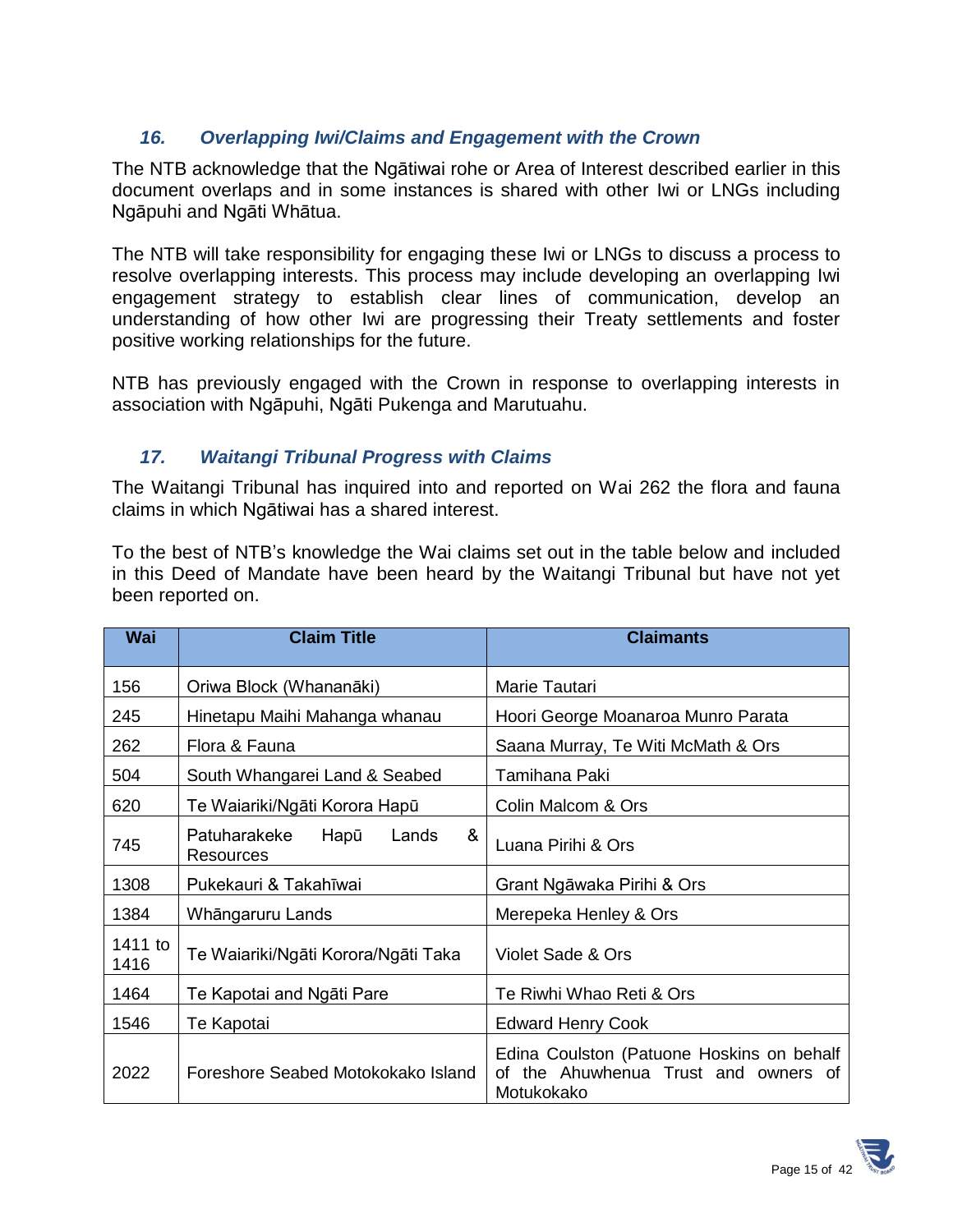# **E. The Ngātiwai Trust Board – Mandated Representative Body**

#### *18. Structure and Key Governing Documents*

In 1945 the identity of Ngātiwai as a tribe was defined for the first time in a modern context when a Trust was formed for the administration of the Tamati Mokaraka lands. The Tamati Mokaraka lands relate to the Whangaroa – Ngaiotonga 4A3A block of 95 acres which was a small partitioned parcel of the original 4404 acres Whangaroa – Ngaiotonga block.

In 1945 the block was placed under the management of a Trust appointed to manage the land for the benefit of the "Ngātiwai tribe". The original 18 trustees were representative of the hapū that made up the Iwi. Importantly from this Trust came the Whangaruru – Ngātiwai Trust Board in 1964, and from it came the Ngātiwai Trust Board of which it is today. The Whangaruru-Ngātiwai Trust Board was incorporated under the Charitable Trusts Act 1957 on 22 November 1966 and changed its name to the Ngātiwai Trust Board on 7 December 1984 (see Attachment 2).

While the original Trust was hapū based the NTB has its current governance and management arrangements set out in a Trust Deed (see Attachment 3). The Trust Deed has been developed in a manner that aims to embrace the members of Ngātiwai wherever they live today but with a clear linear relationship between each member, their nominated marae for voting purposes and the NTB. The NTB acknowledge that most (if not all) members can affiliate to more than one Ngātiwai Marae but can only nominate one marae for voting purposes.

#### *19. NTB Trustees – Elected Representatives*

Today the NTB is governed by 14 Trustees each elected by adult registered members of one of the 14 Ngātiwai marae. Each marae may also elect an alternate. Any adult member (18 years or older) of Ngātiwai descent is eligible to put themselves forward for election. Each Trustee may hold office for a term of no longer than three years without having to face re-election.

The mandate to represent Te Iwi o Ngātiwai is held by the trustees in office of the NTB on the terms set out in the Trust Deed and in this Deed of Mandate.

The mandate to negotiate the settlement of historical claims on behalf of Te Iwi o Ngātiwai shall continue to be held by the Trustees in office of the Trust for the timebeing despite any changes in the identity of those members currently holding office as Trustees.

In February 2014 the NTB held a new round of elections and a number of changes were made to members holding office as Trustees since the mandate strategy was endorsed and implemented. The election process was publically notified (see Attachment 4) and the NTB held its elections where Trustees were appointed for a term of three years. The

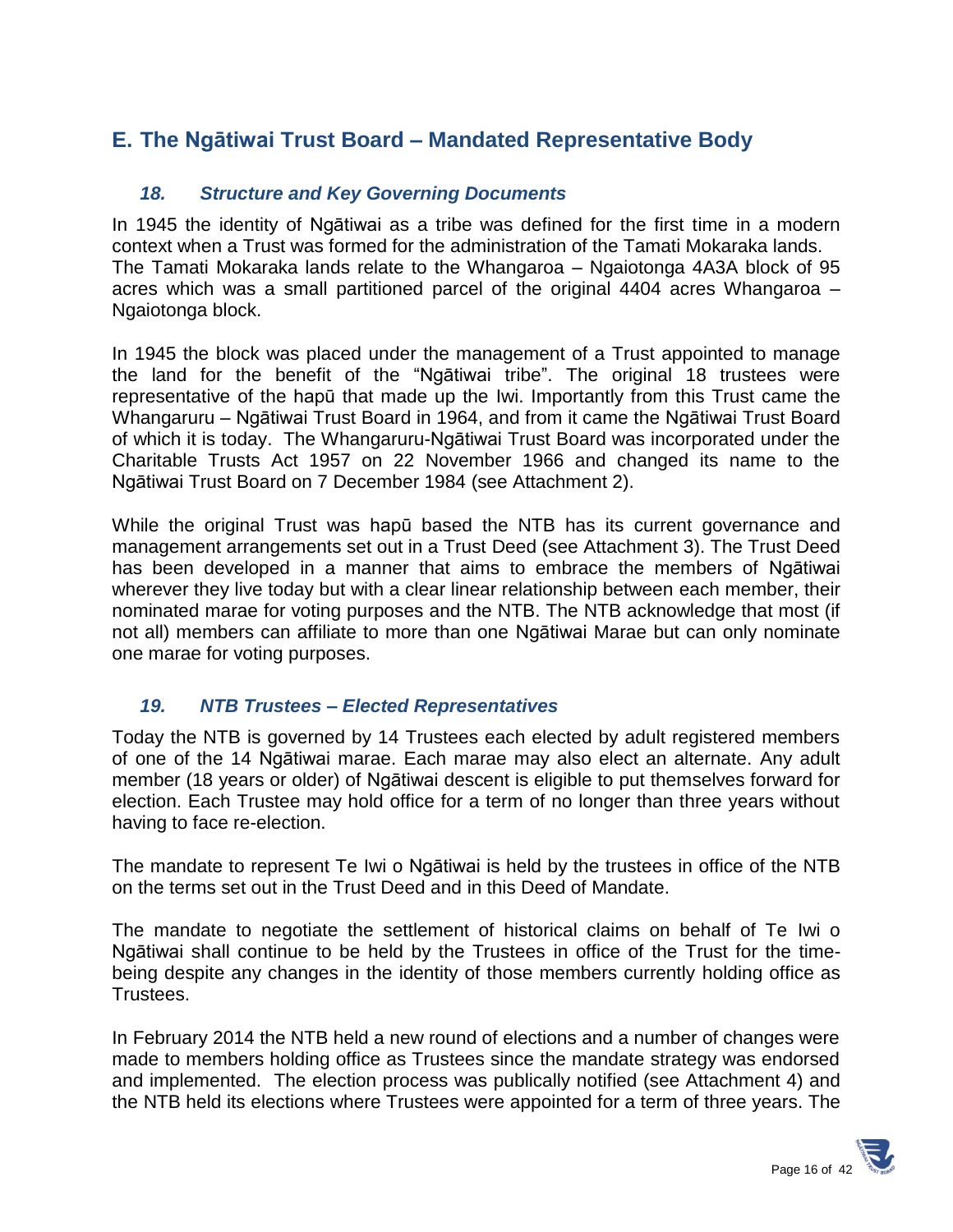results of the elections were notified to the NTB by the Independent Returning Officer (**IRO**) and placed on the NTB website and facebook page (see Attachment 5).

All of the elected Trustees remained in place until:

- 14 March 2014 when Andrea Munro ceased to hold office whereupon a byelection was publically notified for Motairehe (see Attachment 6) and concluded with Andrea Munro being re-elected along with Martin Cleve as an Alternate and
- 11 June 2014 when Winston McCathy ceased to hold office as an alternate trustee.

| <b>Marae</b> | Trustees                       | <b>Alternate</b>                      |
|--------------|--------------------------------|---------------------------------------|
| Tūparehuia   | Kathy Pita                     | <b>Carl Green</b>                     |
| Ngaiotonga   | Merepeka Henley (Deputy Chair) |                                       |
| Punaruku     | Haydn Edmonds (Chair)          |                                       |
| Otetao       | <b>Gary Reti</b>               |                                       |
| Mōkau        | Max Thompson                   | Everlyn Houghton                      |
| Oākura       | Henry Murphy                   | <b>Petina Stone</b>                   |
| Whananāki    | Isha Waetford                  | <b>Allan Moore</b>                    |
| Matapōuri    | <b>Kristan MacDonald</b>       | Aperahama Kerepeti-<br><b>Edwards</b> |
| Ngunguru     | <b>Mike Rundlett</b>           |                                       |
| Pātaua       | Hori P Mahanga                 |                                       |
| Takahīwai    | <b>Grant Pirihi</b>            | <b>Leonard Namana</b>                 |
| Omaha        | <b>Annette Baines</b>          |                                       |
| Motairehe    | Andrea Munro                   | <b>Martin Cleave</b>                  |
| Kawa         | Philip Ngāwaka                 |                                       |

Table of current NTB elected trustees and alternates.

#### *20. Accountability Measures*

The NTB is ultimately accountable to Te Iwi o Ngātiwai as set out in the Trust Deed, which:

- ensures open and transparent processes are in place for the election of trustees;<sup>2</sup>
- ensures that the criteria for trustee appointment is representative of its claimant community; $3$



l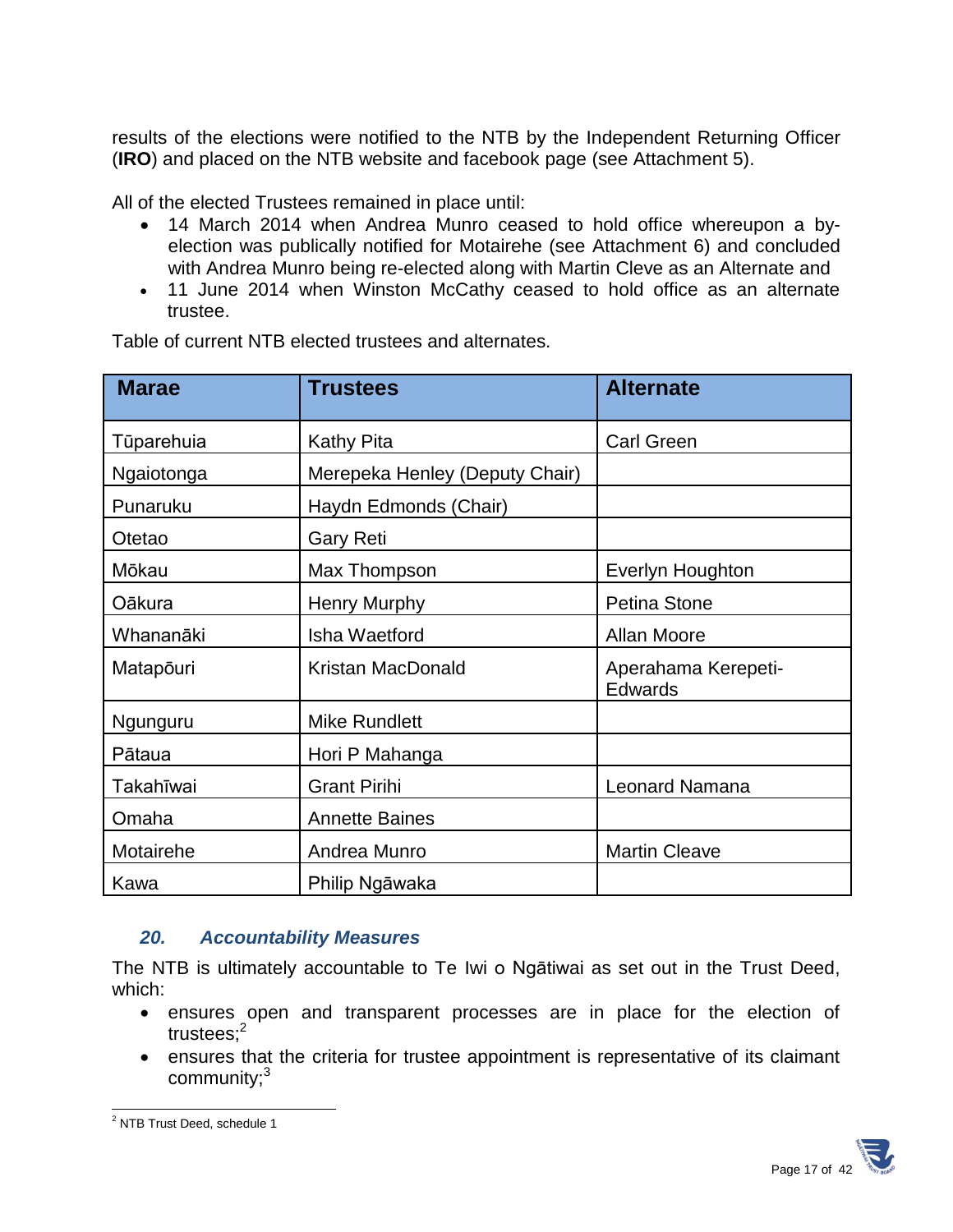- clearly defines the roles, responsibilities and powers of the mandated body and its representatives:<sup>4</sup>
- ensures annual reporting to its members at Annual General Meetings (**AGM**s) occurs including the presentation of the Audited Financial Statements of Accounts<sup>5</sup>, and
- specifies meeting procedures<sup>6</sup>.

In addition, NTB has made provision to ensure:

- no settlement can be agreed and finalised without the approval and ratification of an iDOS by the whole of the claimant community (see page 6);
- processes are clear for registration as a Ngātiwai member on the NTB Tribal Register (see page 19);
- an improved dispute resolution process is in place (see page 37);
- regular communication and feedback on negotiations to the Ngātiwai claimant community (see page 39);
- regular three monthly reporting to the OTS on maintenance of the Mandate (see page 39);
- clear processes for the removal, withdrawal or replacement of the mandate from the mandated body (see page 40); and
- processes are established for amendments to the Deed (see page 41).

#### *21. Decision Making Process of the Trustees*

In relation to Treaty settlement negotiation matters the Trustees will in the first instance seek to make decisions by consensus. Where consensus cannot be reached a simple majority vote (i.e. a vote greater than 50%) is sufficient to endorse a decision consistent with the NTB Trust Deed<sup>7</sup>.

#### *22. Treaty Claims Committee*

In accordance with the Trust Deed, $^8$  the NTB appointed a committee of its members to form the basis of a Treaty Claims Committee (**TCC**). The purpose of the TCC is to facilitate the settlement process by planning, implementing and following up on any matters that need attention to ensure that a settlement is secured in an efficient and effective manner.

In a supporting capacity the committee is further made up of ex-officio members including the NTB Chief Executive Officer (**CEO**) and the Treaty Claims Manager (**TCM**) whose appointment was undertaken through a standard recruitment process in a manner consistent with a fair, open and transparent process (see Appendix 7).

l



 $3$  NTB Trust Deed, clause 4

<sup>&</sup>lt;sup>4</sup> NTB Trust Deed, clause 4

<sup>5</sup> NTB Trust Deed, clause 7.2

<sup>6</sup> NTB, Trust Deed, clause 4.7

<sup>7</sup> NTB, Trust Deed, clause 4.7 (b) <sup>8</sup> NTB, Trust Deed, clause 4.9 (a)-(e)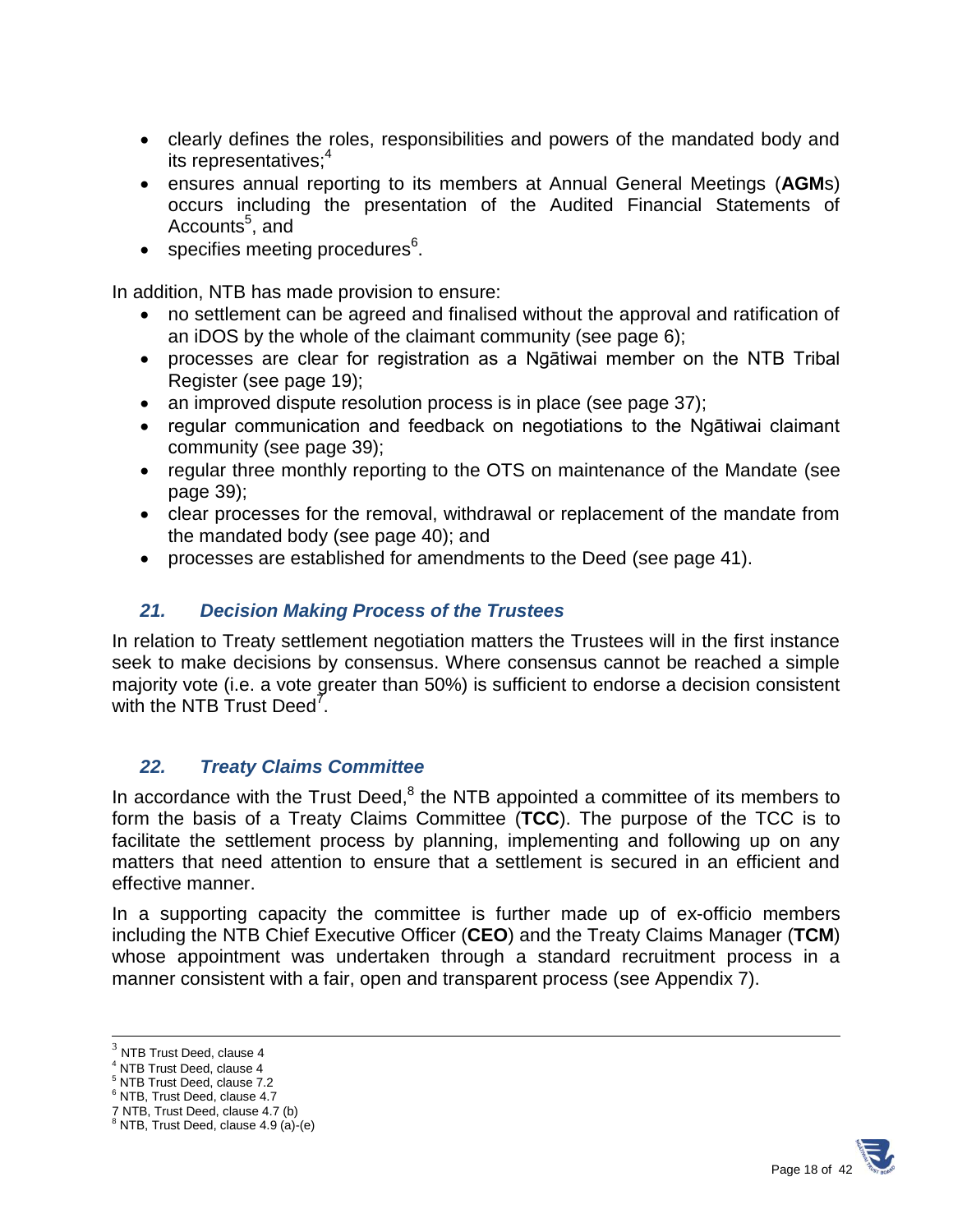While the Chairman of the NTB may attend any committee of the NTB, further support on the TCC may be considered as the need for additional skills and or experience is identified. Two positions on the TCC are to be made available for suitable applicants. Applicants must have demonstrated skills and experience and support from among Wai claimants, hapu or rangatahi. Successful applicants will act in an advisory rather than reporting capacity.

The TCC report to the NTB monthly or more frequently if the need arises and will provide advice and information to assist the negotiators once appointed.

## *23. Tribal Registration Process*

The process for registration on the NTB tribal register is clearly set out in the Trust Deed<sup>9</sup> and can occur by:

- Completing a NTB registration form (Attachment 8) and sending it to the NTB office; or
- Completing the online registration form on the NTB website www.ngatiwai.iwi.nz

After registrations are received they are entered into a database pending authentication from the NTB Trustee appointed by the Marae that the registration affiliates with. If the Trustee does not know the person personally they may seek confirmation from the relevant marae Trustees of the whakapapa provided.

## *24. Funding Management*

A separate account has been established to manage Crown funds to support negotiations and designated signing roles have been established to approve sign-off on expenditure.

The bank account number is withheld but provided separately.

The NTB is GST registered and the registration number is 42-033-066.



 9 NTB, Trust Deed, clause 5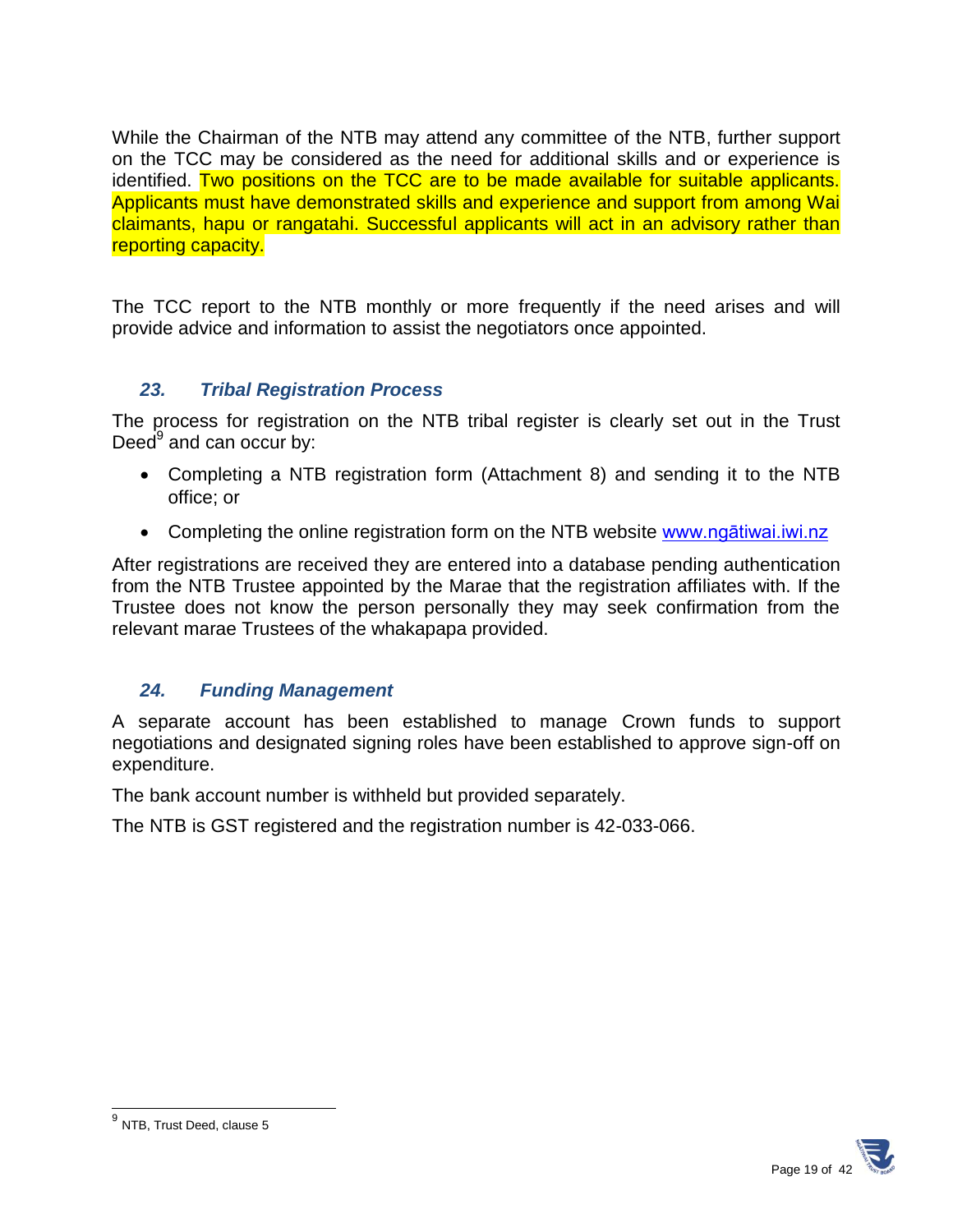# **F. Supporting Structures and Terms of Reference**

In order to progress the negotiations and settlement process the NTB will establish the following supporting structures and requisite Terms of Reference **(ToR)** once this Deed of Mandate is formally endorsed by the Crown**.**



Fig. 1: Illustration of the overall claimant community's inclusion in the negotiations process.

With the exception of the NTB and its TCC whose roles and responsibilities are clearly set out in the Trust Deed and in this Deed of Mandate each new structure requires a clearly defined ToR. The basic ToR components that are clarified in this Deed of Mandate include:

- **Set up and Structure:** how is the group established and how are they organised internally?
- **Purpose:** what job(s) will each group do?
- **Accountability:** who do they report or relate to and how?

Each of the above components is outlined below for each proposed new structure.

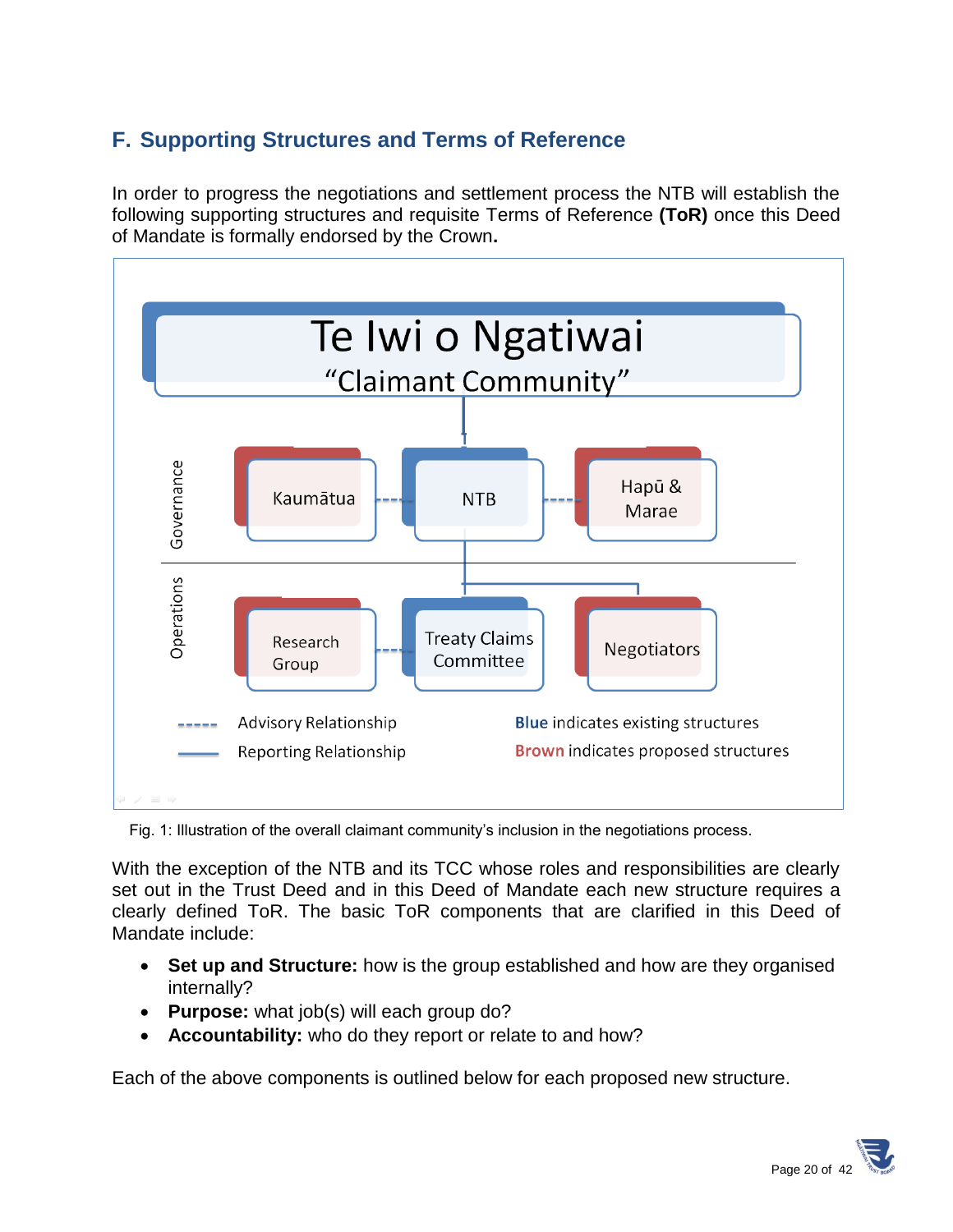In the context of describing the advisory relationships, we have used the terms "enable" and "provided for". These terms acknowledge that the NTB cannot compel people to participate but can provide an opportunity for those who are willing to participate. Therefore "enabling" in this context means to leave the door open for participation and "providing for" means to make tangible arrangements to accommodate participation which is yet to be determined with willing participants.

#### *25. Inclusion of Kaumātua*

The NTB will enable and provide for kaumātua to participate in the settlement process. This may involve a process consistent with Ngātiwai tikanga to support their involvement and is not specified as part of this document. The term kaumātua is used to describe both men and women.

**Set up and Structure:** NTB will enable and provide for up to a maximum of four kaumātua to form an advisory group to the NTB with an equality of each gender represented.

#### **Purpose:**

- To provide advice, oversight, direction and guidance to the NTB particularly on matters of Ngātiwai tikanga and
- To assist NTB to keep all kaumātua accurately informed of developments.

**Accountability:** Provide advice to NTB rather than reporting to it and assist the NTB to communicate with all Ngātiwai kaumātua to ensure accurate information is fed back to all kaumātua.

#### *26. Inclusion of Hapū and Marae Representatives*

The NTB will enable and provide for all Ngātiwai Hapū and Marae to provide advice to the NTB on their involvement in the negotiations and settlement processes.

**Set up and Structure:** NTB will invite Hapū and Marae representatives to discuss their inclusion in the settlement process and how best this can be achieved.

**Purpose:** To develop positive working relationships, work through issues and find agreeable solutions.

**Accountability:** Provide advice to the NTB rather than report to it and assist the NTB to communicate with whanau members to ensure accurate information is fed back to all members.

#### *27. Inclusion of Ngātiwai Claimants and Researchers*

The NTB will enable and provide for all Ngātiwai claimants and researchers to participate in a research group to advance Ngātiwai claims under negotiation.

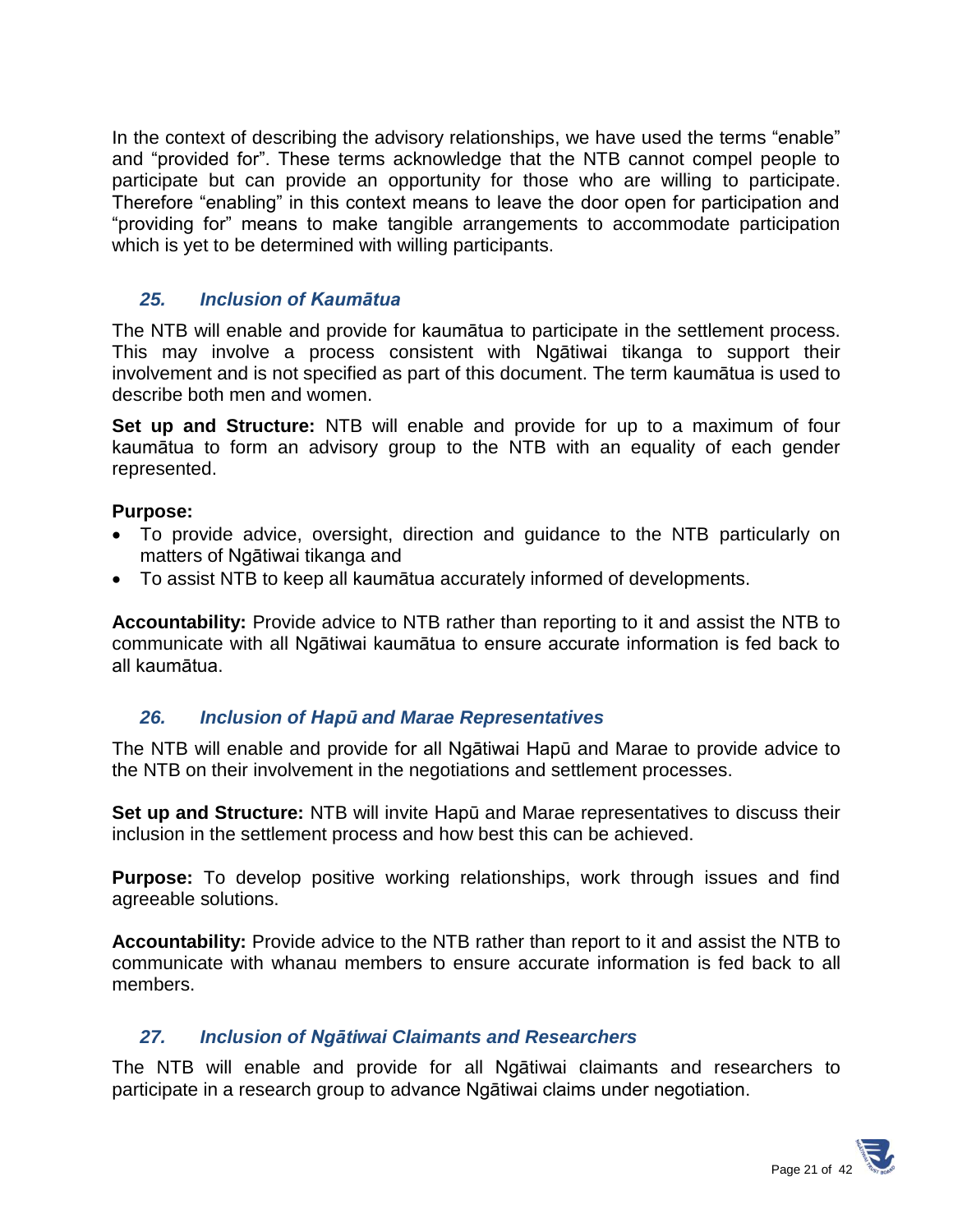However, should Wai claimants request a parallel funded process the NTB will support this option only if:

- All parties involved (including all Wai claimants) agree to the parallel process; and
- Ngatiwai Trust Board together with the Crown agree on the design of a parallel process.

**Set up and Structure:** The NTB will invite all Ngātiwai WAI claimants and researchers to attend research meetings with the TCC and claimant historian once appointed (see page 23).

#### **Purpose**:

- To discuss and progress Ngātiwai claims research to assist negotiations,
- To provide advice on the publication of research and presentation of claims to the Minister(s).

**Accountability:** Provide advice to the TCC rather than report to it and assist the NTB to communicate accurate information back to all members.

#### *28. Appointment of Negotiators*

Negotiators will have no decision making authority. The performance of the negotiators will be monitored monthly by the NTB and reviewed quarterly against set benchmarks (to be agreed at the time of appointment).

**Set up and Structure:** The NTB will appoint all negotiators. The number of negotiators will not exceed 3. The NTB may appoint one negotiator from within its membership.

The remaining 2 negotiators will be appointed following a process involving:

- Establishing an interview panel made up of no more than 4 persons including Ngātiwai kaumātua, hapū, Marae and NTB operations.
- Appointment of a recruitment agency to assist and facilitate the panel's process as follows:
	- a. developing a set of core competencies and a job description (i.e. criteria);
	- b. advertisement of the position in major daily news media and online;
	- c. interviewing, short listing and prioritising applicants in order of preference; and
	- d. presentation of final recommendations to the NTB.

#### **Purpose:**

- To negotiate the best possible settlement with the Crown for Ngātiwai by:
	- a. developing a negotiation strategy in consultation with Te Iwi o Ngātiwai and
	- b. presentation of an iDoS together with a proposal for a PSGE back to Te Iwi o Ngātiwai for approval and ratification.

#### **Accountability:**

- Report to the NTB monthly or more frequently if the need arises
- Report as required by the NTB to Te Iwi o Ngātiwai on progress with negotiations

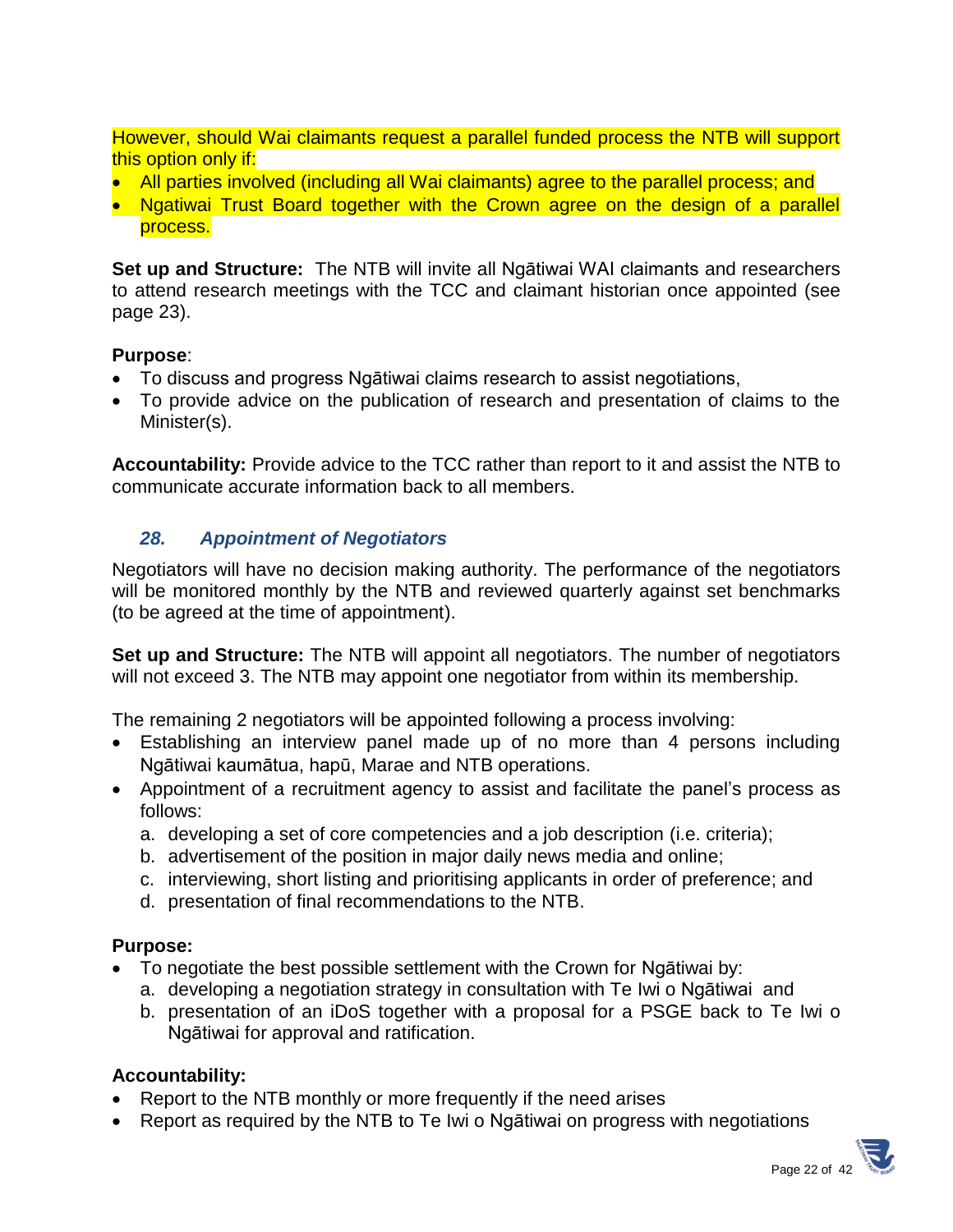Liaise with the TCC and the Technical Advisory Group (**TAG**) (see page 23) weekly to provide updates and seek information.

## *29. Terms of Negotiation Plan*

Assuming the Crown endorse this Deed of Mandate the next steps will involve a three month period where the NTB will complete all the preparations necessary to enter into negotiations commonly referred to as the Terms of Negotiation (**ToN**) phase. It is within this phase that the NTB will:

- Progress research including:
	- o Engaging a claimant historian and clarification of the research work program
	- $\circ$  Enabling and providing for the establishment of the Ngātiwai research group and agree desired outcomes (i.e. presentation of claims to the Minister(s) and publication of research)
- Establish the Negotiations Team including:
	- o Appointment of negotiators
	- o Development of a negotiations strategy in consultation with Ngātiwai
- Agreeing with the Crown on Terms of Negotiations including:
	- o Logistics of meeting and
	- o Ground rules of engagement
	- o Funding arrangements

#### *30. Research Support*

In 2009 the Ngātiwai Trust Board provided funding of \$225,000.00 to undertake research to underpin a future Treaty settlement with the Crown. The research was commissioned and managed by project teams established by three marae clusters (northern, central and southern). Since that time the NTB have been working to clarify the gaps in the research completed to date and a work program to achieve it.

Crown Forest Rental Trust (**CFRT**) has also provided a list of 5 pre-approved claimant historians with extensive experience in undertaking Treaty settlement research services and from it the NTB have indicated a preference for one of them to take up the role of a Ngātiwai claimant historian.

In addition the NTB will be seeking further funding from CFRT to support local research assistance (i.e. sites of significance and Ngātiwai place name research).

#### *31. Technical Advisory Group Support*

In a supporting capacity a TAG has been pre-approved by the NTB and the CFRT to support the ToN process as follows:

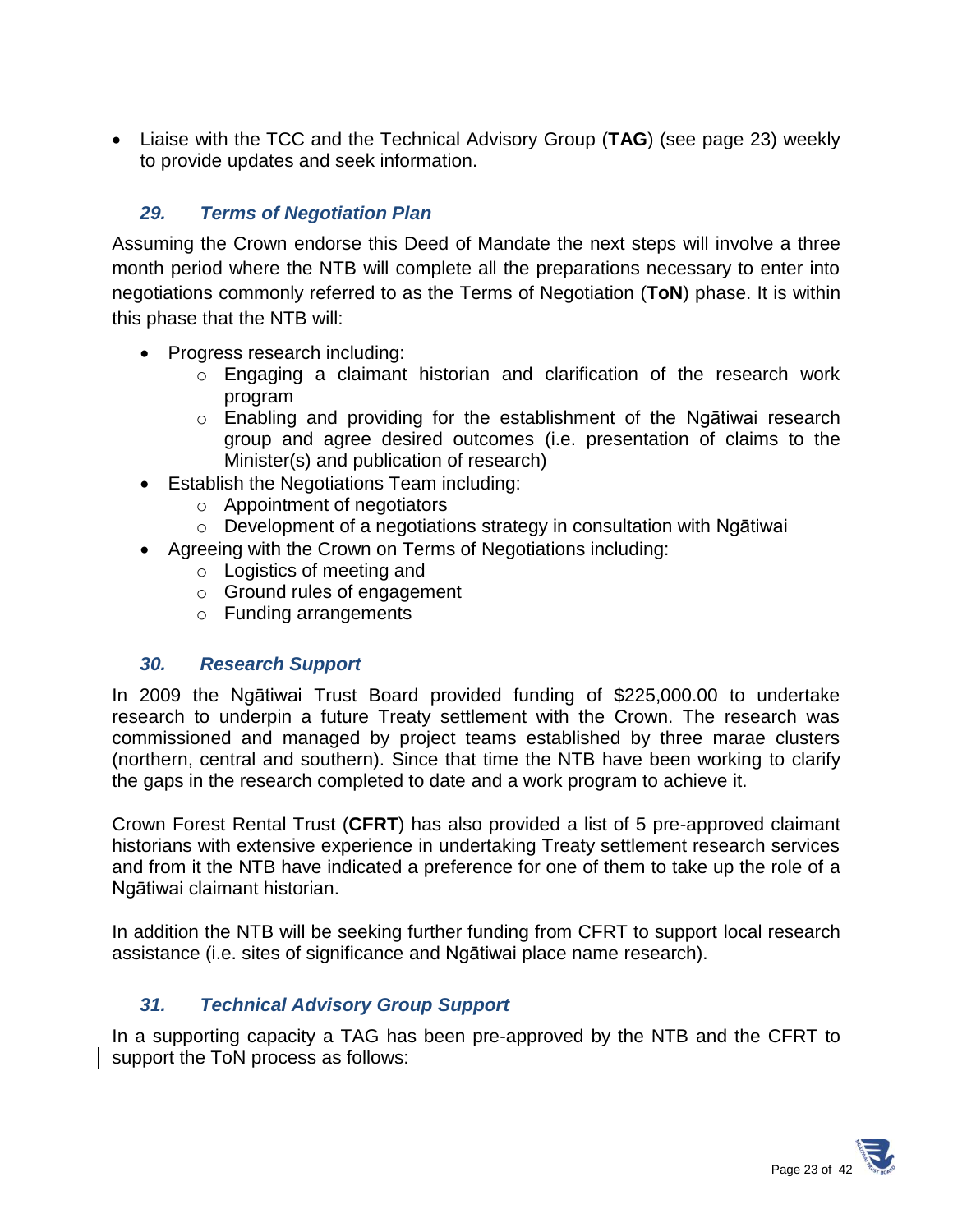#### *Justine Inns from Ocean Law will provide Treaty Settlement Legal Advice*

Oceanlaw New Zealand is a Nelson-based boutique law firm which specialises in fisheries, aquaculture, shipping and other coastal marine matters.

Justine Inns, one of two partners in the firm, has almost 20-years' experience in advising Iwi on a range of matters, including governance, negotiations, resource management and commercial issues. Justine spent a decade working in-house for Te Rūnanga o Ngāi Tahu as part of the team responsible for negotiating, then implementing, the country's first comprehensive Treaty settlement.

She has maintained relationships with Ngātiwai leadership over the years, though her involvement in a number of Iwi-to-Iwi collaborations, including the Treaty Tribes Coalition, Te Ope Mana a Tai and the Iwi Chairs' Forum, and her particular expertise in maritime issues aligns well with Ngātiwai priorities.

#### *Toko Kapea from Tuia Group will provide Strategic Treaty Settlement Advice*

Tuia Group is an integrated commercial law and business consulting firm based in Wellington that works mainly in the Māori sector.

Tuia Group have extensive experience working with Treaty claimant groups in strategic and legal and other advisory roles through different stages of the Treaty Settlement process. Tuia Group has a close relationship with Crown officials and understands Crown process and protocol which will be of great benefit to NTB.

Toko has over 17 years of experience as a commercial lawyer and many years as a company director. Relevant areas of experience and expertise include: Treaty law, negotiations, structuring – PSGE's, facilitation and strategy roles and engagement with Māori

#### *Blanche McMath from Platform Advertising will provide Strategic Communications Advice*

Blanche has extensive experience in advertising and marketing. She is the founder of Platform Advertising, a full service marketing and communications company specialising in digital and social media strategy. Platform's portfolio of clients include Craig's Investment Partners, Golden Homes, VINZ, and Te Runanga o Ngai Te Rangi Iwi Trust.

Prior to Platform Advertising, Blanche spent 7 years as the Agency Manager of leading advertising agency, Adcorp NZ Limited. She has over 15 years experience in senior management roles in the marketing, advertising and recruitment industry and currently sits on the board of Tauranga Maori Business Association. Blanche holds a Bachelor of Management Studies and a Post Graduate Diploma Business Marketing.

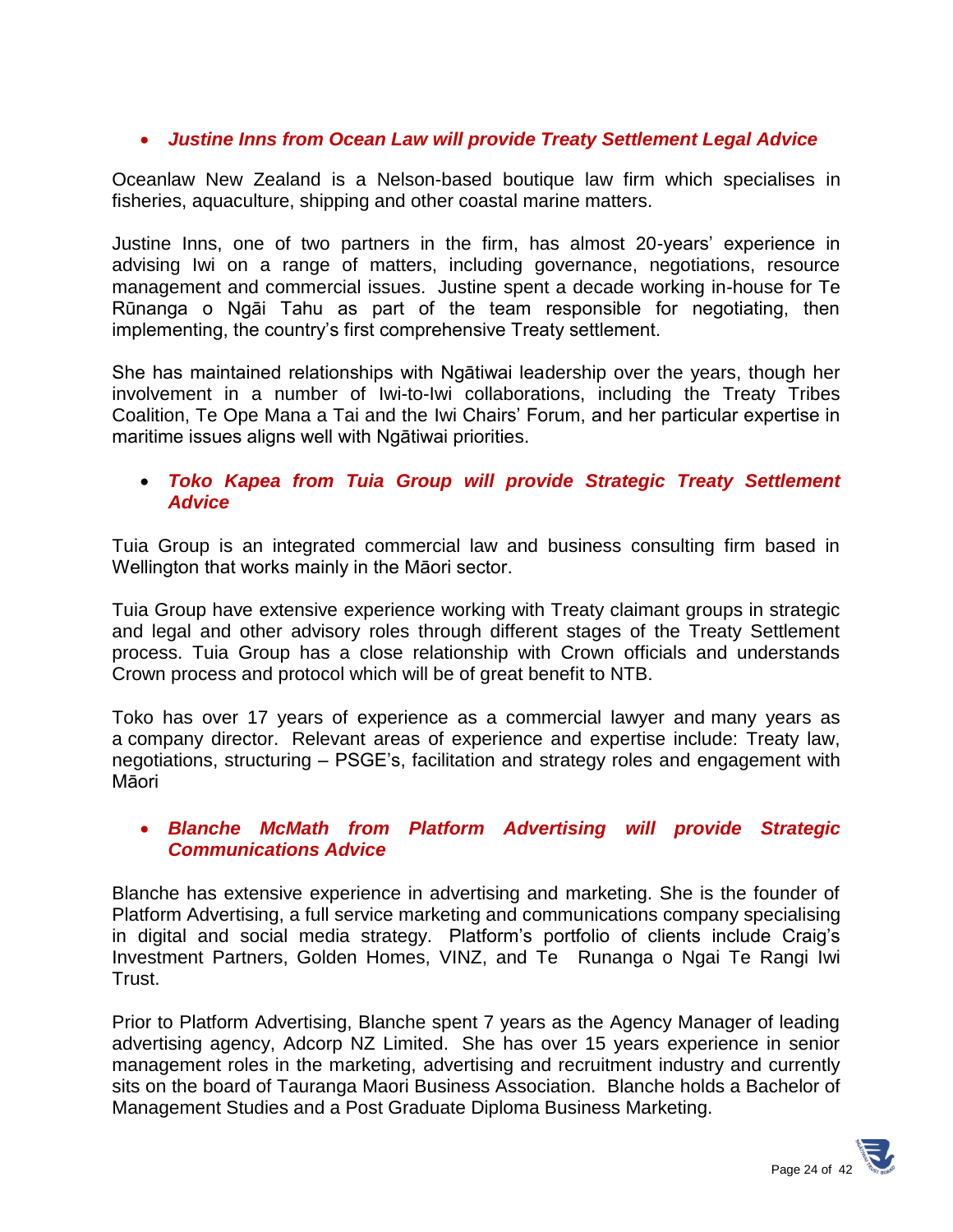# **G. Overview of the NTB Mandating Process**

The NTB overall mandating process can be described in three phases as follows:

| <b>PHASE I</b>   | Pre Mandate – Early Preparations (March to July 2013)     |
|------------------|-----------------------------------------------------------|
|                  | Preliminary Information Sharing Hui - 3 hui<br>٠          |
|                  | Draft Mandate Strategy – 6 weeks consultation<br>٠        |
|                  | Revised Mandate Strategy - endorsed by Crown<br>٠         |
| <b>PHASEII</b>   | <b>Official Mandate Process (August to November 2013)</b> |
|                  | Mandate & Supplementary released – 3 hui<br>٠             |
|                  | Mandate Hui and Voting $-9+3$ hui, 8 weeks<br>٠           |
|                  | Mandate Results – 82% vote in favor by ballot<br>٠        |
| <b>PHASE III</b> | Post Mandate - DoM Prepared (December 2013 to June 2014)  |
|                  | OTS Consider Submissions - 3 hui<br>٠                     |
|                  | NTB Respond to Submissions – with amendments<br>٠         |
|                  | DoM Submitted for Crown Endorsement (this document)<br>٠  |

Overall the NTB held or attended more than 20 hui during the mandate process to discuss and seek support for the NTB mandate proposal.

A summary power-point presentation showing the key steps in each phase is attached at Appendix 9. The details involved in each step are discussed further below.

# **H. Pre Mandate Early Preparations**

#### *32. Preliminary Information Sharing Hui*

In March/April 2013 prior to developing a mandate strategy NTB held three preparatory information sharing hui to bring members up to date on a range of matters. The notified purpose of the hui was to provide information about:

- the Ngātiwai Trust Board and its work to date on Treaty settlement matters,
- the pros and cons of going to the Waitangi Tribunal compared with going into direct negotiations with the Crown,
- Crown settlement policy,
- the intentions of NTB to progress an Iwi wide Treaty settlement and its preferred option for doing so, and
- other related matters (i.e. funding).

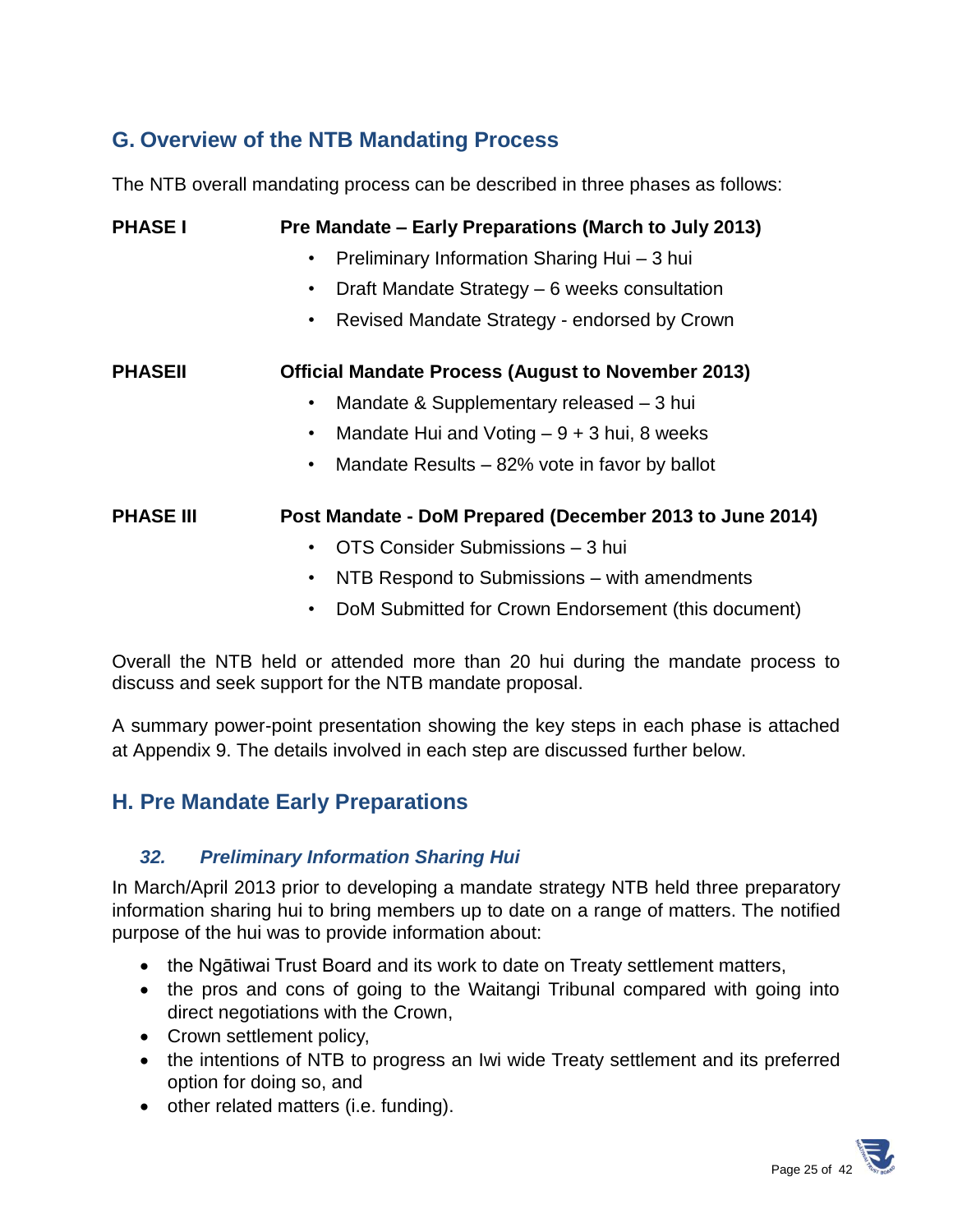No votes or resolutions were put to the floor. While debate and discussion was encouraged to help formulate ideas and build relationships the purpose of the hui was informative only. Information sharing hui were held at the following locations:

- Hui held at Ngātiwai Marae, Ngaiotonga, Whangarūrū on Saturday the 23rd of March 2013 and attended by approximately 33 people.
- Hui held at Te Puna O Te Matauranga Marae, Northtech, Whangārei on Saturday the 6th of April 2013 and attended by approximately 50 people.
- Hui held at Waipuna Hotel & Conference Centre, Mt Wellington, Auckland on Saturday the 13th of April 2013 and attended by approximately 45 people.

The panui and power-point presentation can be found in (Attachment 10).

## *33. Development of the Mandate Strategy and Supplementary Information*

At the conclusion of the information sharing hui described above the NTB released a DRAFT Mandate Strategy for feedback from Te Iwi o Ngātiwai (Attachment 11).

A four week submission period was extended to six weeks at the request of members and at the close of the submission period the DRAFT Mandate Strategy was revised (Attachment 12) taking-account of concerns and building on constructive suggestions.

Improvements made to the earlier DRAFT mandate strategy proposals acknowledged that the NTB had:

- listened to feedback at information sharing hui and considered written feedback following the release of the DRAFT mandate strategy,
- undertaken some preliminary meetings with hapū and NTB intend to continue to build positive working relationships with all hapū throughout the mandating and negotiations process, and
- made specific changes to the DRAFT to accommodate many requests or concerns.
- Ngātiwai Trust Board had particularly worked hard on improving the processes for inclusiveness and communications during the mandating and negotiations stages due to the constructive feedback received from the submissions.

On the 19 July 2013 the Ngātiwai Trust Board submitted a revised mandate strategy to the Crown for assessment and on 24 July 2013 a letter of endorsement of the mandate strategy was received (Attachment 13).

After the mandate strategy was placed on the OTS website, the Crown instructed the NTB to include further WAI claims which appeared to relate to Ngātiwai hapū. Consequently a supplementary paper was produced to explain the inclusion of additional WAI claims in the mandate sought (Attachment 14). This information was added to the voting pack material and the mandate hui presentation.

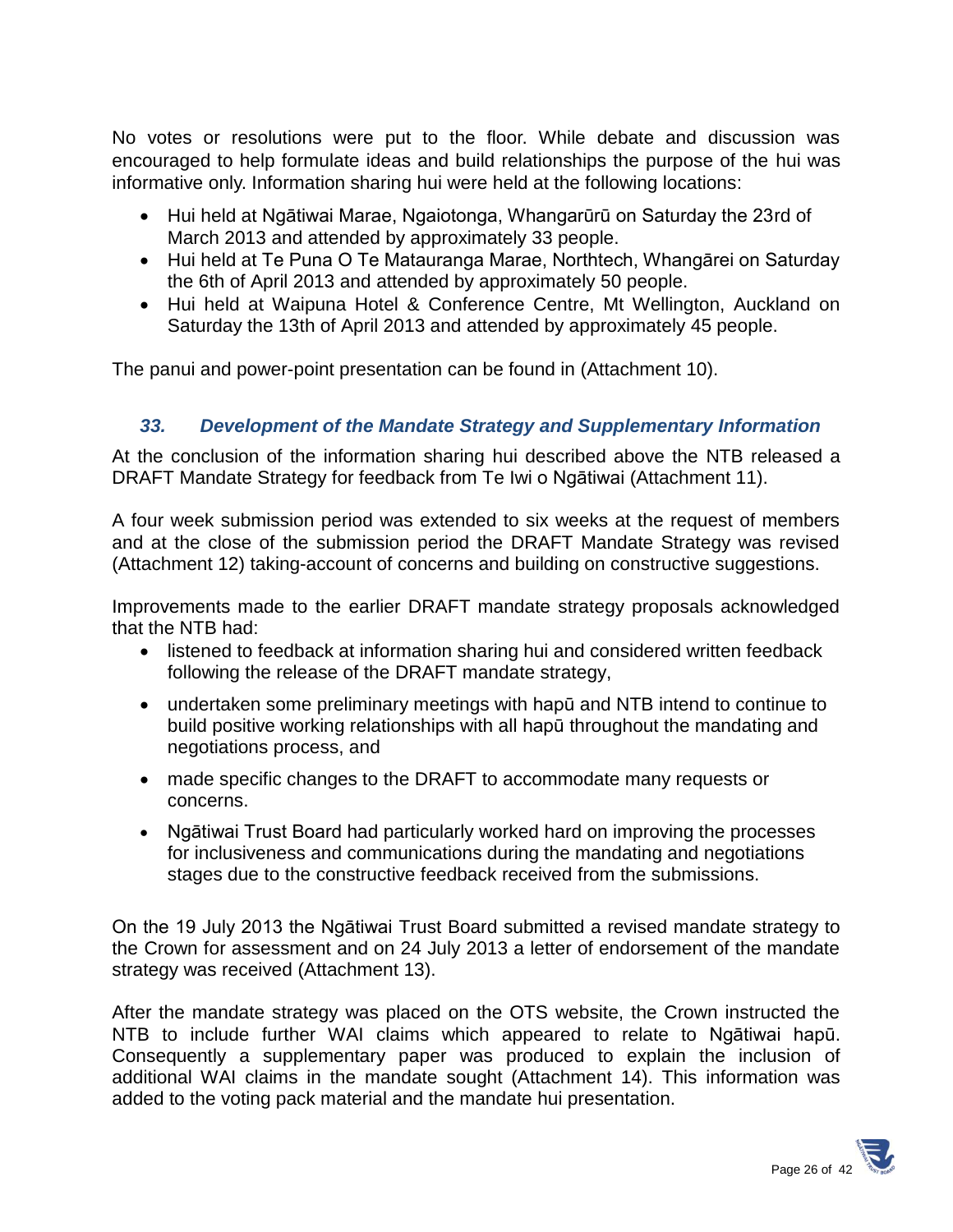## *34. Postal Addresses on the Tribal Register Updated*

During the development of the mandate strategy the NTB undertook to actively recruit members to the tribal register and update their postal addresses. This involved:

- Verifying existing members' addresses prior to the commencement of the mandate voting pack mail out. This occurred during the week of 18 July 2013 by sending a return freepost postal notice (Attachment 15) requesting any updates to members postal addresses. Where staff received a gone-no-address (**GNA**) notification these addresses were removed from the database before providing the IRO with the database information for voting purposes;
- Revising the registration form and making it available online, at mandate hui and via a small team of four field staff;
- Calling members prior to and during the mandate process where phone numbers were available to check postal addresses and that members had successfully received their voting packs;
- Approaching some kaumātua to check that all their whanau members were registered and addresses were correct (including overseas); and
- Web-search for members contact details (i.e. facebook and pipl.com).

Note that the NTB have since this time employed a full time administrator to maintain and improve this important information base going forward.

#### *35. Early Briefings*

Following the release of the mandate and supplementary information the NTB held early briefings with Kaumātua, Wai claimants and some hapū ahead of the official mandate hui to inform them of the following:

- feedback received and issues identified following release of DRAFT mandate strategy,
- improvements made to the mandate strategy, and
- Ngātiwai Tūpuna, Hapū, Wai claims included in mandate sought.

Hui were held and publically notified as follows:

- Barge Park for Kaumātua on 9 August 2013 and attended by approximately 45 people and
- The NTB offices for Wai claimants on 15 August 2013 and attended by approximately 20 people.

Note that the panui for the Wai claimant hui was not publish in the news media but rather provided to the Whangarei Resource Centre Co-ordinator to distribute directly to Wai claimants and placed on the NTB website

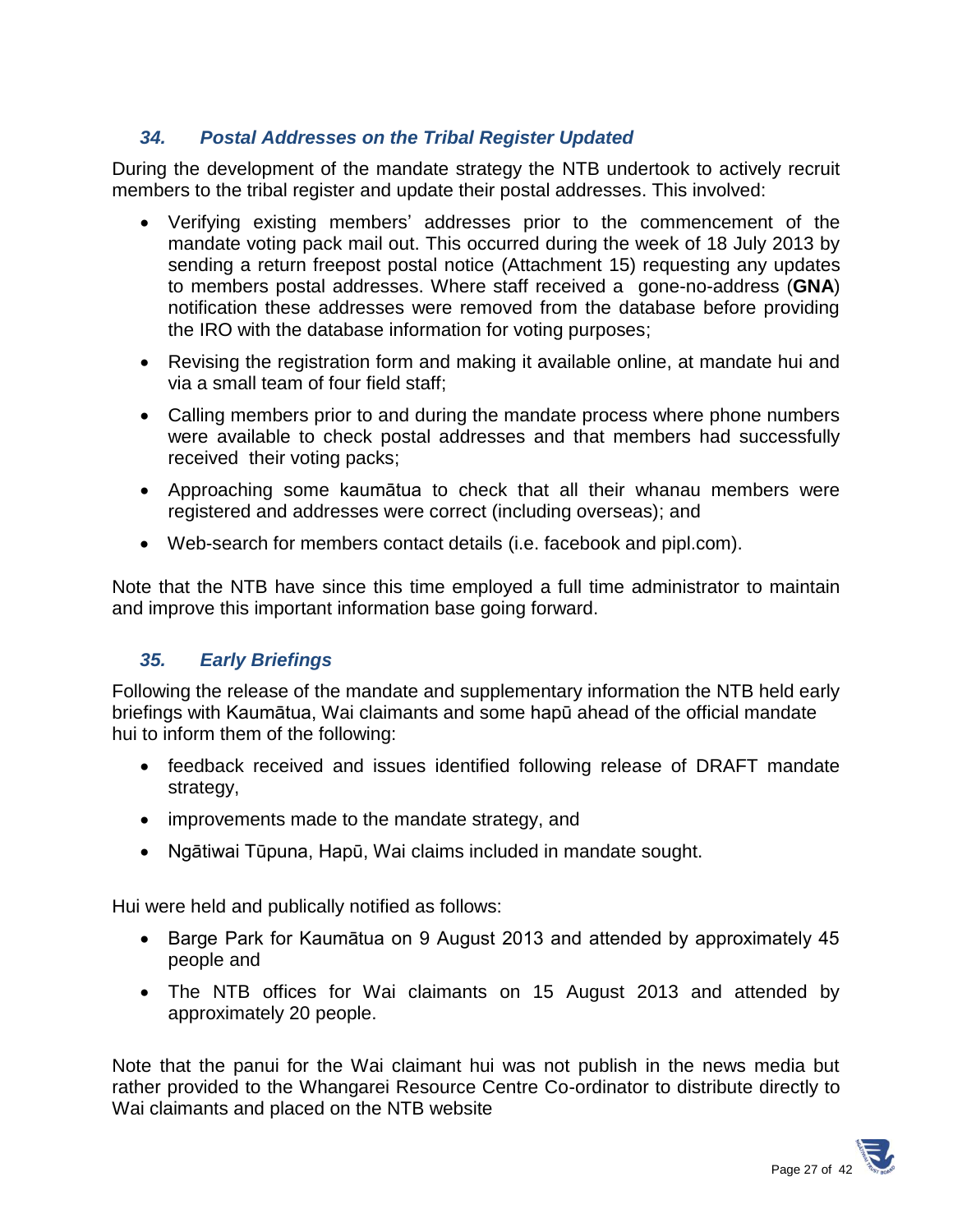The panui and power-point presentation can be found in Attachment 16.

# *36. Preliminary Engagement with Some Hapū*

Following feedback from the information sharing hui NTB were asked to make contact with specific hapū and as a result preliminary meetings were held with:

- Ngāti Rehua Ngātiwai ki Aotea Trust on 25 March 2013,
- Patuharakeke Trust on 11 June 2013 and 23 July 2013, and
- Te Waiariki, Ngāti Korora and Ngāti Takapari Hapū Trust on 29 May 2013

In all cases (above) good progress was made with re-establishing positive working relationships in so far as discussions went.

A follow up hui was publically notified and held at:

 Ngunguru Marae on 17 August 2013 for all members of Ngāti Takapari, Ngāti Korora and Te Waiariki to attend. Approximately 25 people were in attendance.

While the power-point presentation for this later hui was prepared consistent with the kaumātua and WAI claimant briefings (discussed above), the meeting asked the NTB to discuss again the pros and cons of direct negotiations compared with going to the Waitangi Tribunal.

Therefore the NTB presented the pros and cons component of the information sharing hui held earlier in the year (see Attachment 10) and comment was invited from the floor for any counter views. The panui can be found in (Attachment 17).

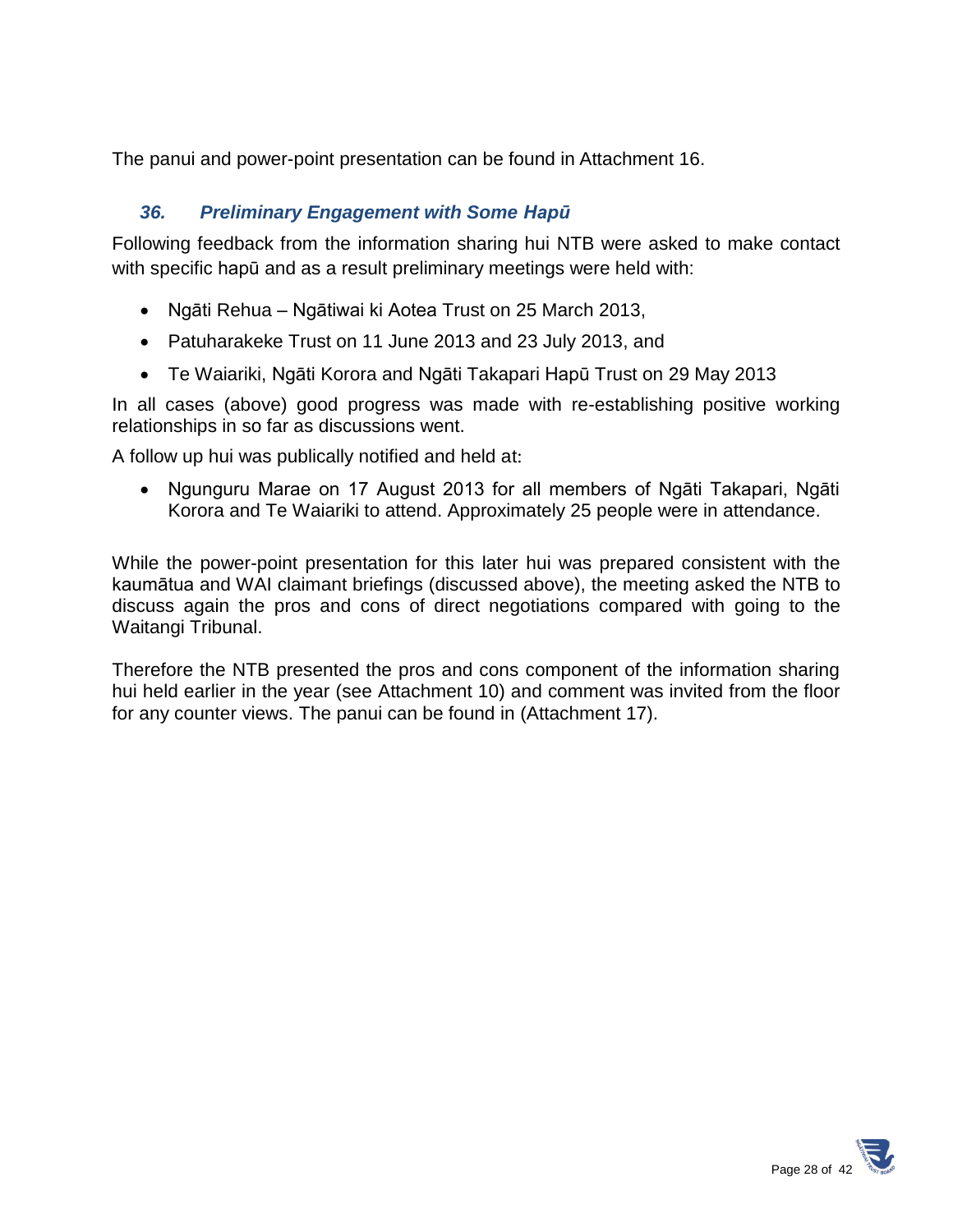# **I. Official Mandate Process**

#### *37. Summary of Process*

A total number of nine mandating hui were held throughout New Zealand. The mandate hui were advertised extensively across a range of media channels including TV, newspapers, radio, NTB website at<http://www.ngatiwai.iwi.nz/> and on NTB facebook page at [https://www.facebook.com/ngatiwai.](https://www.facebook.com/ngatiwai) Additional hui were requested in Australia and New Zealand to which the NTB responded positively.

New Zealand hui locations were decided on by reference to where large numbers of the Ngātiwai claimant community reside, both within the rohe of Ngātiwai and elsewhere.

According to the 2006 census the largest Ngātiwai population densities exist within the regions shown below in descending order. Therefore six (6) hui were held in the following regions, one more than Crown guidelines require for an Iwi of this size.

|              |                                 | 2006 Census statistics |  |
|--------------|---------------------------------|------------------------|--|
|              | • Northland (i.e. Whangarei)    | 1,830                  |  |
| • Auckland   |                                 | 1.749                  |  |
| • Waikato    | (i.e. Hamilton and Rotorua)     | 432                    |  |
| • Wellington |                                 | 273                    |  |
|              | • Bay of Plenty (i.e. Tauranga) | 216                    |  |

The purpose of the mandate hui was to discuss and seek support to the resolution set out on page 34.

An observer from Te Puni Kōkiri was present at each hui to observe the process and ensure it was fair, open and transparent and to record key issues raised which can be summarised as follows:

Some members wanted to better understand the advantages and disadvantages of going into direct negotiations compared with going to the Waitangi Tribunal and some claimants expressed a desire to progress their claims through the Waitangi Tribunal.

The NTB responses to these views were that the benefits of direct negotiations outweighed the benefits of the Waitangi Tribunal but that this was a key matter for the vote to determine. In relation to Wai claimants the direct negotiation pathway provides for an alternative process for claims to be heard and reported on including through a meeting with the Minister and an "Airing of Grievance" process and the Deed of Settlement (DoS) is to include an agreed account of the historical relationship between Ngātiwai and the Crown.

Several members expressed concern about Ngāti Rehua - Ngātiwai ki Aotea and Ngāti Manuhiri settling separately from the rest of Ngātiwai. This led to questions about the inclusion of remaining Ngātiwai interests in Aotea and Hauturu and the water space within the Ngātiwai rohe. The NTB agreed that this is an important part of our claim and will be addressed during negotiations.

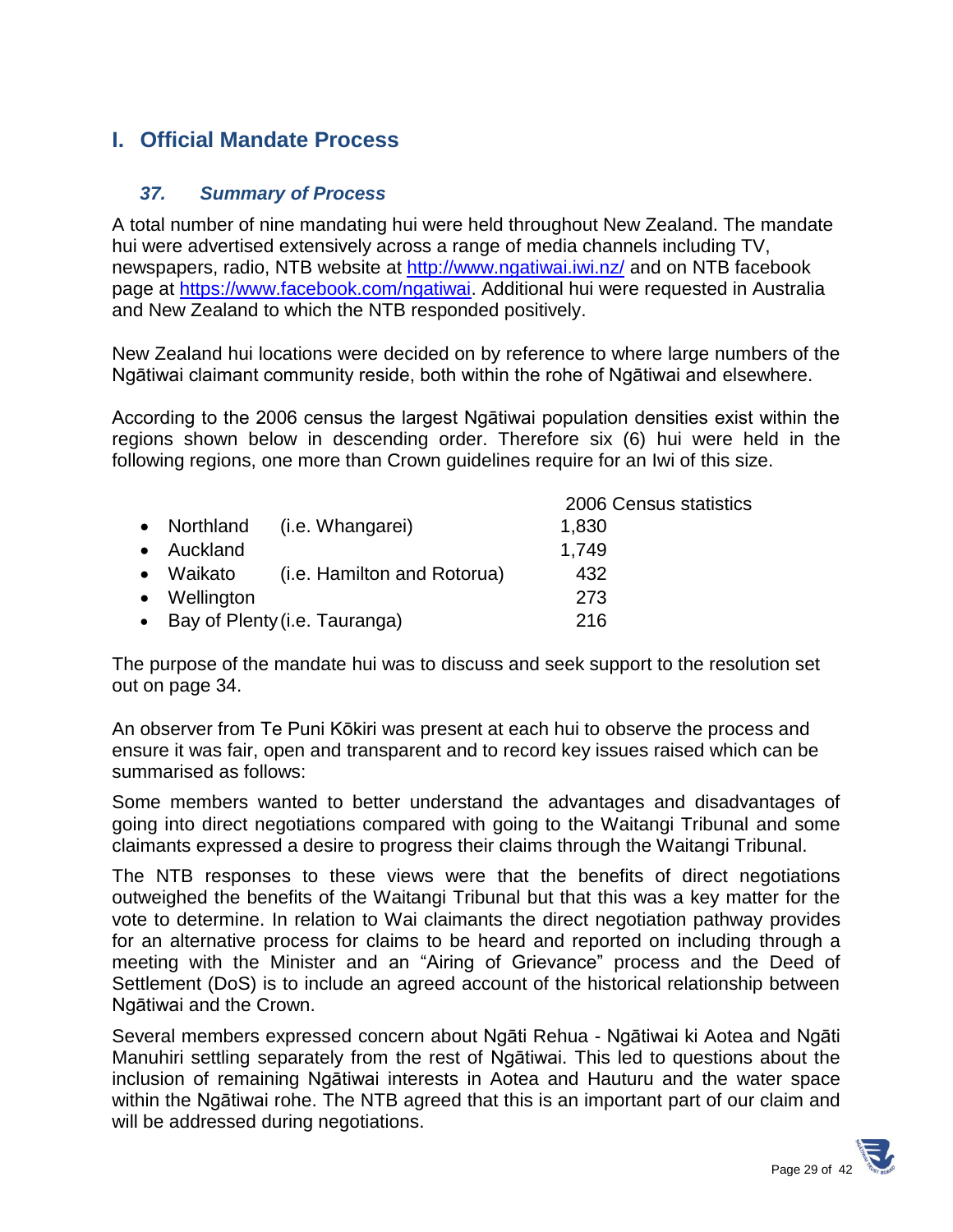Members expressed their desire for better communications from NTB to which the Board was more than happy to agree with and gave a positive commitment to improve upon going forward.

Members also questioned what the criteria for mandate recognition were and what would happen if it was not achieved to which the NTB explained to the best of its knowledge is based on:

- If we have run a fair, open and transparent process consistent with key Crown policies which the NTB is confident it has achieved,
- the voting, results which were yet to be determined, and
- that substantive matters raised in any submission were adequately addressed in the final Deed of Mandate also yet to be determined (this document)

The observers' overview report can be found at (Attachment 18). Note that observer reports for each hui have been available on the NTB website since November 2013.

# *38. Hui Advertising and Completion*

All mandating hui were publically notified (see Attachment 19) with at least 21 days public notice given prior to the first mandate hui. Hui were advertised in the following newspapers to ensure proper coverage of both hui held within the northern, central and southern areas of the Ngātiwai rohe and elsewhere including:

- Northern Advocate 27 July and 17 August 2013
- NZ Herald 27 July and 17 August 2013
- Waikato Times 27 July and 17 August 2013
- $\bullet$  Bay of Plenty Times 27 July and 17 August 2013
- Dominion Post 27 July and 17 August 2013

The NTB also advertised the mandate hui in local news media including:

- The Rodney Times 30 July 2013
- Tutukaka Focus 29 July 2013
- Bream Bay News 8 August 2013 and
- Great Barrier Bulletin 18 August 2013

The advertisements clearly stated:

- location of hui.
- purpose of the hui: NTB to seek a mandate to represent Te Iwi o Ngātiwai in direct Treaty settlement negotiations with the Crown,
- where the hui information can be obtained: the mandate strategy and supporting material (including supplementary information) was available on the Ngātiwai website [www.ngatiwai.Iwi.nz](http://www.nātiwai.iwi.nz/) and also on the OTS website [www.ots.govt.nz,](http://www.ots.govt.nz/)
- the resolution to be voted on at the hui (see page 34), and
- contact details of the NTB and the IRO.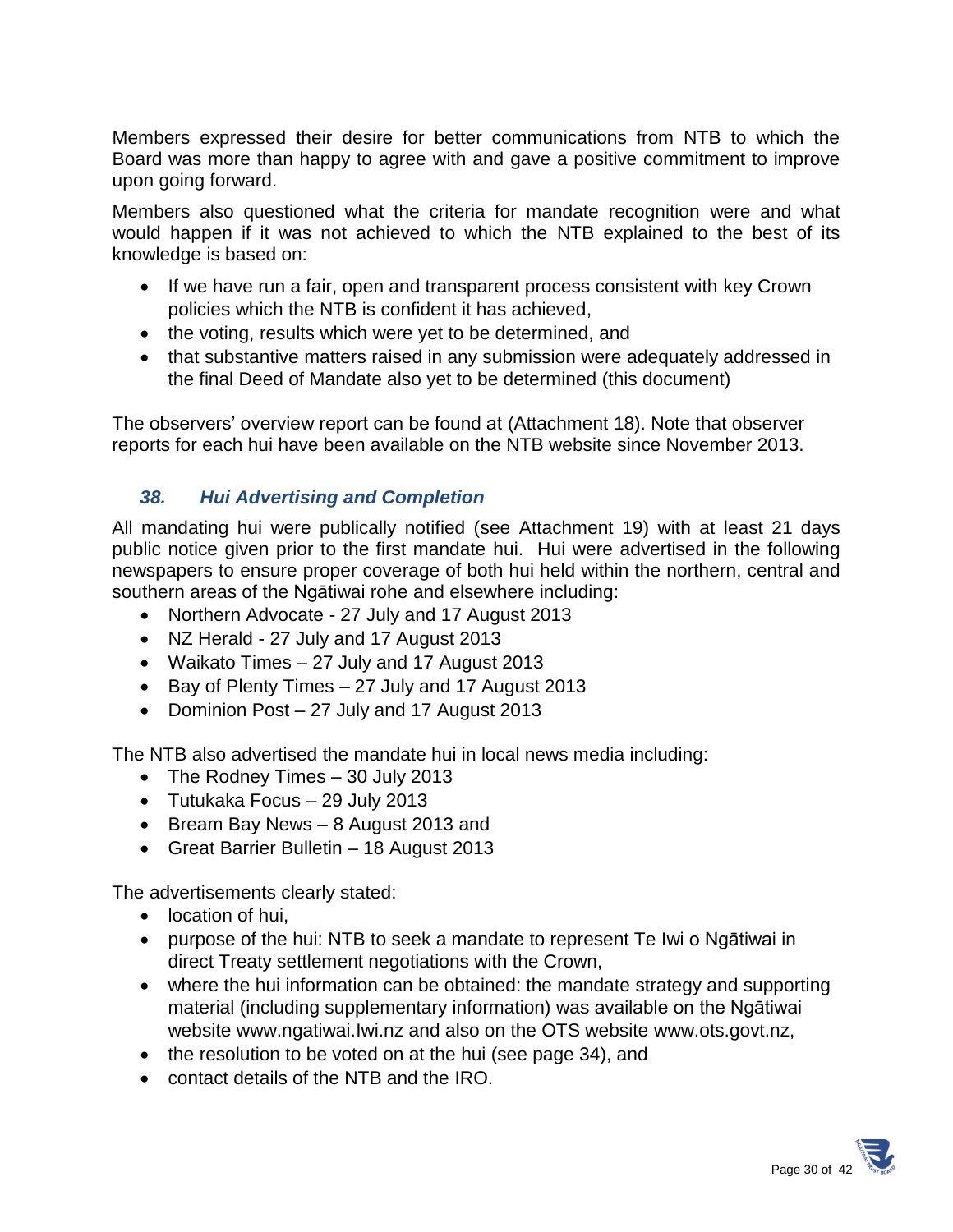The NTB advertised the mandate hui between 12 August to 11 October 2013 (9 weeks) on:

- Maori Television (see Appendix 20) follow the links below: [http://www.youtube.com/watch?v=BzPWyjC\\_-cg&feature=youtu.be](http://www.youtube.com/watch?v=BzPWyjC_-cg&feature=youtu.be) [http://www.youtube.com/channel/UCMYya\\_J1ytqbm3zhb\\_w0cpw](http://www.youtube.com/channel/UCMYya_J1ytqbm3zhb_w0cpw) and on
- Ngāti Hine FM (99.6 FM) The script can be found at Appendix 21.

In addition the NTB placed all mandate hui information on its:

- website<http://www.ngatiwai.iwi.nz/> and
- maintained weekly facebook updates during the process to alert members of where the next mandate hui were to be held and directions if needed. [\(https://www.facebook.com/ngatiwaitb\)](https://www.facebook.com/ngatiwaitb)

The NTB held mandate hui without exception on the advertised dates, venues and times set out in the public notice and voting packs as detailed in the table below.

| <b>Date</b>         | <b>Location</b>                | <b>Time</b>      |
|---------------------|--------------------------------|------------------|
| Saturday            | Ngātiwai Marae*                | 10 am to 12 noon |
| 24 August 2013      | Rawhiti Road, Ngaiotonga       |                  |
| Wednesday           | The Tauranga                   | 6 pm to 8 pm     |
| 28 August 2013      | 1 Second Avenue, Tauranga      |                  |
| Thursday            | Brentwood, 16 Kemp Street      | 6 pm to 8 pm     |
| 29th August 2013    | Kilbirnie, Wellington          |                  |
| Saturday            | Matapouri Marae*               | 10 am to 12 noon |
| 31st August 2013    | 7 Mackie Place, Matapōuri      |                  |
| Monday              | Copthorne Hotel, 111 Fenton St | 6 pm to 8 pm     |
| 2nd September       | Victoria, Rotorua              |                  |
| Tuesday             | Kingsgate                      | 6 pm to 8 pm     |
| 3rd September 2013  | 100 Garnett Avenue,            |                  |
|                     | Te Rapa, Hamilton              |                  |
| Wednesday           | The Waipuna                    | 6 pm to 8 pm     |
| 4th September 2013  | 58 Waipuna Road                |                  |
|                     | Mt Wellington, Auckland        |                  |
| Saturday            | Northtec Marae                 | 10 am to 12 noon |
| 7th September 2013  | 55 Raumanga Valley Road        |                  |
|                     | Whangarei                      |                  |
| Saturday            | Omaha Marae*                   | 10 am to 12 noon |
| 14th September 2013 | 14 Omaha Access Road, Leigh    |                  |

Marae indicated with an astrix (\*) above are Ngātiwai affiliated marae where hui were held within the Ngātiwai northern, central and southern marae cluster areas.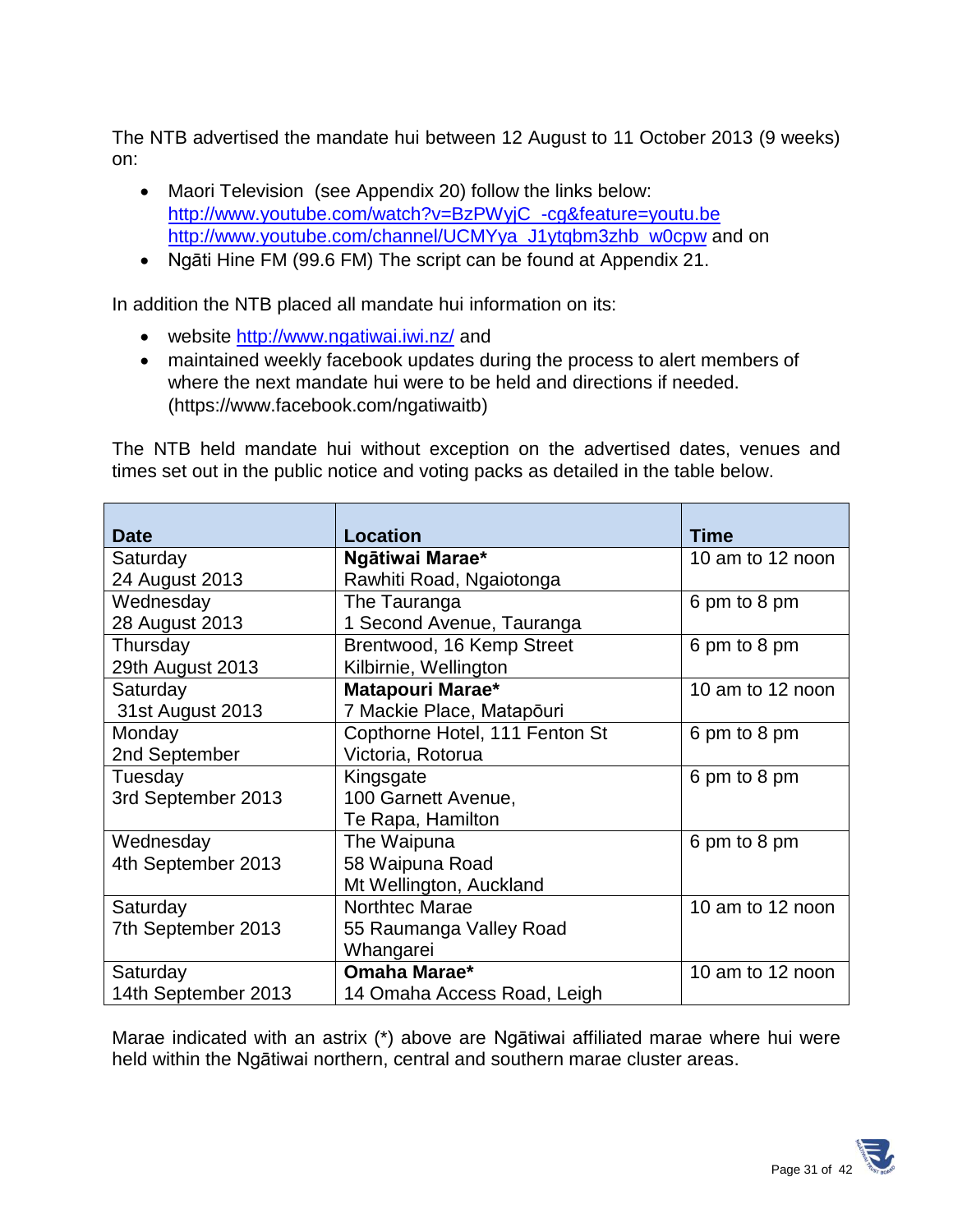The NTB were also requested to hold additional hui in Australia after the official voting period commenced and a further hui for the descendents of Te Uri O Tautohe from Titahi, Mata, Whangarei. The NTB responded positively to these request from members to ensure as wide as possible distribution of information and voting opportunities.

| <b>Date</b>                    | <b>Location</b>                                                                       | <b>Time</b>      |
|--------------------------------|---------------------------------------------------------------------------------------|------------------|
| Tuesday<br>10 September 2013   | Mounties RSA, 101 Meadows Road<br>Mount Pritchard, Sydney                             | 1 pm to 3 pm     |
| Tuesday<br>10 September 2013   | Mounties RSA, 101 Meadows Road<br>Mount Pritchard, Sydney                             | 6 pm to 8 pm     |
| Wednesday<br>11 September 2013 | Springwood Hotel, Cnr Springwood &<br>Rochedale Roads, Springwood,<br><b>Brisbane</b> | 6 pm to 8 pm     |
| Saturday<br>19 October 2013    | Hona Te Horo Motutara Kainga<br>125 Totara Road<br>Mata, Whangarei                    | 10 am to 12 $pm$ |

#### *39. Hui Presentation*

A standard and consistent presentation was developed for these hui outlining the purpose and context of the mandate process (see Attachment 22). All attendees received a copy of the presentation either by post or at the hui and had the opportunity to discuss the presentation with NTB by putting any questions to NTB representatives.

The process was robust, open and transparent, with attendees free to ask questions at appropriate intervals and at the conclusion of the presentation.

#### *40. Eligibility to Vote*

Ngātiwai members aged 18 years or older were eligible to vote with one person eligible to cast one vote either for or against the resolution.

Ngāti Rēhua – Ngātiwai ki Aotea and Ngāti Manuhiri members were eligible to vote through their wider whakapapa to any other Ngātiwai tūpuna/Hapū other than Rehua/ Ngāti Rehua or Manuhiri/ Ngāti Manuhiri. Note that the NTB acknowledge that most, if not all, members of Ngātiwai have multiple whakapapa connections to many Ngātiwai hapū.

Where a member was already registered on the tribal register and had had their whakapapa and marae affiliation verified by their marae Trustee on the NTB they were eligible to vote. Members who were not registered on the tribal register were able to vote subject to verification of their whakapapa and marae affiliation. Verification was undertaken by the marae Trustee on the NTB, or where they did not know the individual personally after consulting with the affiliated marae trustees.

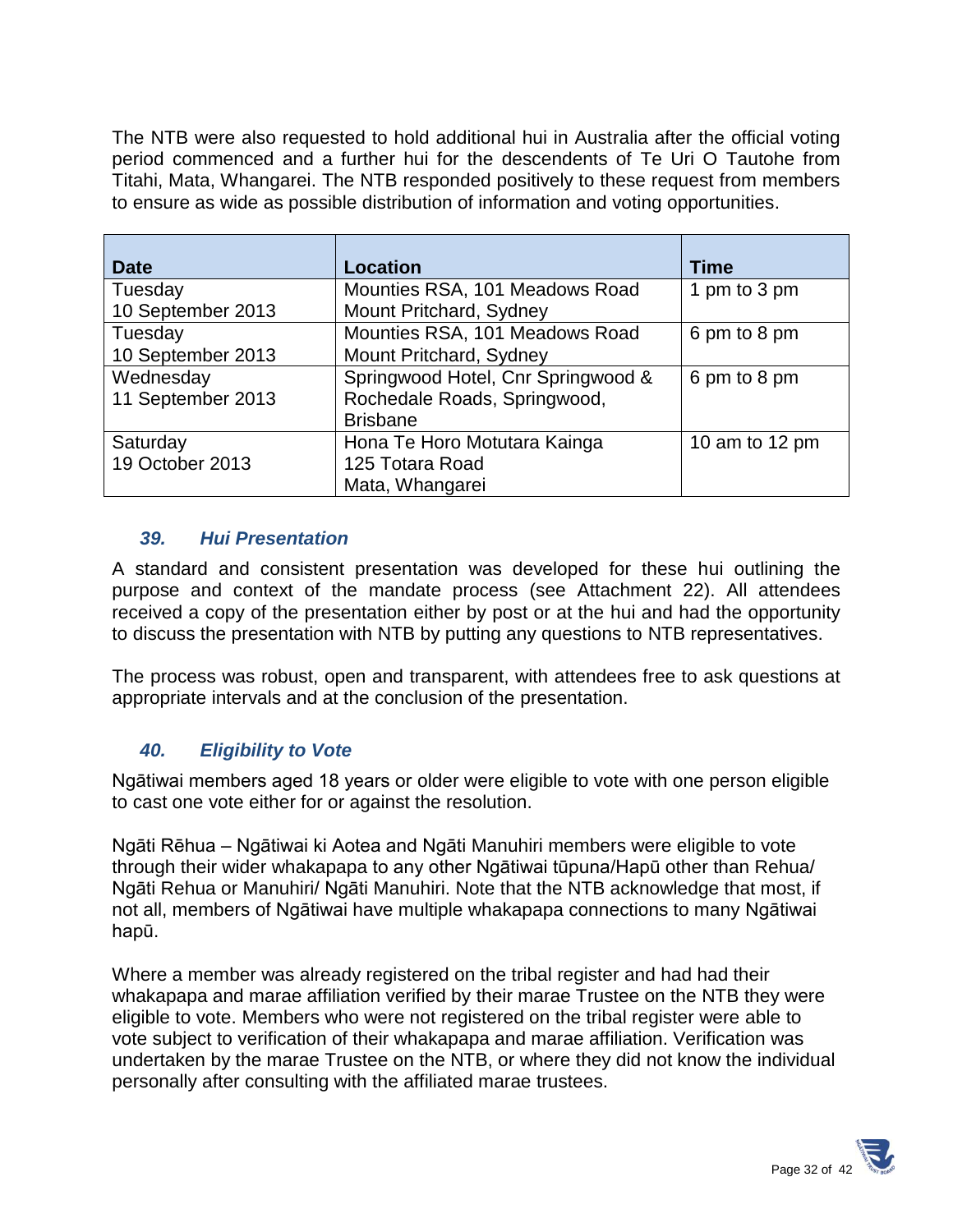Whangai members were eligible to vote subject to verification of their whānau whakapapa and affiliation with a Ngātiwai marae. Spouses of eligible members were not eligible to vote. No proxy votes were accepted as a valid vote under any circumstances.

## *41. Postal Ballot Vote*

Voting took place by postal ballot. See sample voting paper at (Attachment 23). There were a variety of acceptable methods for casting a postal vote. These methods are as follows:

- by post,
- by ballot box at one of the mandating hui,
- online, provided on the website of the IRO or
- by casting a special vote (via one of the above methods).

## *42. Special Vote Option*

Where a member was not registered with the NTB before the start of the voting period and they contacted the IRO to indicate their interest in voting - they were sent a voting pack and mandate hui information. The voting papers were marked with a provisional number for voting purposes. These numbers were easily distinguishable from existing voting and registration numbers and recorded on a register of special votes by the IRO.

The member was then able to cast their vote by any of the acceptable methods as described above. Special votes were subject to verification of their eligibility to vote described above. The special vote option allowed members of Ngātiwai who did not wish to be registered with the NTB to vote on the mandate proposal

#### *43. Voting Period*

A notice of the four week voting period to the NTB mandate proposal was issued on 27 July 2013. The voting period opened on 17 August 2013 and initially closed on 15 September 2013.

Due to the low rate of returns received by 2 September 2013 half way through the initial four week voting period (see Attachment 24) a further notice was subsequently issued on 14 September 2013 to inform members of an extended four week period to vote (Attachment 25). This was to ensure that all Ngātiwai members had more time to consider the NTB mandate proposal, register and to vote on the mandate resolution. The extension of time was well publicised on TV, news media and on the NTB website and via a newsletter.

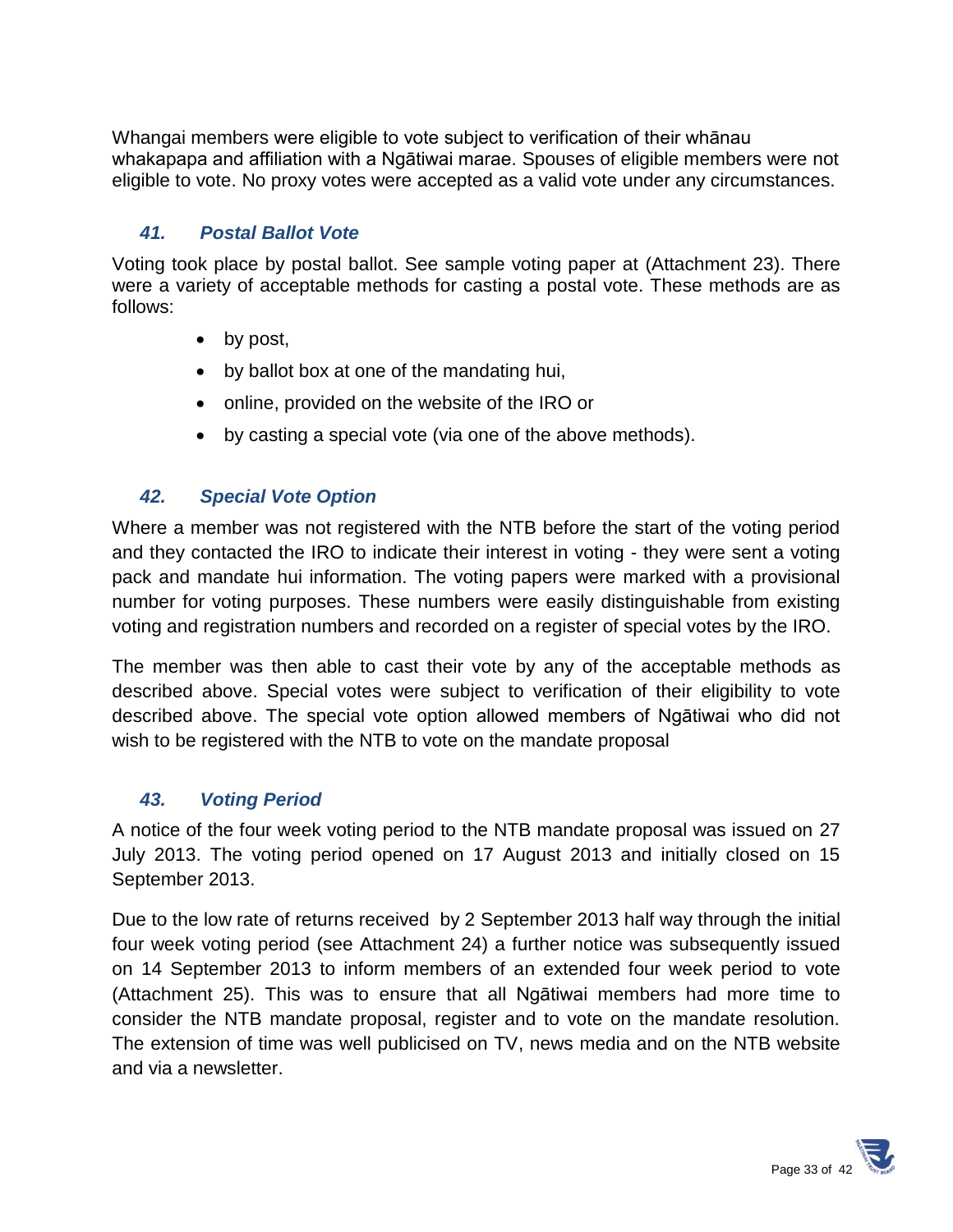#### *44. Resolution put to the Vote*

There was only one resolution put to the vote as follows:

*"That the Ngātiwai Trust Board is mandated to represent Te Iwi o Ngātiwai in direct negotiations with the Crown for the comprehensive settlement of all the remaining historical Treaty claims of Ngātiwai including registered and un-registered historical claims"*

Members were able to vote yes or no for the mandate proposal.

#### *45. Results of the Vote*

In total 2,735 voting packs were sent out to verified postal addresses by the IRO including 182 special votes and:

- 772 votes were cast representing a 28.2% return (as compared with a 12.4% return on 2 September 2013 half way through the initial voting period) and this was followed by an extended 4 week voting period
- 636 voted yes, 131 voted no and 5 votes were blank
- Of those who cast their vote (see Attachment 26), 82.38% were in favour of the NTB's mandate proposal.

For the Declaration of Result of Mandate Poll refer to (Attachment 27). The results of the Mandate Poll were placed on the NTB website and publically notified on 14 September in the following news media:

- Northern Advocate
- NZ Herald
- Waikato Times
- Bay of Plenty Times
- Dominion Post

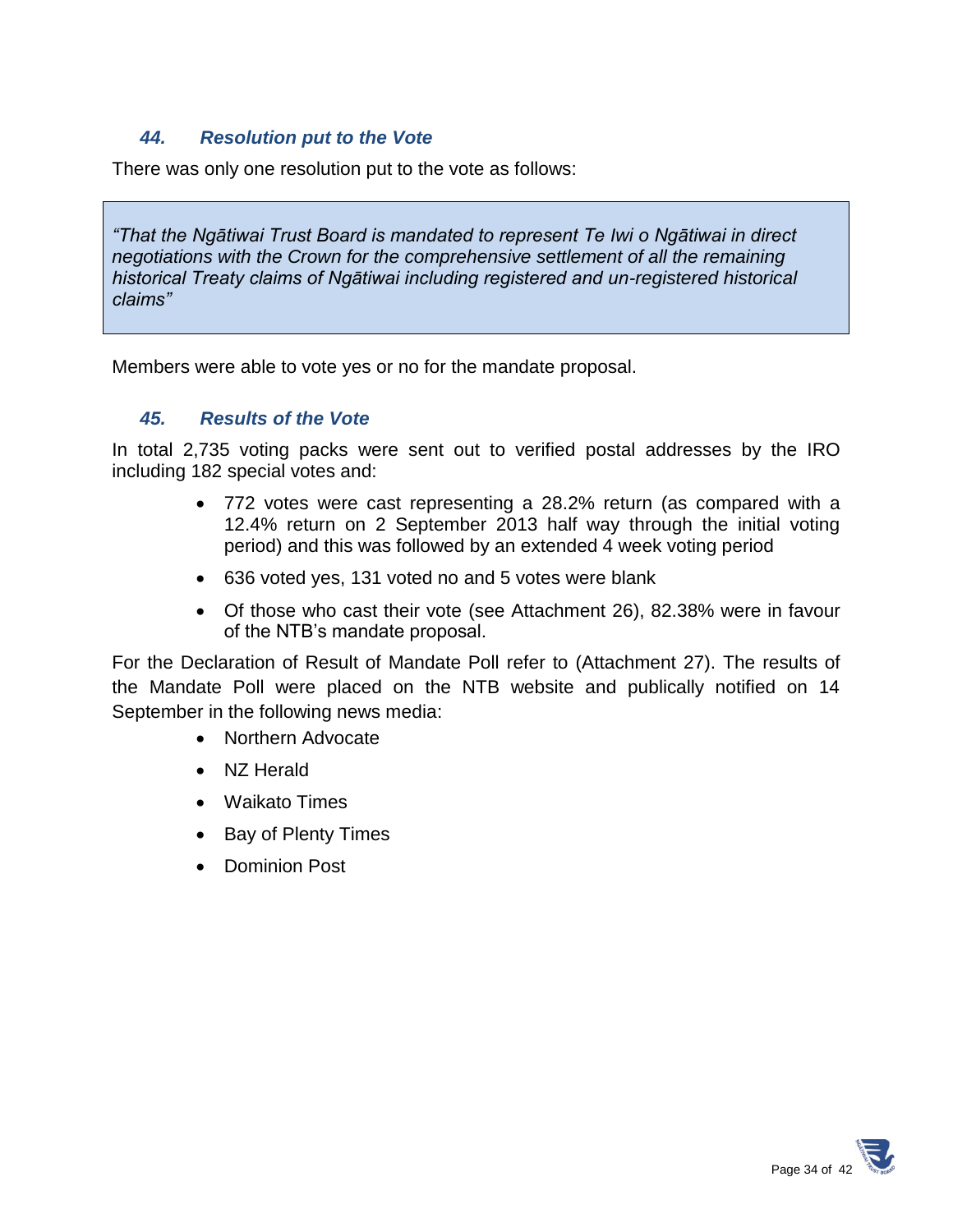# **J. Post Mandate Deed of Mandate Prepared**

## *46. Submission Period and Numbers*

The official submissions period opened on 27 July 2013 when the public notice was first published in the news media and closed on 17 August 2013. However late submissions were accepted on an ongoing basis. For example two objecting submissions were received late (31 October 2013 and 9 April 2014) and four supporting submissions were received late from Wai claimants who wanted their claims included in the NTB mandate (17 October 2013, 28 April 2014 and 5 May 2014). Note that late submissions were not included in the independent analysis described below.

There were 96 submissions received in total including six late submissions. Of these 51 submitters supported the NTB mandate proposal, 44 objected to it and one was neutral. However, the number of submissions for or against the mandate proposal is not an accurate indication of the weight of support or objection overall as discussed below.

## *47. Independent Analysis of Submissions*

At the close of the submission period the NTB commissioned an independent analysis (which is available on the NTB website) to assess:

- whether the mandate process was fair, open and transparent and consistent with key Crown policies; and
- to ensure that the NTB was aware of all issues raised in submissions and, in particular, was able to identify and respond to any new issues that had not already been addressed in the development of the mandate strategy.

The reviewer noted the following trends in submissions:

- very few Ngātiwai affiliated marae made submissions but those that did were supportive
- submitters who identified themselves with Ngātiwai hapū were relatively evenly split in support or opposition, but not all hapū listed in the mandate strategy made submissions
- submissions from individual beneficiaries were relatively evenly split in support and opposition
- a number of Wai claimants (or submitters with an interest in particular Wai claims) do not want their Wai claims included in the NTB mandate.

However the NTB have noted that there were a number of submissions received from individuals and Wai claimants who were not included in the mandate strategy and these submissions have had a skewed effect on the overall number of submission in opposition or support of the mandate proposal.

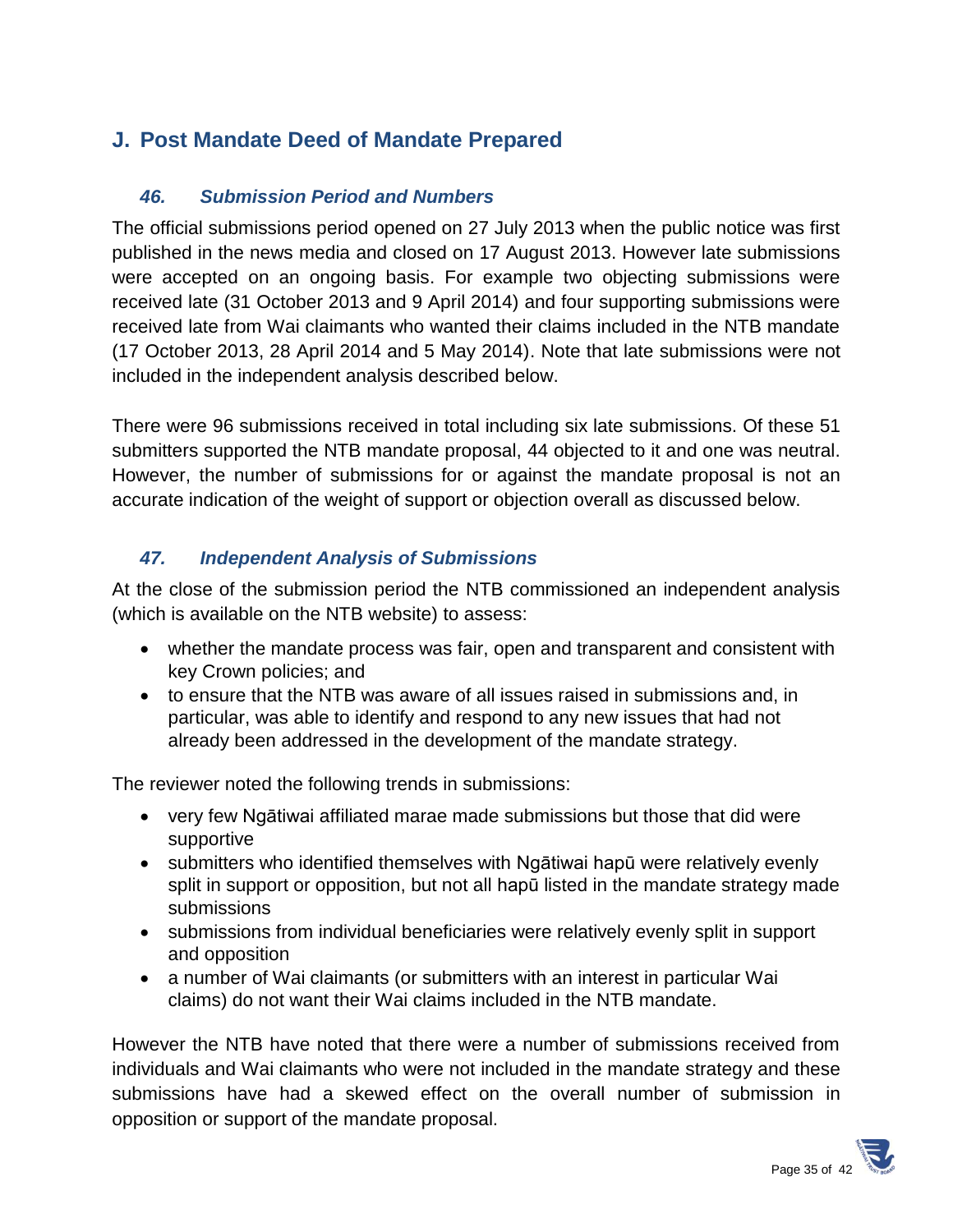Despite that concern the independent assessment concluded that the mandate strategy was:

- consistent with key Crown policies;
- fair, open and transparent;
- the treatment of Wai claims associated with hapū who affiliate with other Iwi was a "work in progress"; and
- there were no completely "new" issues raised in submissions that were not already address in the mandate strategy.

In addition, the reviewer provided two suggestions for improvement including:

- a more formal dispute resolution process for claimants who have concerns about the way NTB is representing their interests in negotiations; and
- a more explicit role for the kaumātua advisory group in guiding NTB on matters related to tikanga in the negotiations process.

#### *48. Further NTB Engagement with some Hapū*

Building on the NTB's commitment to work positively on improving relationships with hapū the NTB requested to meet with hapū and related Wai claimants who raised concerns in their submissions.

At this stage representatives from the Te Waiariki, Ngāti Korora and Ngāti Takapari Trust responded positively and a hui was held at the NTB offices on 9 October 2013 to discuss the NTB approach to the treatment of these hapū in the mandate proposal.

#### *49. OTS Meet with Submitters to Understand their Concerns*

Following the conclusion of the submission process OTS also requested meetings with submitters to clarify their concerns and explain Crown policy for settlement negotiations. Following these hui NTB were forwarded correspondence from submitters reiterating their earlier objections to being included in the NTB mandate.

Despite the NTBs' offer to participate in these discussions submitters were given the option to have the NTB present at these meetings or not. Only Te Kapotai submitters agreed to have NTB present at these discussions and a hui was held at Waikare Marae on 5 December 2013. The NTB remain open to meeting with submitters to address their concerns.

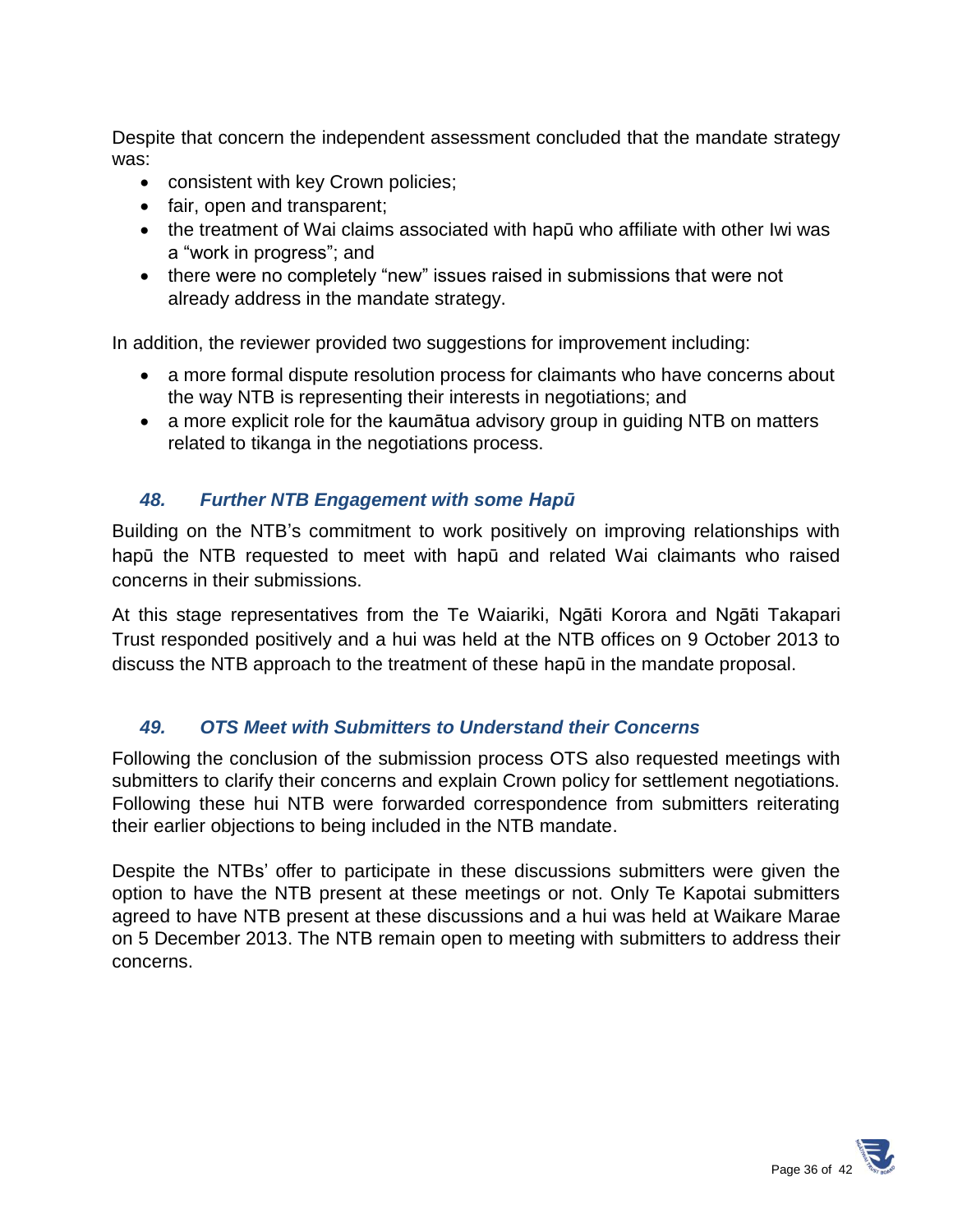#### *50. Information Hui held to Inform Members of Specific Changes*

Following consideration of changes to the mandate strategy in converting it into a Deed of Mandate the NTB held an information hui on 21 December 2013 to update members of the changes made and to seek their feedback. The panui and presentation can be found at (Appendix 28).

#### *51. Amendments to Specific Hapū and Wai claims*

Following consideration of submissions and discussions with OTS the following amendments have been made converting the mandate strategy into this Deed of Mandate:

Hapū and Wai claims removed from the mandate include:

- Ngāti Kuta and Patukeha (WAI1307) have been removed and replaced with Ngare Raumati, and
- WAI claims 688, 887, 1037, 1513 and 1723 have also been removed.

Hapū and Wai claims added to the NTB Deed of Mandate include:

- Te Waiariki has been included in this Deed of Mandate (in addition to Ngāti Korora and Ngāti Takapari who were already included).
- Note that WAI 2239 was recently amalgamated with the existing Wai claims associated with Te Waiariki, Ngāti Korora and Ngāti Takapari and has therefore been added to this Deed of Mandate.

Note that while Ngāti Pare were previously moved to the list of current Ngātiwai hapū on 21 December 2013 Ngāti Pare has been retained as an historic hapū in the Ngātiwai context.

#### *52. Amendments to Address Submitters General Concerns*

In line with the reviewer's suggestions the NTB have developed:

- a more clearly explicit role for the kaumātua advisory group to guide the NTB particularly on matters of Ngātiwai tikanga in the negotiations (see page 21), and
- an amended disputes resolution process for this Deed of Mandate that now provides for a more formal staged process (see below).

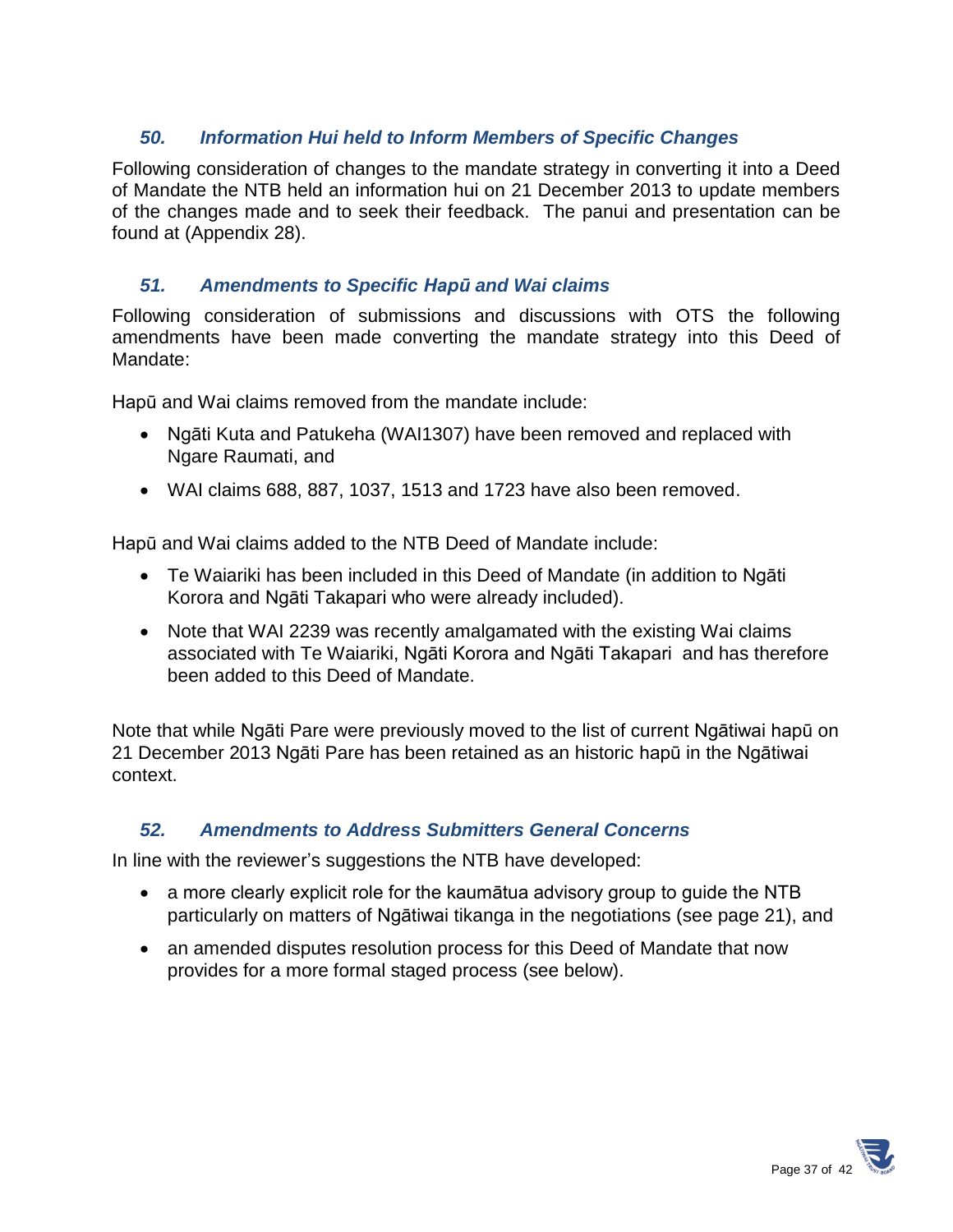## *53. Amended Disputes Procedure*

In the event that any dispute, difference or question arises between the NTB and any claimant and provided the dispute is clearly set out in writing by the claimants, the Ngatiwai Trust Board agree to act in good faith and for the advancement of settlement.

In particular:

- Ngatiwai Trust Board agree to provide a concise written reply of any dispute at the earliest opportunity.
- If any dispute shall arise, and the parties are unable to resolve the dispute, Ngatiwai Trust Board will endeavour to agree on a process for resolving the dispute by negotiations in the first instance.
- Should the parties fail to reach agreement on the process to resolve the dispute, Ngatiwai Trust Board agree to mediation within 1 month of written notice of the dispute. If the parties are unable to agree on a mediator within 10 working days thereafter, Ngatiwai Trust Board agree the matter shall be referred to the President of the Arbitrators' and Mediators' Institute of New Zealand Inc with the request that he or she make an appointment and his or her decision will be final and binding on all parties.

# *54. NTB Consideration of an Amended Parallel Process*

While some submitters expressed an interest in a parallel process there was no consensus among WAI claimants on this option. A variety of reasons were given for this including:

- Some claimants were not ready to present their evidence in the Waitangi Tribunal hearings,
- Some did not want to be in a position where they were perceived to be pushing to the front of the queue (a suggested option posed earlier by the NTB)
- Some wanted to be heard and then await a final report setting out that their claims were well founded $10<sup>10</sup>$

However, it should be noted that several Ngātiwai Wai claimants have now had their claims heard by the Waitangi Tribunal (see page 15) and to the best of the NTB knowledge only 7 active Wai claimants remain unheard.

l  $10$  Personal communication between the TCM and the Co-ordinator of the Whangarei Resource Centre

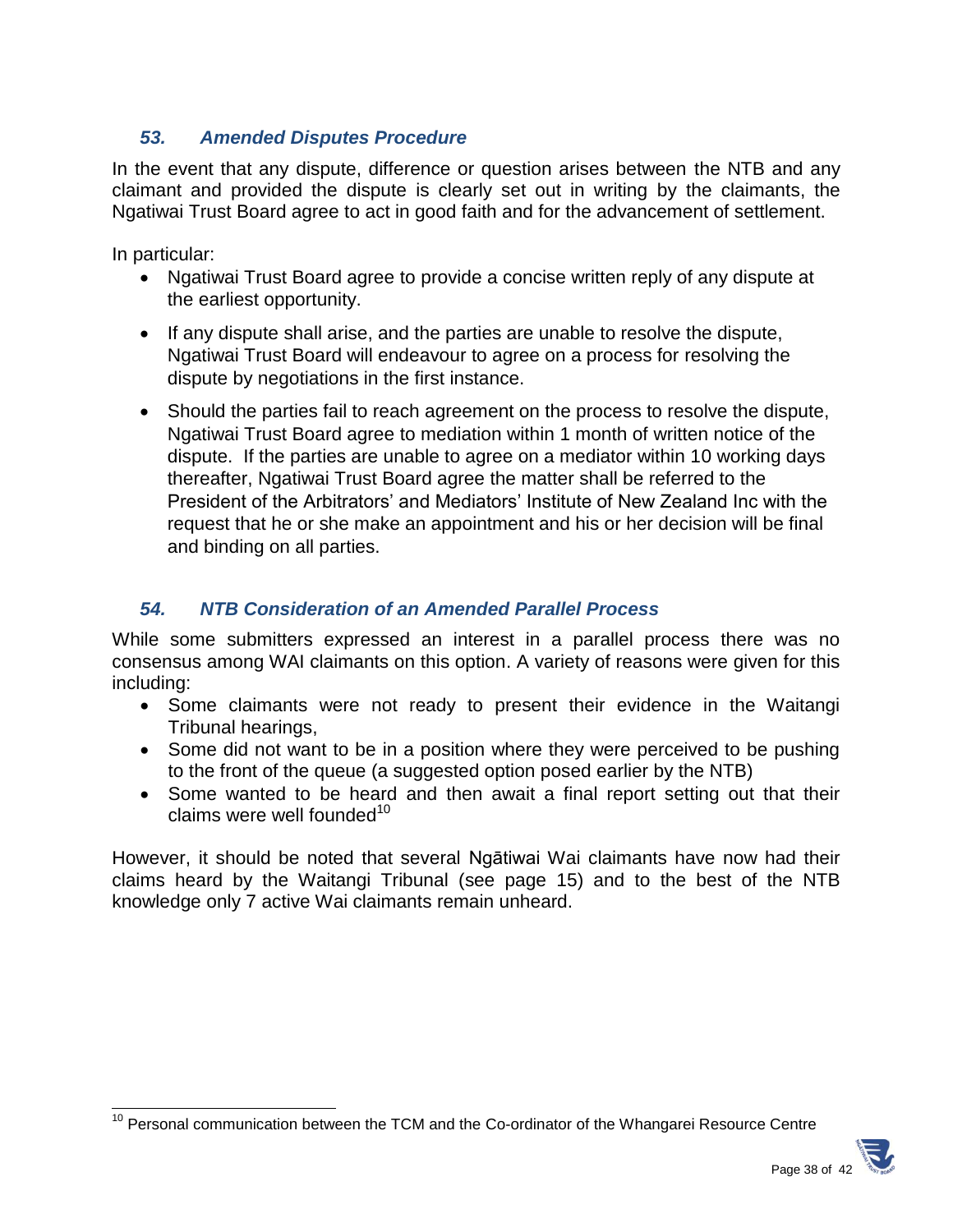# **K. Mandate Maintenance**

#### *55. Communications with Members*

The NTB will ensure that Ngātiwai members are kept regularly informed and updated on negotiations progress through:

- monthly newsletters/e-panui and website with regular updates
- hui or wananga on particular topics will be held regularly through the year
- the AGM or a Special General Meeting where the need arises (i.e. to present an iDoS and a proposal for a PSGE to the claimant community for approval and ratification)
- Negotiators will also be required to report to Te Iwi o Ngātiwai on negotiations as required by the NTB (see page 22).
- monthly Board meeting summaries to be released following each meeting providing regular updates on matters under discussion by the Board and
- Three additional hui-a-iwi (in addition to the AGM) in total providing quarterly opportunities for engagement and discussion.

The focus will be on the progress of negotiations.

## *56. Regular Reporting to OTS*

The NTB will provide regular three monthly reports to OTS to maintain the mandate. It will include information about:

- communications with Ngātiwai (i.e. newsletter/e-panui, hui or wananga, website and facebook updates),
- any AGMs or SGM held within the reporting period, and
- any other points of interest related to the progress of negotiations.

## *57. Mandate Amendment and Removal Process*

#### **Scope and purpose**

The following process must be undertaken to achieve an amendment or withdrawal of the mandate on behalf of the whole of the claimant community from the mandated body:

#### **Steps for amending or withdrawing the mandate**

1. **Documenting concerns and meeting to resolve concerns**: A letter must be written by the claimant community representatives to the Chair of the mandated body identifying the nature and extent of their concerns and also seeking a meeting within a reasonable time frame to discuss these matters. The letter must

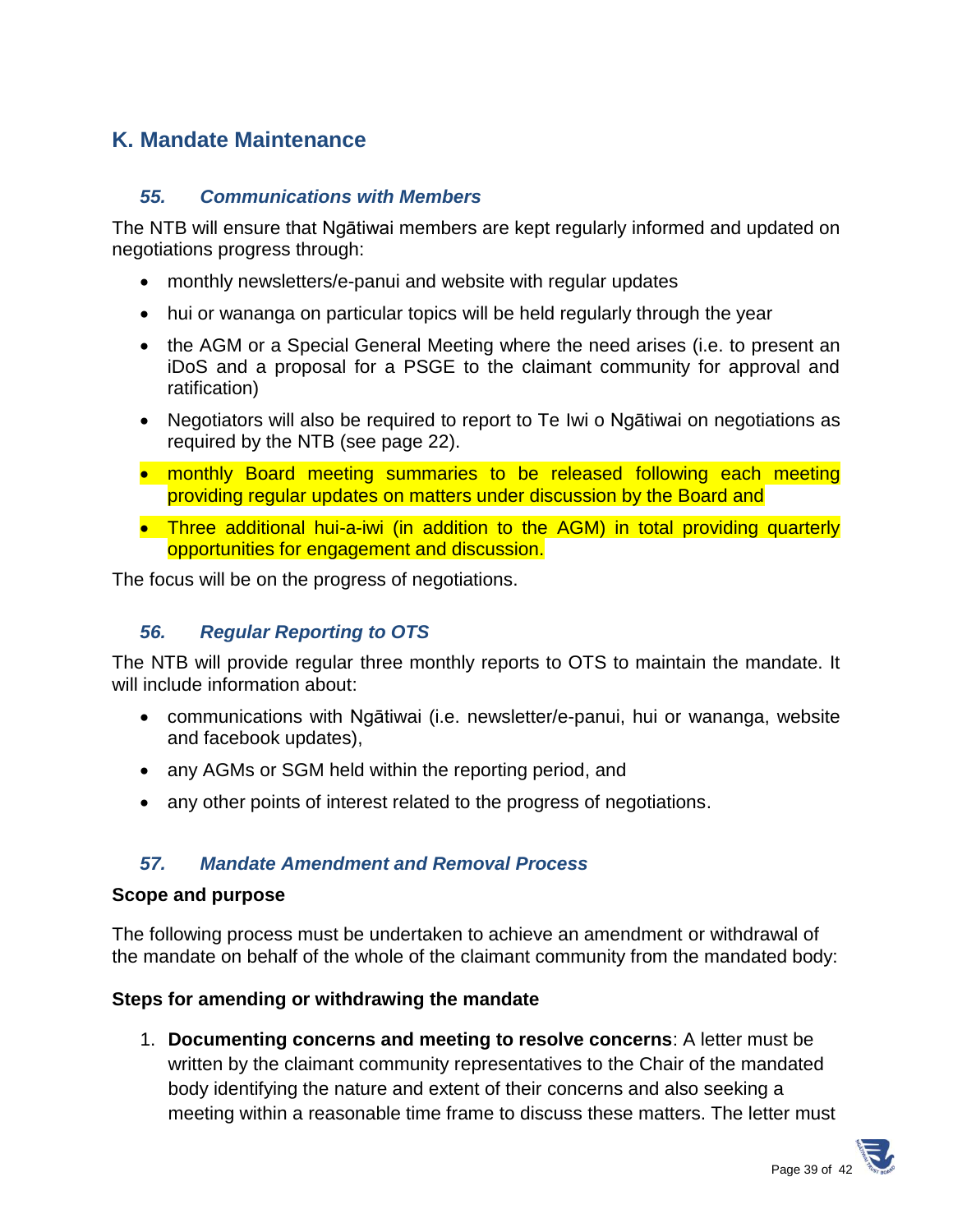be co-signed by at least 100 adult registered members on the NTB tribal register (aged 18 years and over).

- 2. **Mandate Amendment/Withdrawal Process to be followed**: If the meeting between the claimant community representatives and the Chair of the mandated body does not resolve the concerns, then the claimant community may organise a series of publicly notified hui. The publicly notified hui should follow the same process and procedures that conferred the mandate including:
	- a public notice/pānui must outline the kaupapa of the notified hui;
	- the public notice must provide 21 days' notice of the hui in national and regional print media;
	- nine hui must be held both nationwide and within the rohe or Area of Interest;
	- a consistent presentation must outline the background to the concerns and the parties involved;
	- a detailed paper must be provided (similar to this one) outlining any alternative proposals or amendments;
	- the resolution(s) to put to the claimant community must be consistent at each hui;
	- an independent returning officer must be employed to oversee the voting process and notify results; and
	- an observer from Te Puni Kōkiri must be invited to observe and record proceedings.
- 3. **Discussions with OTS to discuss next steps**: Once the hui are completed and the outcome of the voting process determined, then the claimant community representatives that held the hui must inform the OTS by way of letter about the result and to discuss next steps for settlement negotiations. This may involve some changes to the mandated body or another process to be undertaken as agreed with officials.

#### *58. Authority to Amend this Deed of Mandate*

The NTB will have the authority to amend this Deed of Mandate to make the management of negotiations more effective.

If the NTB consider that the changes are of a significant nature that could affect the LNG status or the NTB mandate, then this decision will need to be considered by a duly notified AGM or SGM. Any changes will be notified to OTS.

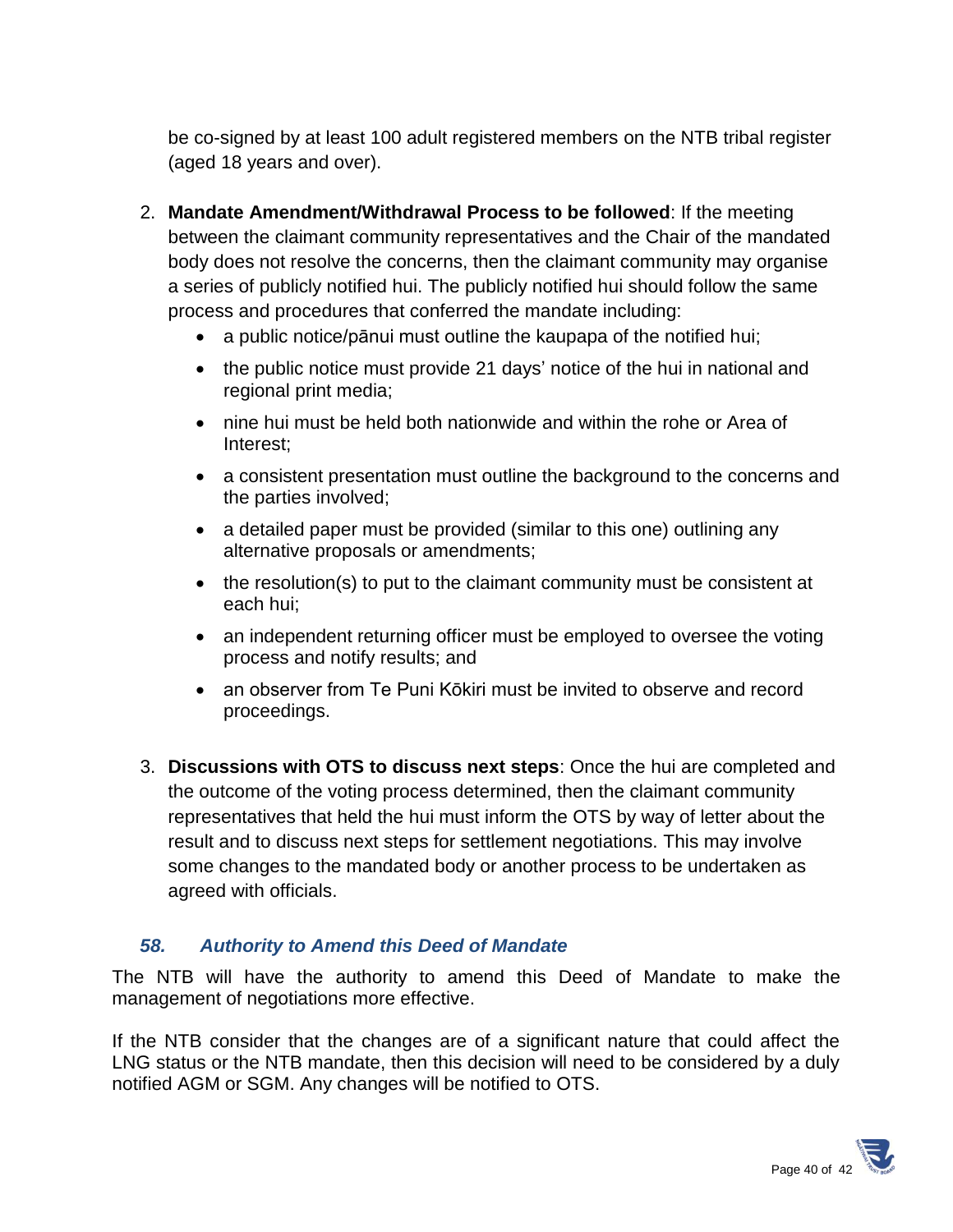#### *59. Availability of this Deed of Mandate*

The Crown may make this Deed of Mandate publically available. The NTB will also make this Deed of Mandate available on its website.

# **L. Signatories to this Deed of Mandate**

It was unanimously resolved at a full meeting of the NTB on 27 June 2014 that the Deed of Mandate (version 6 dated 19 June 2014) be endorsed by the Board subject to any minor technical amendments, and submitted to the OTS for formal approval by the Crown (see Appendix 29).